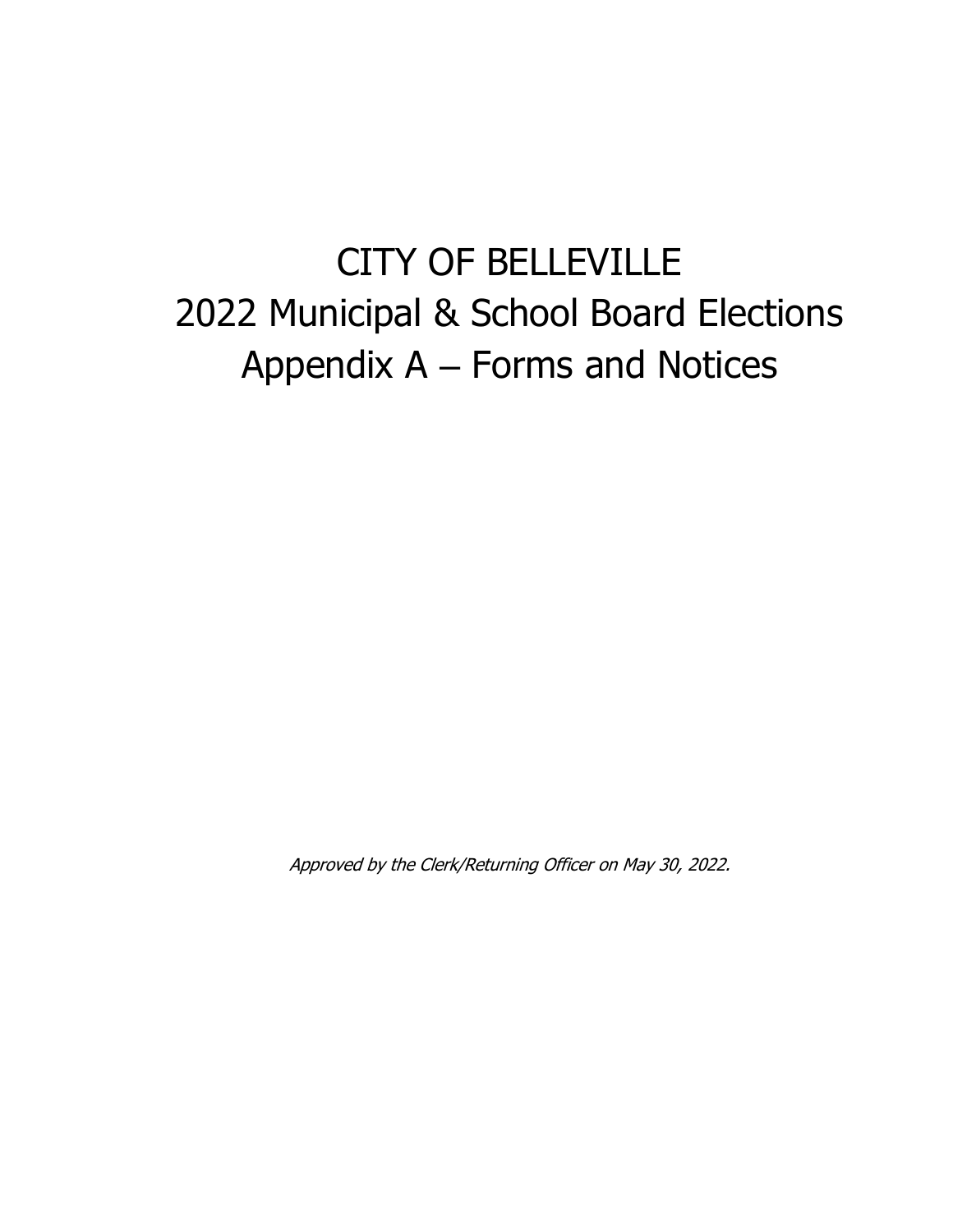# Table of Contents – By Form  $#$

Forms prescribed by the Ministry of Municipal Affairs can be found at [www.forms.ssb.gov.on.ca.](http://www.forms.ssb.gov.on.ca/)

| Form #           | <b>Description</b>                                                                            | Page #         |
|------------------|-----------------------------------------------------------------------------------------------|----------------|
| PR Form 1        | Nomination Paper Financial                                                                    | Prescribed     |
| PR Form 3        | Appointment for Voting Proxy                                                                  | Prescribed     |
| PR Form 4        | <b>Campaign Financial Statement</b>                                                           | Prescribed     |
| PR Form 5        | Financial Statement - Subsequent Expenses                                                     | Prescribed     |
| PR Form 6        | Notice of Extension of Campaign Period                                                        | Prescribed     |
| PR Form 7        | Notice of Registration (Question on the Ballot)                                               | Prescribed     |
| PR Form 8        | Financial Statement - Auditor's Report (Question on the Ballot)                               | Prescribed     |
| PR Form 9        | Declaration of Identity                                                                       | Prescribed     |
| <b>EL06</b>      | Notice to Electors - By-laws or Questions                                                     | 1              |
| EL07             | <b>List of Certified Candidates</b>                                                           | $\overline{2}$ |
| EL <sub>08</sub> | <b>Certificate of Election Results</b>                                                        | 3              |
| <b>EL11</b>      | Appointment and Oath of an Election Official                                                  | 4              |
| EL12(A)          | Appointment of Scrutineer by Candidate                                                        | $\overline{5}$ |
| EL12(B)          | Oral Oath of Secrecy                                                                          | $\overline{7}$ |
| <b>EL13</b>      | Appointment of Scrutineer Re: By-laws or Questions                                            | 8              |
| <b>EL14</b>      | Candidate's Declaration - Proper Use of the Voters' List                                      | 10             |
| <b>EL15</b>      | <b>Application to Amend Voters' List</b>                                                      | 11             |
| <b>EL16</b>      | Application for Removal of Another's Name from Voters' List                                   | 13             |
| EL17(A)          | Notice of Nomination for Office                                                               | 13             |
| EL17(B)          | Notice of Additional Nominations                                                              | 14             |
| <b>EL19</b>      | Withdrawal of Nomination                                                                      | 15             |
| <b>EL20</b>      | Declaration of Acclamation to Office                                                          | 16             |
| <b>EL21</b>      | Notice of Death/Ineligibility of Candidate                                                    | 17             |
| <b>EL22</b>      | Certificate of the Voters' List                                                               | 18             |
| <b>EL24</b>      | Sample Notice of Election Information (For Newspaper Ad)                                      | 19             |
| <b>EL27</b>      | Oral Oaths at Voter Assistance Centre                                                         | 20             |
| <b>EL32</b>      | Declaration of Elected Candidate                                                              | 21             |
| <b>EL33</b>      | Declaration of Results - By-Laws or Questions                                                 | 22             |
| EL <sub>34</sub> | <b>Statutory Provisions Regulating Voting Procedures</b>                                      | 23             |
| <b>EL35</b>      | Notice of Offence - Notice of Corrupt Practice                                                | 24             |
| <b>EL36</b>      | Disclaimer to Right to Office                                                                 | 25             |
| EL37(A)          | Certificate of Maximum Campaign Expenses - Candidate                                          | 26             |
| EL37(B)          | Certificate of Maximum Amount of Contributions - OwnCampaign                                  | 27             |
| EL37(C)          | Certificate of Maximum Amount of Expenses for Parties etc.<br>- Candidate                     | 28             |
| EL <sub>38</sub> | Witness Statements as to Destruction of Ballots                                               | 29             |
| <b>EL39</b>      | Notice of Recount                                                                             | 31             |
| <b>EL41</b>      | <b>Declaration of Recount Results</b>                                                         | 32             |
| EL42(A)          | Notice to Candidate of Filing Requirements                                                    | 33             |
| EL42(B)          | Notice to Registered Third Party of Filing Requirements                                       | 36             |
| EL43(A)          | Notice of Default - Candidate                                                                 | 39             |
| EL43(B)          | Notice of Default - Registered Third Party                                                    | 41             |
| <b>EL44</b>      | Notice of By-Election                                                                         | 43             |
| EL51(A)          | Certificate of Maximum Amount of Campaign Expenses - Registered<br><b>Third Party</b>         | 44             |
| EL51(B)          | Certificate of Maximum Amount of Expenses for Parties etc. -<br><b>Registered Third Party</b> | 45             |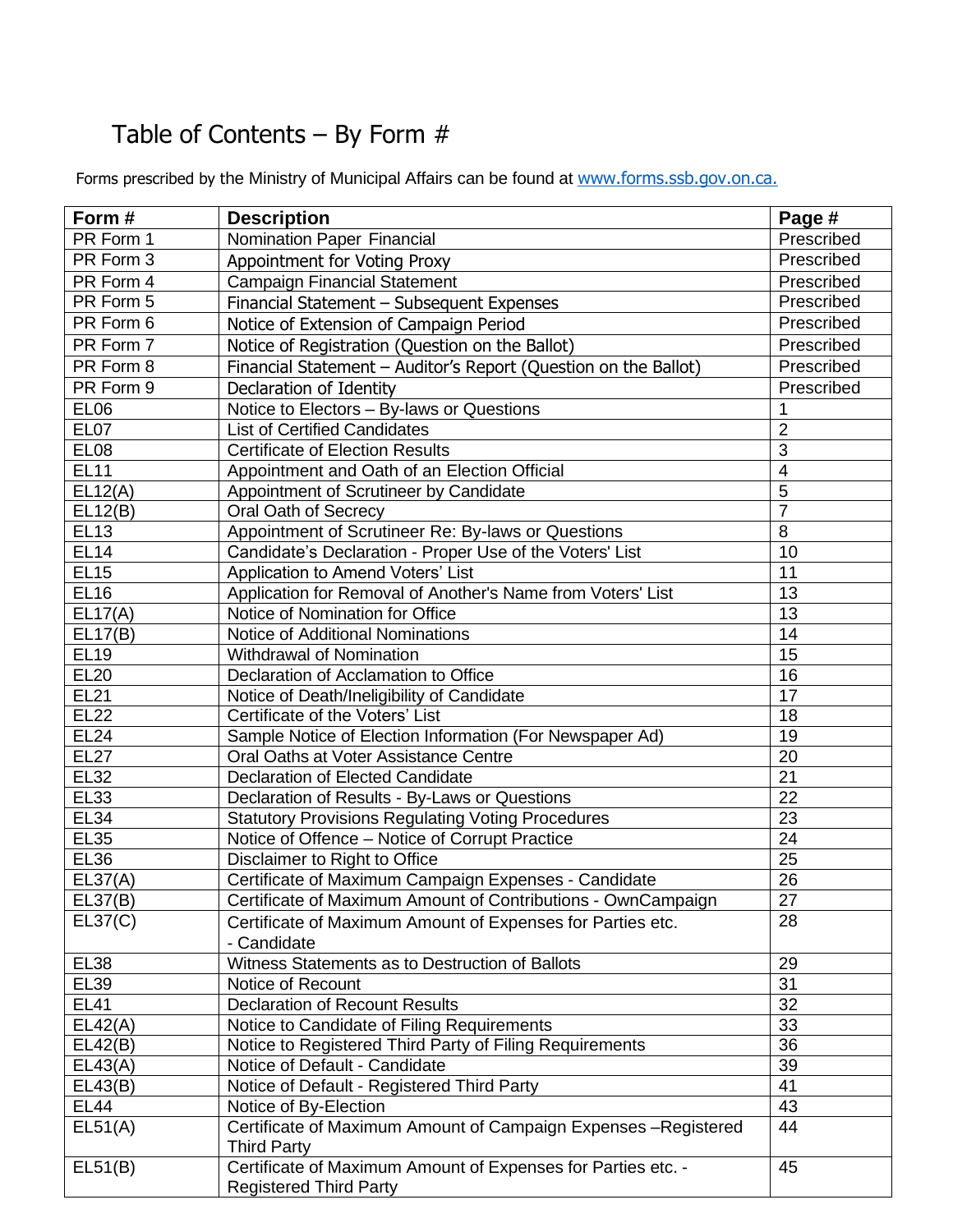| <b>EL52</b> | Consent to Release Personal Information                | 46 |
|-------------|--------------------------------------------------------|----|
| <b>SV01</b> | <b>Activation of Voting System</b>                     |    |
| <b>SV02</b> | Application to Replace Stolen Voter Information Letter | 48 |

#### **Note: Forms EL12, EL12(B), EL14 and EL19 have been amended by the City Clerk/Returning Officer as contained within the 2022 City of Belleville Candidates Guide.**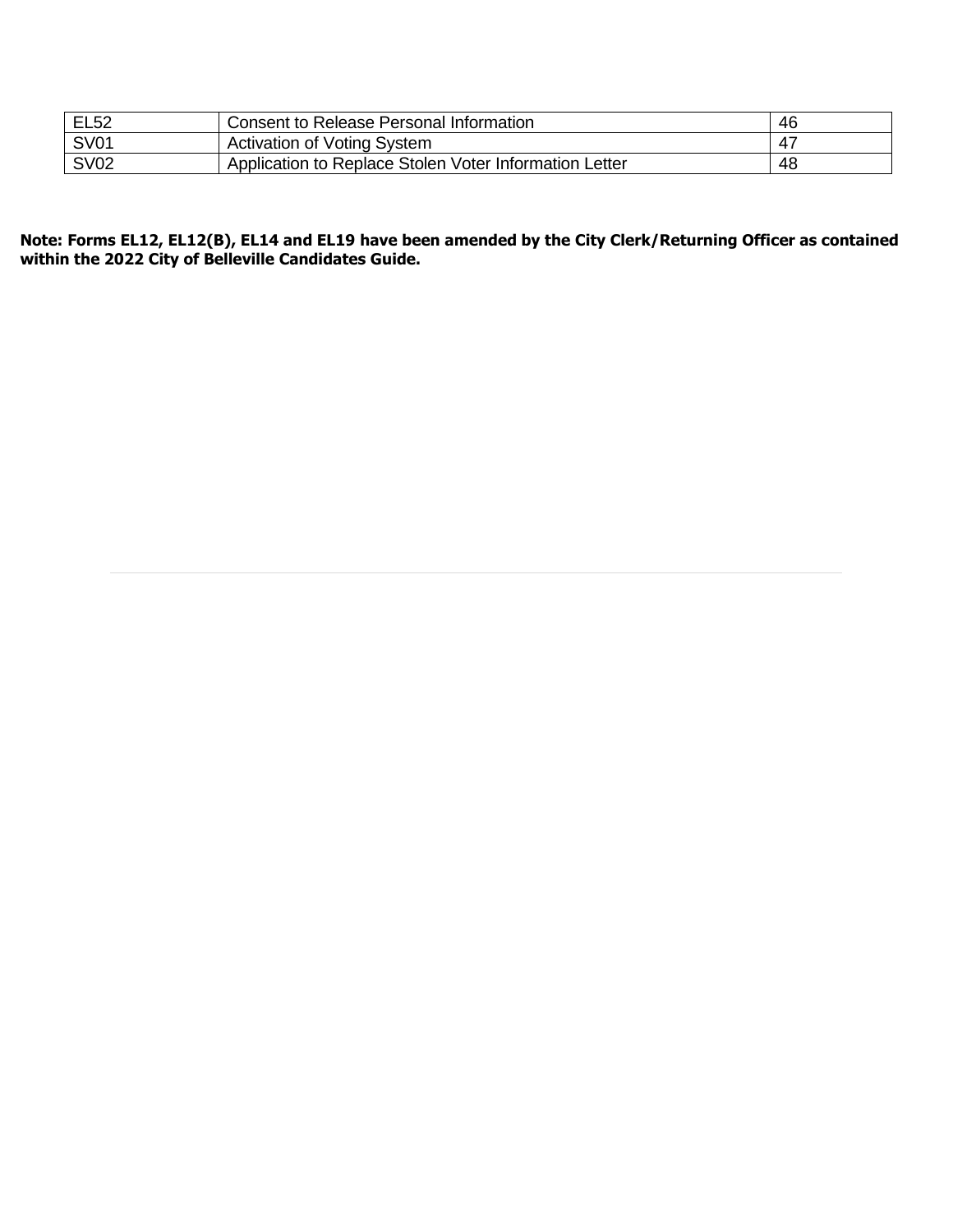# **NOTICE TO ELECTORS- BY-LAWS OR QUESTIONS<sup>1</sup>**

*Municipal Elections Act, 1996 (s.8(6))*

**NOTICE** is hereby given to the Municipal Electors of the

# City of Belleville

The Council of the Corporation of the City of Belleville has passed By-Law #\_ authorizing the following question to be placed on the ballot in the municipal elections to be held on Monday October 24, 2022.

-or-

The (NAME OF LOCAL BOARD) has passed Resolution  $\#$  \_\_\_\_\_\_\_ authorizing the following question to be placed on the ballot in the municipal elections to be held on Monday October 24, 2022.

-or-

The Minister of Municipal Affairs for the Province of Ontario has ordered the following question to be placed on the ballot in the municipal elections to be held on Monday, October 24, 2022.

# **On the question of (State issue in general terms)**

# **Are you in favour of (State issue in detail)?**

**YES NO**

Dated this day of the case of the case of the case of the case of the case of the case of the case of the case of the case of the case of the case of the case of the case of the case of the case of the case of the case of

Municipal Clerk or designate

1

*<sup>1</sup>Councils have no jurisdiction over questions placed on the ballot by local boards or by the Minister. Clerks may wish* to augment the above notice with directions to the elector where additional information and enguiries may be made.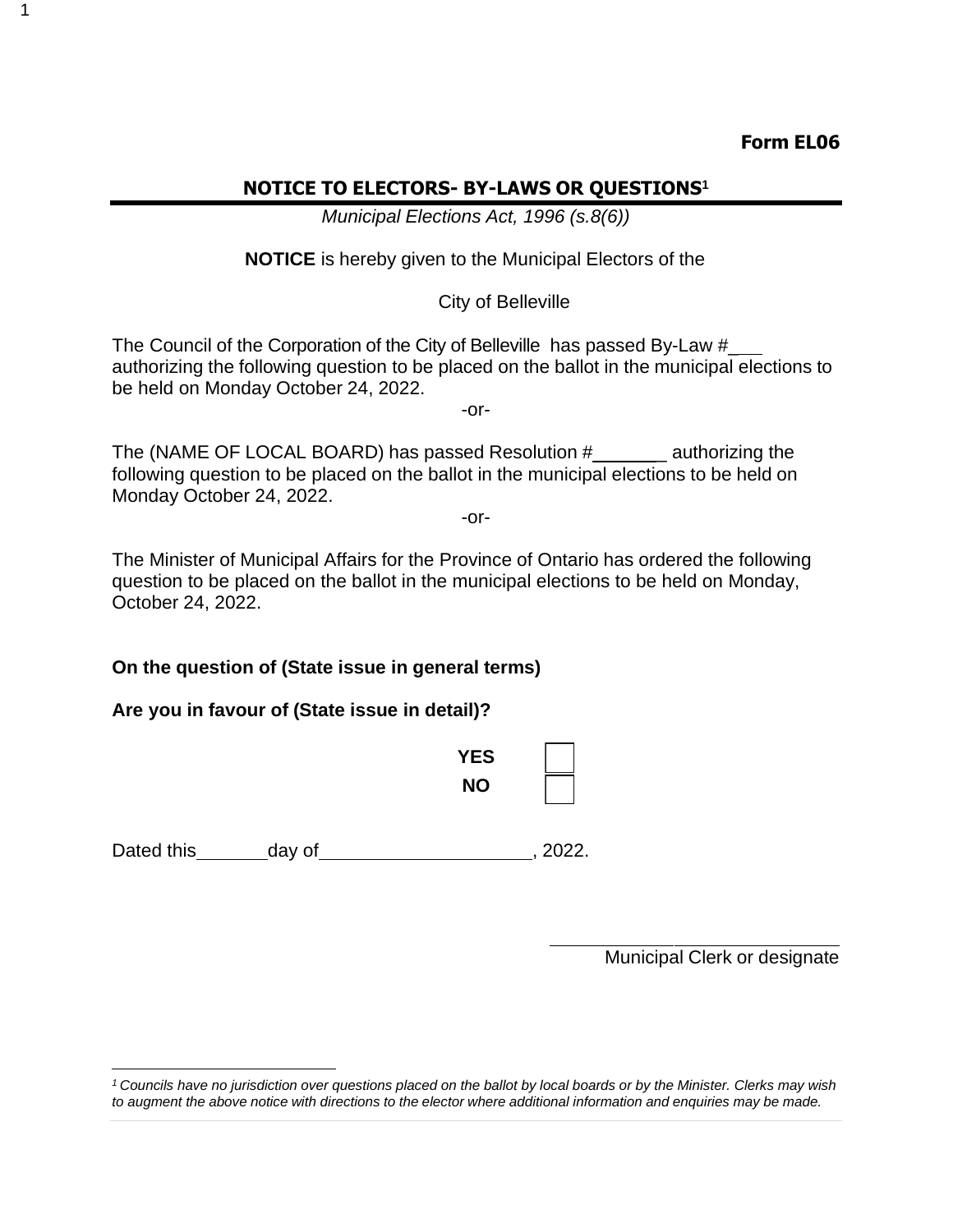# **LIST OF CERTIFIED CANDIDATES<sup>2</sup>**

*Municipal Elections Act, 1996, s.11(4)2*

# **NOTICE** is hereby given to the Municipal Electors of the

# City of Belleville

That during the period commencing on May 2, 2022 and completed on Nomination Day, August 19, 2022, the following persons filed all necessary papers, declarations and fees and as Clerk, I am satisfied that such persons are qualified and that their Nominations satisfy the requirements of the Municipal Elections Act, 1996. I have, therefore, certified such candidates for the office, which follows their respective name:

| <b>NAME OF CANDIDATE</b> | <b>OFFICE</b> |
|--------------------------|---------------|
|                          |               |
|                          |               |
|                          |               |
|                          |               |
|                          |               |
|                          |               |
|                          |               |

| Dated this<br>day of | .2022 |
|----------------------|-------|
|----------------------|-------|

<sup>2</sup> This form may be used by the clerk responsible for nominations, to advise clerks in other municipalities who are *responsible for conducting a vote for candidates elected across more than one municipal jurisdiction (e.g. shared school trustee positions).*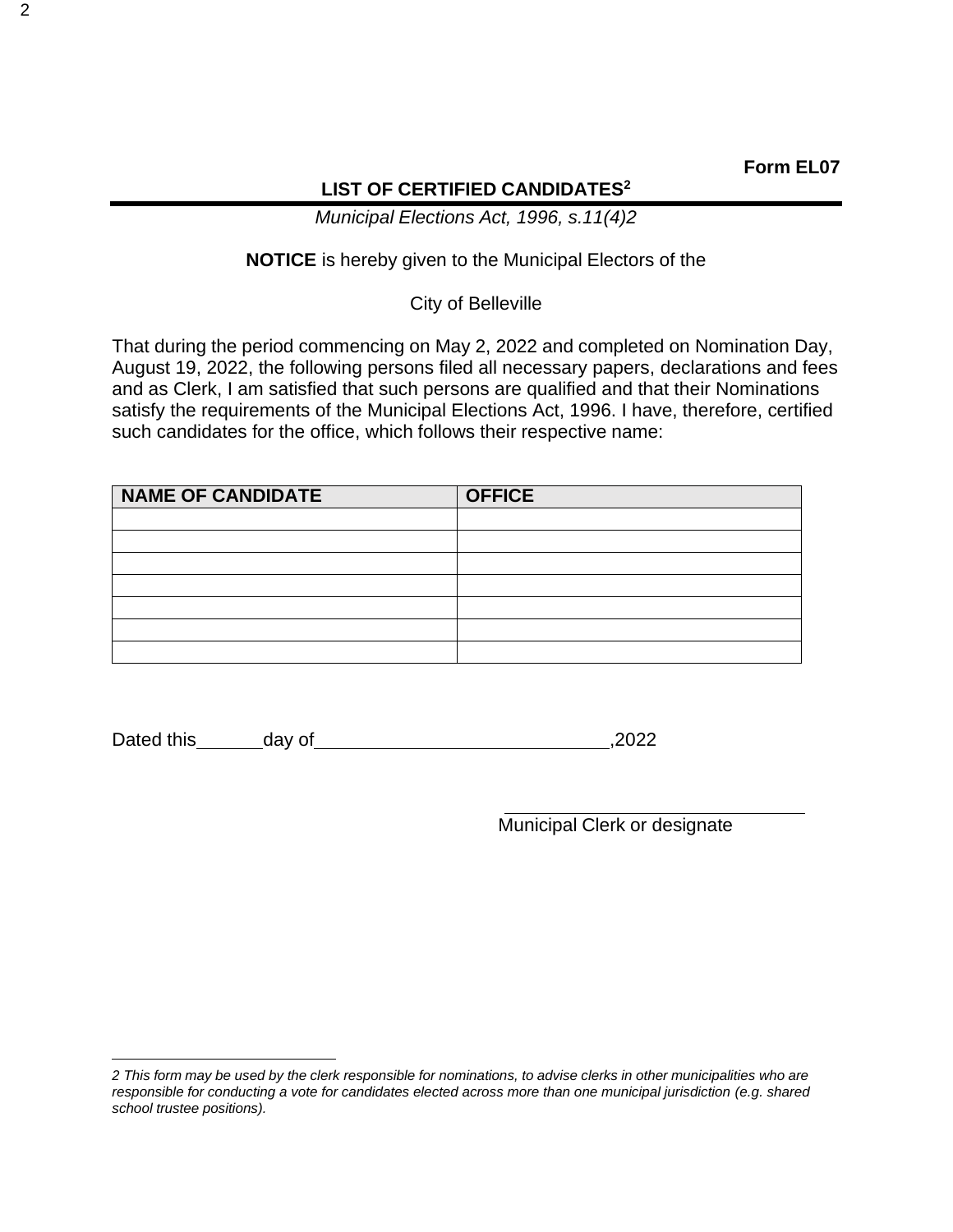# **CERTIFICATE OF ELECTION RESULTS<sup>3</sup>**

*Municipal Elections Act, 1996, s.11.4(3)*

I hereby certify that during the municipal election held on Monday, October 24, 2022, for the offices listed below, the certified candidates received the votes that follow their respective names:

| <b>Name of Candidate</b> | <b>Office</b> | <b>Votes</b> |
|--------------------------|---------------|--------------|
|                          |               |              |
|                          |               |              |
|                          |               |              |
|                          |               |              |
|                          |               |              |
|                          |               |              |
|                          |               |              |

Dated this day of ,2022

*<sup>3</sup> This form may be used to report election results from one municipality to another municipality for candidates elected across more than one municipal jurisdiction (e.g. shared School Trustee positions).*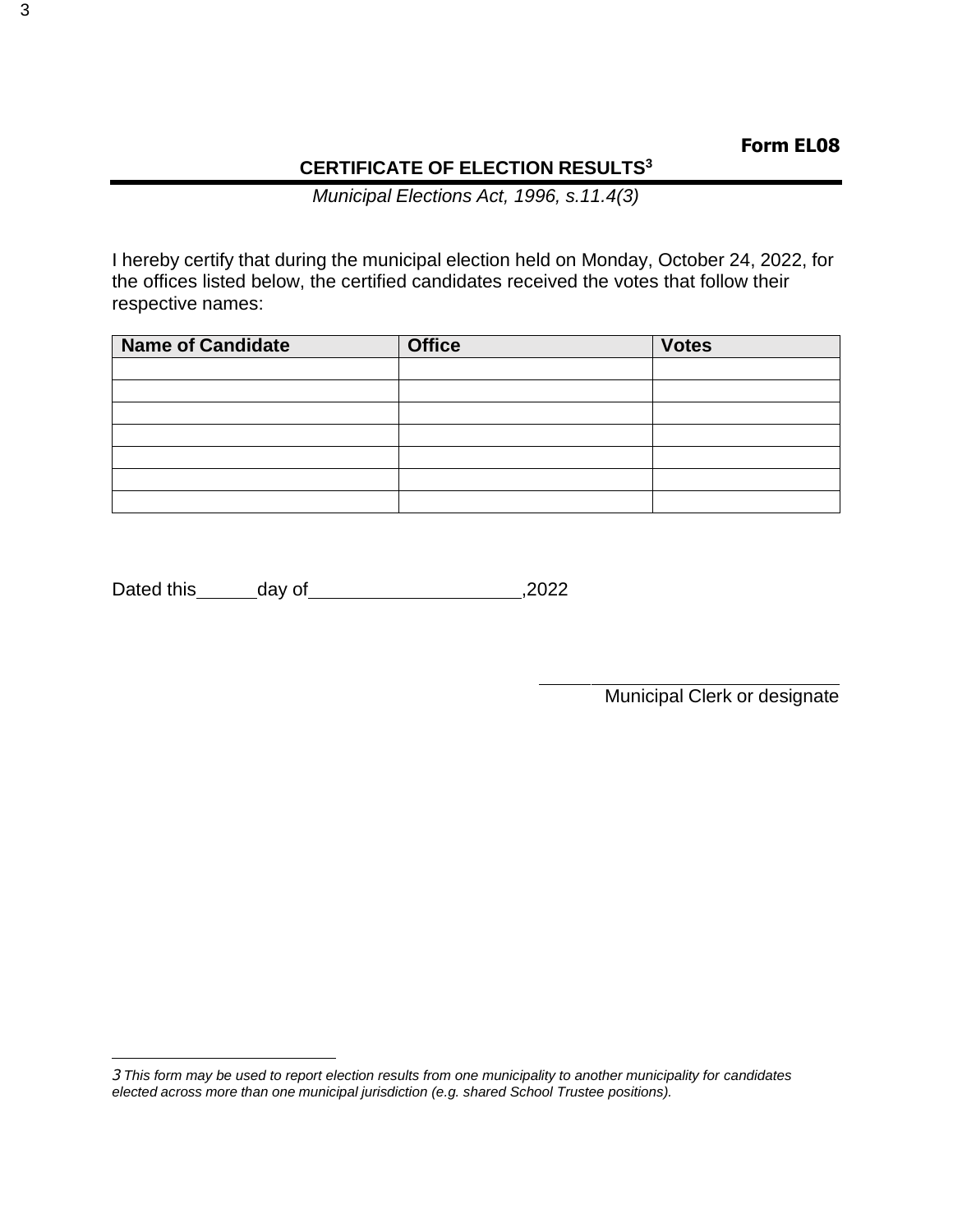# **APPOINTMENT AND OATH OF AN ELECTION OFFICIAL<sup>6</sup>**

*Municipal Elections Act, 1996 (s.15(2))*

| Ward No. (if applicable):                      | Voting Subdivision No. (one or more as applicable): |  |
|------------------------------------------------|-----------------------------------------------------|--|
| Municipality:                                  |                                                     |  |
| Name of Person Appointed as Election Official: |                                                     |  |

The person named above is hereby appointed an Election Official (Assistant Returning Officer) for the above Voting Subdivision in this municipality and in addition to the duties and responsibilities of an Assistant Returning Officer as provided in the Municipal Elections Act, 1996, is hereby delegated the following duties and responsibilities pursuant to the Municipal Elections Act, 1996.

- authority to amend the Voters' List to add an Elector, remove an Elector's own name and/or correct erroneous information;
- authority to require a person to furnish proof of identity, qualifications or any other matter.
- authority to approve or deny applications for revision to the Voters' List;
- authority to issue replacement Personal Identification Numbers to electors;
- authority to assist voters at a Voter Assistance Centre;
- authority to receive election results as they are reported on Election Day.

Municipal Clerk or designate

I, the person named above, solemnly swear (or affirm) that I will:

- act faithfully in the capacity of Assistant Returning Officer and perform all the duties required by law without partiality, fear or affection,
- maintain and aid in maintaining the secrecy of the voting and,
- not interfere nor attempt to interfere with an elector when she/he is marking her/his ballot, obtain or communicate any information as to how an elector is about to vote or has voted, or directly or indirectly induce an elector to show her/his marked ballot to any person.

Declared before me at the City of Belleville, this \_\_\_\_\_\_ day of \_\_\_\_\_\_\_\_\_\_\_\_\_\_\_, 2022.

Municipal Clerk or designate Election Official

<sup>6</sup> This form includes some suggested tasks to be delegated to the Election Official. It may be amended to reflect the *duties the Clerk wishes to delegate to the Election Official.*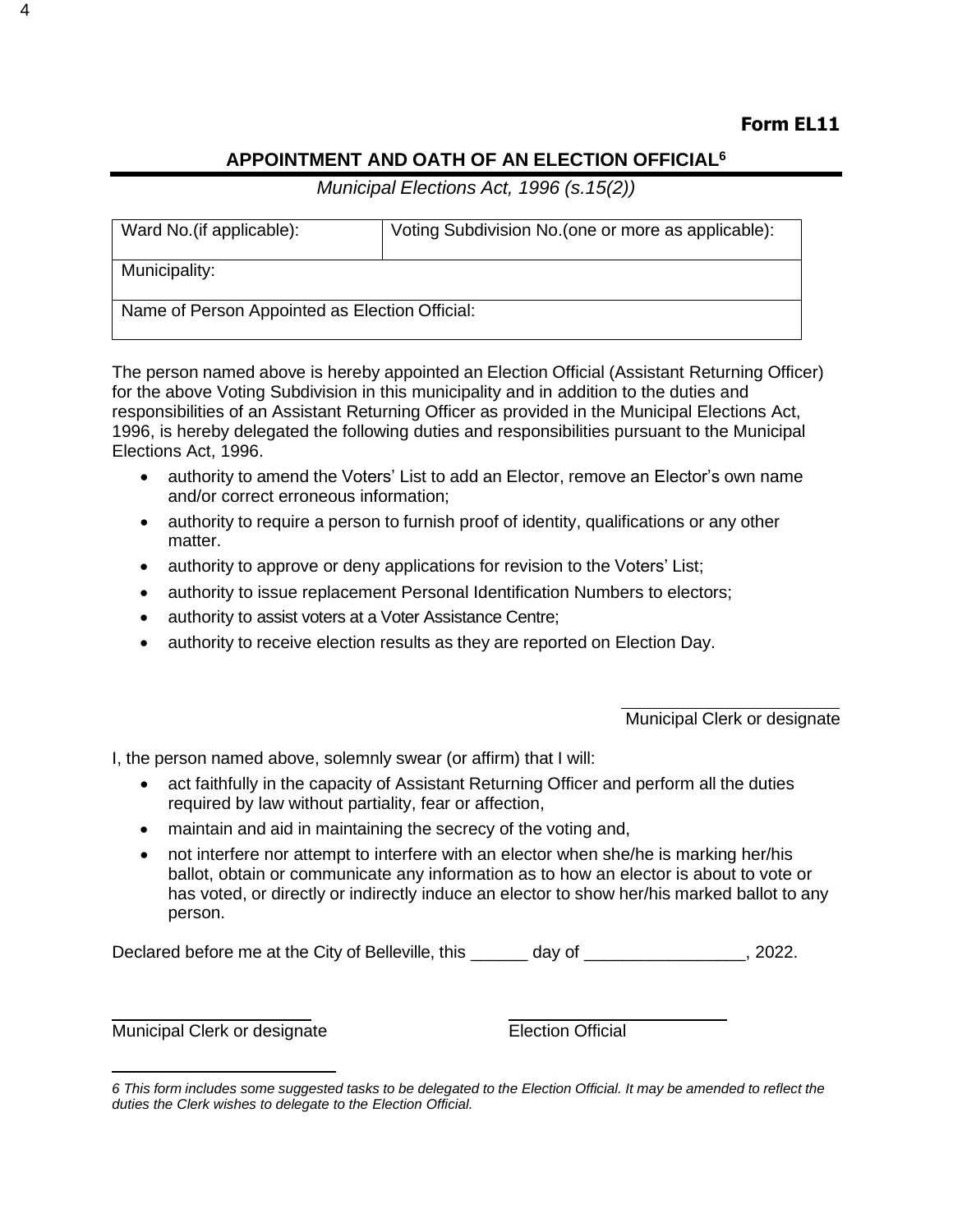# **Form EL12(A)**

# **APPOINTMENT OF SCRUTINEER BY CANDIDATE**

*Municipal Elections Act, 1996*

| <b>Candidate</b>                                                                                                                                                                                                                                                                                                                                                                                                                                                                                                                                                                                                                                                                                                                                                                                         |                                                                                                                              |  |  |
|----------------------------------------------------------------------------------------------------------------------------------------------------------------------------------------------------------------------------------------------------------------------------------------------------------------------------------------------------------------------------------------------------------------------------------------------------------------------------------------------------------------------------------------------------------------------------------------------------------------------------------------------------------------------------------------------------------------------------------------------------------------------------------------------------------|------------------------------------------------------------------------------------------------------------------------------|--|--|
| Name of Candidate (please print)                                                                                                                                                                                                                                                                                                                                                                                                                                                                                                                                                                                                                                                                                                                                                                         |                                                                                                                              |  |  |
|                                                                                                                                                                                                                                                                                                                                                                                                                                                                                                                                                                                                                                                                                                                                                                                                          |                                                                                                                              |  |  |
| Candidate for the Office of (check one)                                                                                                                                                                                                                                                                                                                                                                                                                                                                                                                                                                                                                                                                                                                                                                  |                                                                                                                              |  |  |
| Mayor<br>ப                                                                                                                                                                                                                                                                                                                                                                                                                                                                                                                                                                                                                                                                                                                                                                                               | Public District School Board                                                                                                 |  |  |
| Local and Regional Councillor, Wards                                                                                                                                                                                                                                                                                                                                                                                                                                                                                                                                                                                                                                                                                                                                                                     | <b>Catholic District School Board</b>                                                                                        |  |  |
| Councillor, Ward<br>H                                                                                                                                                                                                                                                                                                                                                                                                                                                                                                                                                                                                                                                                                                                                                                                    | French Public District School Board                                                                                          |  |  |
|                                                                                                                                                                                                                                                                                                                                                                                                                                                                                                                                                                                                                                                                                                                                                                                                          | French Catholic District School Board                                                                                        |  |  |
| <b>Scrutineer Appointment</b>                                                                                                                                                                                                                                                                                                                                                                                                                                                                                                                                                                                                                                                                                                                                                                            |                                                                                                                              |  |  |
| Name of Scrutineer Appointed (please print)                                                                                                                                                                                                                                                                                                                                                                                                                                                                                                                                                                                                                                                                                                                                                              |                                                                                                                              |  |  |
|                                                                                                                                                                                                                                                                                                                                                                                                                                                                                                                                                                                                                                                                                                                                                                                                          |                                                                                                                              |  |  |
| Election.                                                                                                                                                                                                                                                                                                                                                                                                                                                                                                                                                                                                                                                                                                                                                                                                | I appoint the individual noted above as a scrutineer to represent me in the City of Belleville 2022 Municipal & School Board |  |  |
|                                                                                                                                                                                                                                                                                                                                                                                                                                                                                                                                                                                                                                                                                                                                                                                                          |                                                                                                                              |  |  |
| Date                                                                                                                                                                                                                                                                                                                                                                                                                                                                                                                                                                                                                                                                                                                                                                                                     | Signature of Candidate                                                                                                       |  |  |
| day of<br>,2022<br>this                                                                                                                                                                                                                                                                                                                                                                                                                                                                                                                                                                                                                                                                                                                                                                                  |                                                                                                                              |  |  |
|                                                                                                                                                                                                                                                                                                                                                                                                                                                                                                                                                                                                                                                                                                                                                                                                          |                                                                                                                              |  |  |
| <b>Instructions to Scrutineer</b>                                                                                                                                                                                                                                                                                                                                                                                                                                                                                                                                                                                                                                                                                                                                                                        |                                                                                                                              |  |  |
| A candidate who enters a Voter Assistance Centre or Receiving Location is considered to be a scrutineer.<br>٠<br>Scrutineers arriving at a Voter Assistance Centre or Receiving Location must show this form and personal<br>identification to the election officials.<br>Scrutineers arriving at a Voter Assistance Centre must also take an oath of secrecy.<br>Only one scrutineer per candidate may be at a Voter Assistance Centre or Receiving Location.                                                                                                                                                                                                                                                                                                                                           |                                                                                                                              |  |  |
| <b>Rights and Prohibitions</b>                                                                                                                                                                                                                                                                                                                                                                                                                                                                                                                                                                                                                                                                                                                                                                           |                                                                                                                              |  |  |
| <b>Scrutineers and candidates can:</b><br>Be present at the start of polling to verify and ensure that all candidates' names are listed and that no votes have<br>٠<br>been cast and shall be required to sign the "Activation of Voting System" form that attests to this fact.<br>Observe the voting process at a Voter Assistance Centre, but shall not interfere with the electors.<br>$\bullet$<br>Observe the receipt of the voting results at the Receiving Location, but shall not interfere with the process.<br>Enter the Receiving Location 15 minutes before the designated time.<br>$\bullet$<br>Sign the Election Results (supplied by the provider).<br>In the event of a recount, Section 61 of the Act prescribes the number of scrutineers entitled to be present and their<br>rights. |                                                                                                                              |  |  |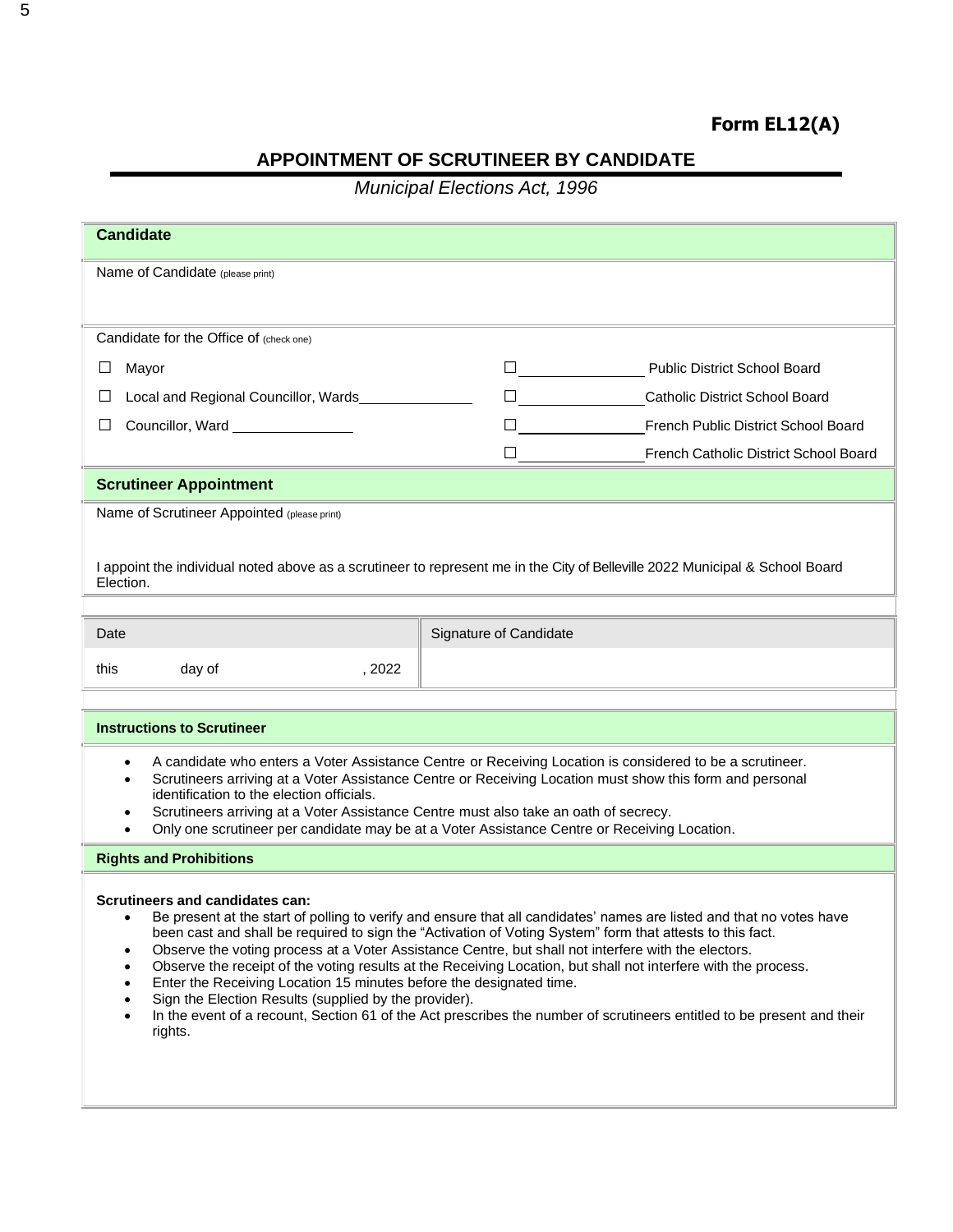#### **Scrutineers and candidates cannot:**

- Campaign in a Voter Assistance Centre.
- Attempt, directly or indirectly, to interfere with how an elector votes.
- Display campaign material (including buttons, pins, etc.) in a Voter Assistance Centre or Receiving Location.
- Compromise the secrecy of the voting.
- Obtain or attempting to obtain, in a Voter Assistance Centre, any information about how an elector intends to vote or has voted.
- Communicate any information obtained at a Voter Assistance Centre about how an elector intends to vote or has voted.
- Park a vehicle displaying campaign material in the parking lot of a Voter Assistance Centre or Receiving Location.

#### **Note:**

- It is no longer mandatory that scrutineers be 16 years of age or older to work at an election.
- The Clerk is responsible for the conduct of the Voter Assistance Centre or Receiving Location and no candidate or scrutineer has the right to interfere with the Clerk in the discharge of their duties.
- Any who is creating a disturbance at a Voter Assistance Centre or Receiving Location will be removed as directed by the Clerk.
- Scrutineers/candidates who wish to have a discussion with another candidate or scrutineer must leave the Voter Assistance Centre to carry on their discussion elsewhere.
- Cell phones shall be turned off upon entering the Voter Assistance Centre or Receiving Location and their use is prohibited while in the Voter Assistance Centre or Receiving Location.
- Scrutineers/candidates wishing to observe the receipt of the voting results MUST be at the Receiving Location prior to the time designated by the Clerk (8:00 p.m. on Voting Day). No one will be admitted to the Receiving Location after the time designated. Once admitted to the Receiving Location, no one shall be permitted to leave until the election results (supplied by the provider) have been received and signed by all in attendance.
- The total of votes cast for each candidate as tabulated by the system is final. The Clerk is not required to do a second count.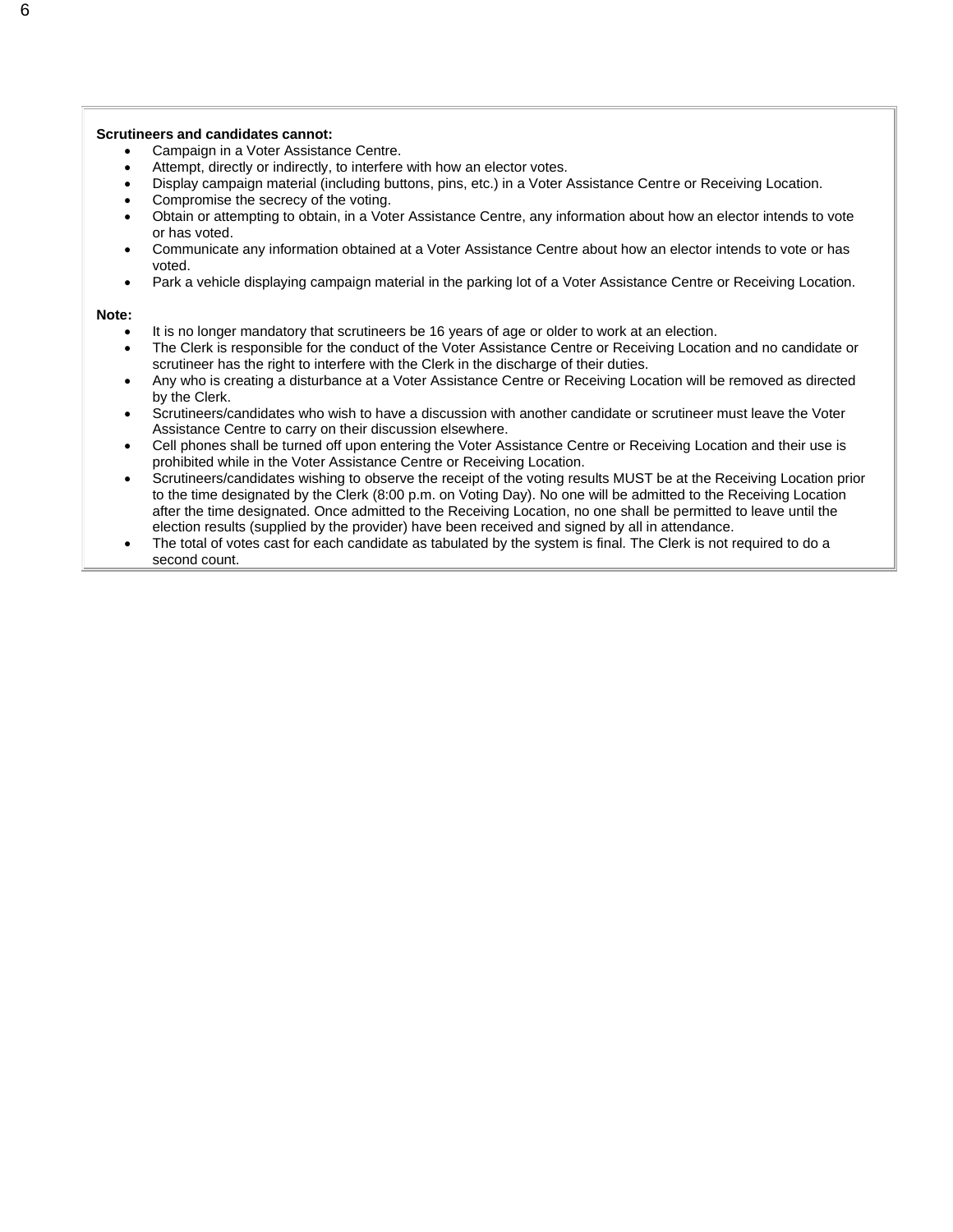# **ORAL OATH OF SECRECY**

| , do solemnly swear (or affirm):                                                                             |
|--------------------------------------------------------------------------------------------------------------|
| (state name)                                                                                                 |
| That I will maintain and aid in maintaining the secrecy of the voting; and                                   |
| That I will not, nor attempt to:                                                                             |
| interfere with an elector when he/she is marking his/her ballot;<br>$\bullet$                                |
| obtain or communicate any information as to how an elector is about to vote<br>$\bullet$<br>or has voted; or |
| directly or indirectly induce an elector to show his/her marked ballot to any<br>person.                     |

# **TO BE DECLARED BY ANY SCRUTINEER OR CANDIDATE WISHING TO REMAIN AT THE VOTER ASSISTANCE CENTRE**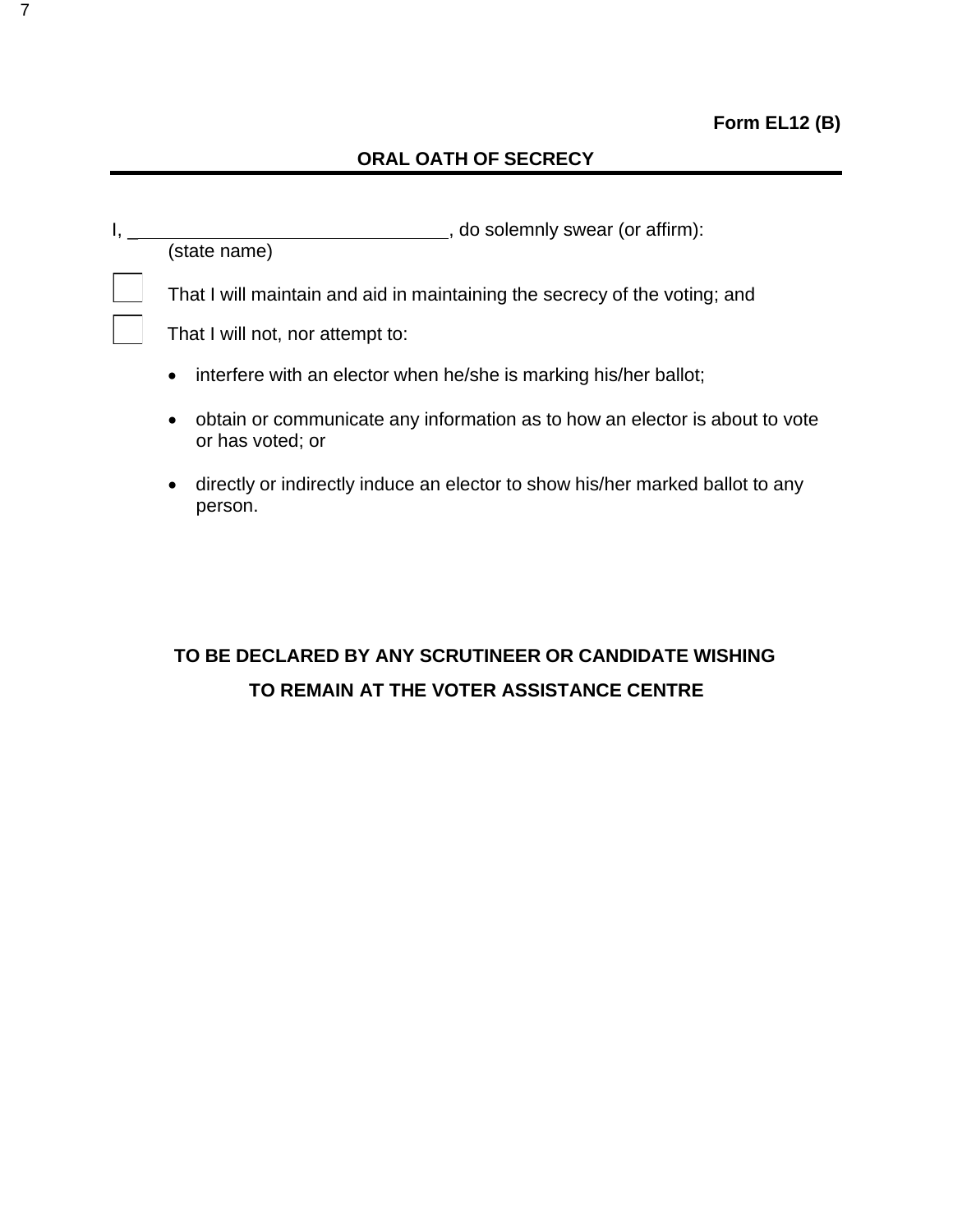# **APPOINTMENT OF SCRUTINEER**

**Re: By-laws or Questions**

*Municipal Election Act, 1996 (s.16 (2))*

Moved by Resolution No. \_

Seconded by **Seconded** by **Seconded** by **Seconded** by **Seconded** by **Seconded** by **Seconded** by **Seconded** by **Seconded** by **Seconded** by **Seconded** by **Seconded** by **Seconded** by **Seconded** by **Seconded** by **Seconded** by

The Municipal Council (or local board, etc.) of the Corporation of the City of Belleville hereby appoints to act as a scrutineer to represent the Corporation (or local board, etc.) with respect to (insert specific question or by-law) during voting or at the counting of votes in respect of the Municipal Elections to be held on October 24, 2022.

### "CARRIED"

I hereby certify the above to be a true copy of a resolution of the Council (or local board, etc.) of the (name of Municipality, local board, etc.) passed on the of ,2022.

Municipal Clerk (or Secretary), or designate

(Name of Municipality, local board, etc.)

This form must be signed by the Clerk (or Secretary) of the Municipality (or local board, etc.) and may be required to be shown to an Election Official at the Voter Assistance Centre or Receiving Location. Failure to show proof of appointment may result in a direction to you to leave.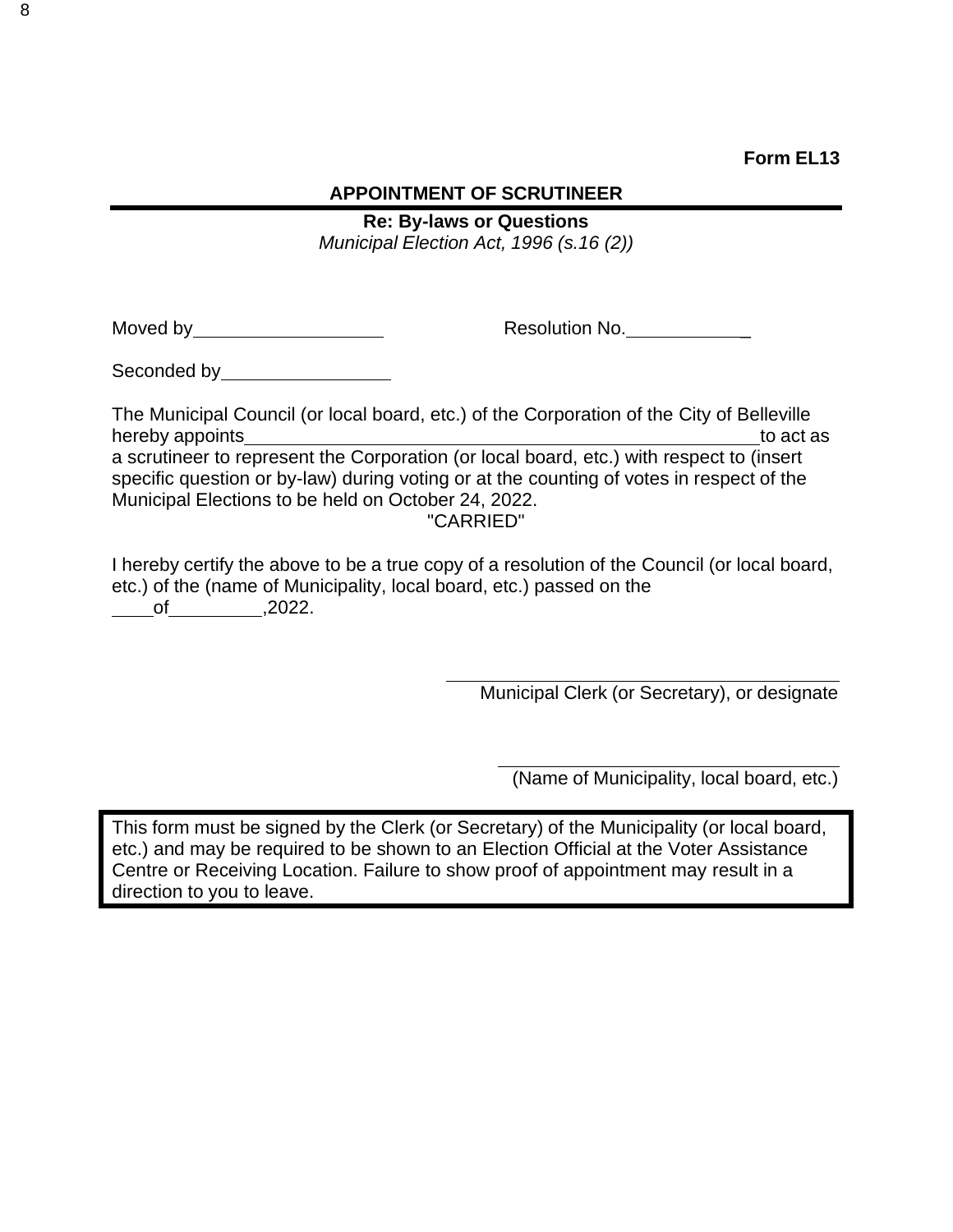#### **Instructions to Scrutineer**

- A candidate who enters a Voter Assistance Centre or Receiving Location is considered to be a scrutineer.
- Scrutineers arriving at a Voter Assistance Centre or Receiving Location must show this form and personal identification to the election officials.
- Scrutineers arriving at a Voter Assistance Centre must also take an oath of secrecy.
- Only one scrutineer per candidate may be at a Voter Assistance Centre or Receiving Location.

#### **Rights and Prohibitions**

#### **Scrutineers and candidates can:**

- Be present at the start of polling to verify and ensure that all candidates' names are listed and that no votes have been cast and shall be required to sign the "Activation of Voting System" form that attests to this fact.
- Observe the voting process at a Voter Assistance Centre, but shall not interfere with the electors.
- Observe the receipt of the voting results at the Receiving Location, but shall not interfere with the process.
- Enter the Receiving Location 15 minutes before the designated time.
- Sign the Election Results (supplied by the provider).
- In the event of a recount, Section 61 of the Act prescribes the number of scrutineers entitled to be present and their rights.

#### **Scrutineers and candidates cannot:**

- Campaign in a Voter Assistance Centre.
- Attempt, directly or indirectly, to interfere with how an elector votes.
- Display campaign material (including buttons, pins, etc.) in a Voter Assistance Centre or Receiving Location.
- Compromise the secrecy of the voting.
- Obtain or attempting to obtain, in a Voter Assistance Centre, any information about how an elector intends to vote or has voted.
- Communicate any information obtained at a Voter Assistance Centre about how an elector intends to vote or has voted.
- Park a vehicle displaying campaign material in the parking lot of a Voter Assistance Centre or Receiving Location.

#### **Note:**

- It is no longer mandatory that scrutineers be 16 years of age or older to work at an election.
- The Clerk is responsible for the conduct of the Voter Assistance Centre or Receiving Location and no candidate or scrutineer has the right to interfere with the Clerk in the discharge of their duties.
- Any who is creating a disturbance at a Voter Assistance Centre or Receiving Location will be removed as directed by the Clerk.
- Scrutineers/candidates who wish to have a discussion with another candidate or scrutineer must leave the Voter Assistance Centre to carry on their discussion elsewhere.
- Cell phones shall be turned off upon entering the Voter Assistance Centre or Receiving Location and their use is prohibited while in the Voter Assistance Centre or Receiving Location.
- Scrutineers/candidates wishing to observe the receipt of the voting results MUST be at the Receiving Location prior to the time designated by the Clerk (8:00 p.m. on Voting Day). No one will be admitted to the Receiving Location after the time designated. Once admitted to the Receiving Location, no one shall be permitted to leave until the election results (supplied by the provider) have been received and signed by all in attendance.
- The total of votes cast for each candidate as tabulated by the system is final. The Clerk is not required to do a second count.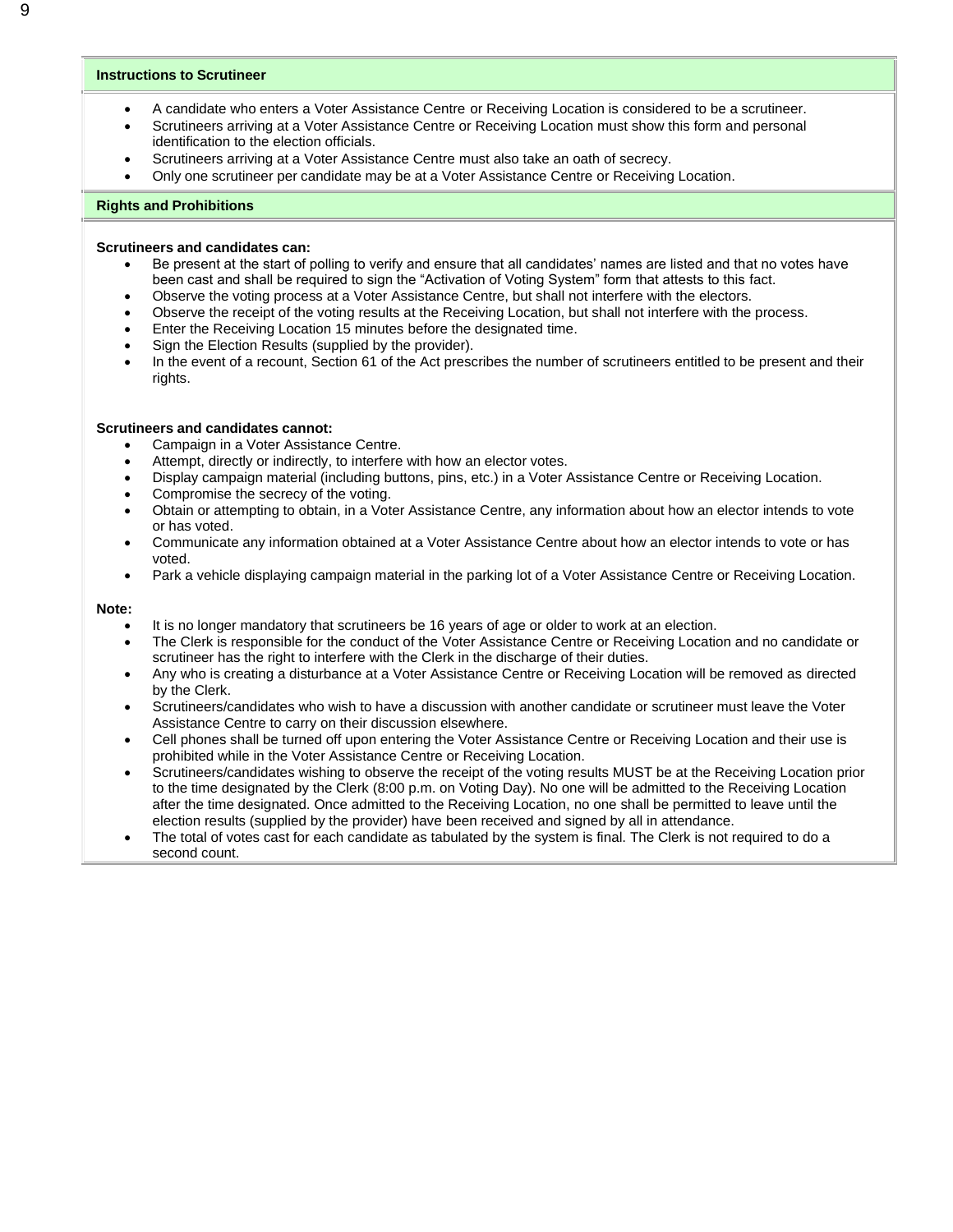# **CANDIDATE'S DECLARATION- PROPER USE OF VOTERS' LIST**

*Municipal Elections Act, 1996 (s.23(4) (5))*

I,  $\frac{1}{2}$  , being a candidate for the office of

, hereby request the Clerk to provide me

with the following information when it becomes available:



an electronic copy of the Voters' List. Please note that a copy of all revisions made to the Voters' List will be provided on or before Monday, September 26, 2022.



electronic access to view the Voters' List and which electors have voted.

**I, the undersigned, do hereby agree to use the Voters' List for election purposes only and I understand that I am prohibited by the Municipal Elections Act, 1996 from using the Voters' List for commercial purposes.**

Signature: Date

Name:

(please print)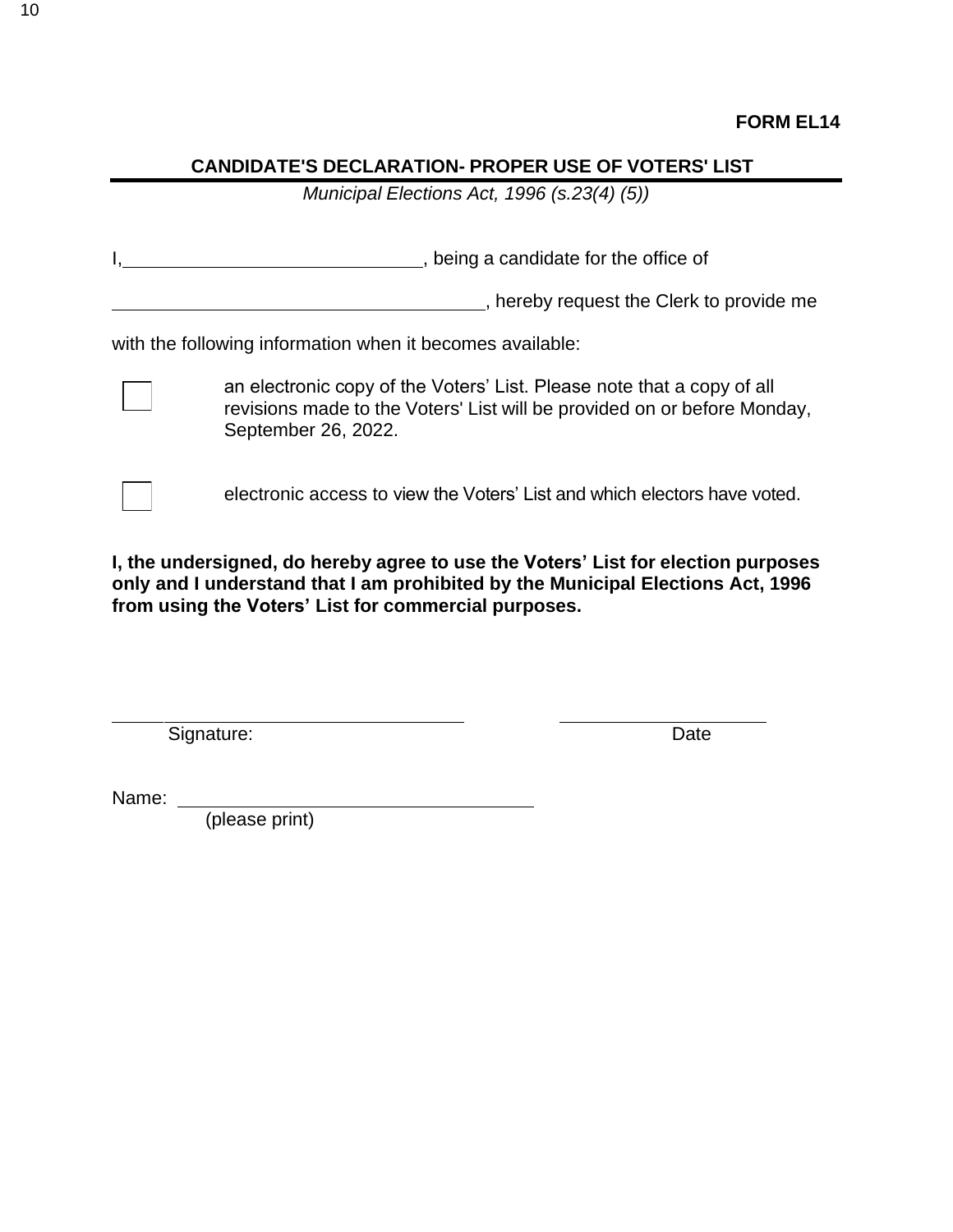# **Application to Amend Voters' List** *Municipal Elections Act*, <sup>1996</sup> (s.17, s.24, s.25) **Form EL15**

*Check only one* **add** applicant's name to list **correct** applicant's information on list **delete** applicant's or family member's name from list ( $\Box$  deceased  $\Box$  moved  $\Box$  other)

|                                                                                                                                                                                                                                                                                                                                |                                                                                         | month<br>day<br>year                                                                                                                                                                                                                                                                                   |
|--------------------------------------------------------------------------------------------------------------------------------------------------------------------------------------------------------------------------------------------------------------------------------------------------------------------------------|-----------------------------------------------------------------------------------------|--------------------------------------------------------------------------------------------------------------------------------------------------------------------------------------------------------------------------------------------------------------------------------------------------------|
| <b>Name of applicant</b>                                                                                                                                                                                                                                                                                                       |                                                                                         | date of birth                                                                                                                                                                                                                                                                                          |
|                                                                                                                                                                                                                                                                                                                                |                                                                                         |                                                                                                                                                                                                                                                                                                        |
| last                                                                                                                                                                                                                                                                                                                           | first                                                                                   | middle                                                                                                                                                                                                                                                                                                 |
| Qualifying address on voting day                                                                                                                                                                                                                                                                                               | commercial property                                                                     | At qualifying address, applicant is:                                                                                                                                                                                                                                                                   |
| $apt.$ #<br>street number & name                                                                                                                                                                                                                                                                                               | roll number                                                                             | owner since<br>tenant since<br>other since<br>voting<br>ward<br>number subdiv.<br>ors.s.p. <sup>date</sup><br>spouse $\Gamma$<br>unqualified (deleted name only)                                                                                                                                       |
| city<br>postal code                                                                                                                                                                                                                                                                                                            | (if house apartment, indicate floor level - e.g. basement, 1st floor, etc.)             |                                                                                                                                                                                                                                                                                                        |
| Previous qualifying address (if applicable)                                                                                                                                                                                                                                                                                    |                                                                                         | At previous address, applicant was:                                                                                                                                                                                                                                                                    |
| street number & name<br>apt. $#$                                                                                                                                                                                                                                                                                               | roll number                                                                             | owner<br>tenant<br>voting<br>ward<br>other<br>number subdiv.<br>spouse<br>$\sigma$ or s.s.p.                                                                                                                                                                                                           |
| city                                                                                                                                                                                                                                                                                                                           | postal code (if house apartment, indicate floor level - e.g. basement, 1st floor, etc.) |                                                                                                                                                                                                                                                                                                        |
| <b>Current mailing address of applicant</b> (if different than Qualifying address above)                                                                                                                                                                                                                                       |                                                                                         | At mailing address, applicant is:                                                                                                                                                                                                                                                                      |
|                                                                                                                                                                                                                                                                                                                                |                                                                                         | owner<br>tenant                                                                                                                                                                                                                                                                                        |
| street number & name                                                                                                                                                                                                                                                                                                           | apt. / unit #<br>city                                                                   | postal code<br>other                                                                                                                                                                                                                                                                                   |
| <b>School Support</b><br>Applicant is Roman Catholic (includes Greek & Ukrainian Catholics)<br>Applicant has French Language Education Rights                                                                                                                                                                                  |                                                                                         | spouse<br>$\Box$ or s.s.p.<br>s.s.p. = same sex partner                                                                                                                                                                                                                                                |
| Applicant wishes to be an elector for the following school board<br>English-Public<br>(anyone can support English-public)<br>English-Separate (must be Roman Catholic)<br>French-Public<br>(must have French Language Education Rights)<br>French-Separate (must be Roman Catholic & have<br>French Language Education Rights) |                                                                                         |                                                                                                                                                                                                                                                                                                        |
| thereof. I hereby apply to have my name included or amendments made on the Voters' List in accordance with such facts or information.                                                                                                                                                                                          |                                                                                         | I, the undersigned, hereby declare that I am a Canadian citizen, that I have attained the age of eighteen (18) on or before Voting Day, and that<br>on Voting Day, I am entitled to be an elector in accordance with the facts or information submitted on this form, and that I understand the effect |
| signature of applicant                                                                                                                                                                                                                                                                                                         | date                                                                                    |                                                                                                                                                                                                                                                                                                        |
|                                                                                                                                                                                                                                                                                                                                |                                                                                         | This information is collected under authority of s.17, s.24 and s.25 of the Municipal Elections Act and s.15 and s.16 of the Assessment Act and will be used to determine voter eligibility.                                                                                                           |
| <b>Certificate of Approval</b> (to be completed by Clerk or designate)<br>Approved<br>I hereby certify that the Voters' List for said voting subdivision in this municipality shall be<br>amended in accordance with the statement of facts or information contained herein.                                                   |                                                                                         | Refused (state reason)                                                                                                                                                                                                                                                                                 |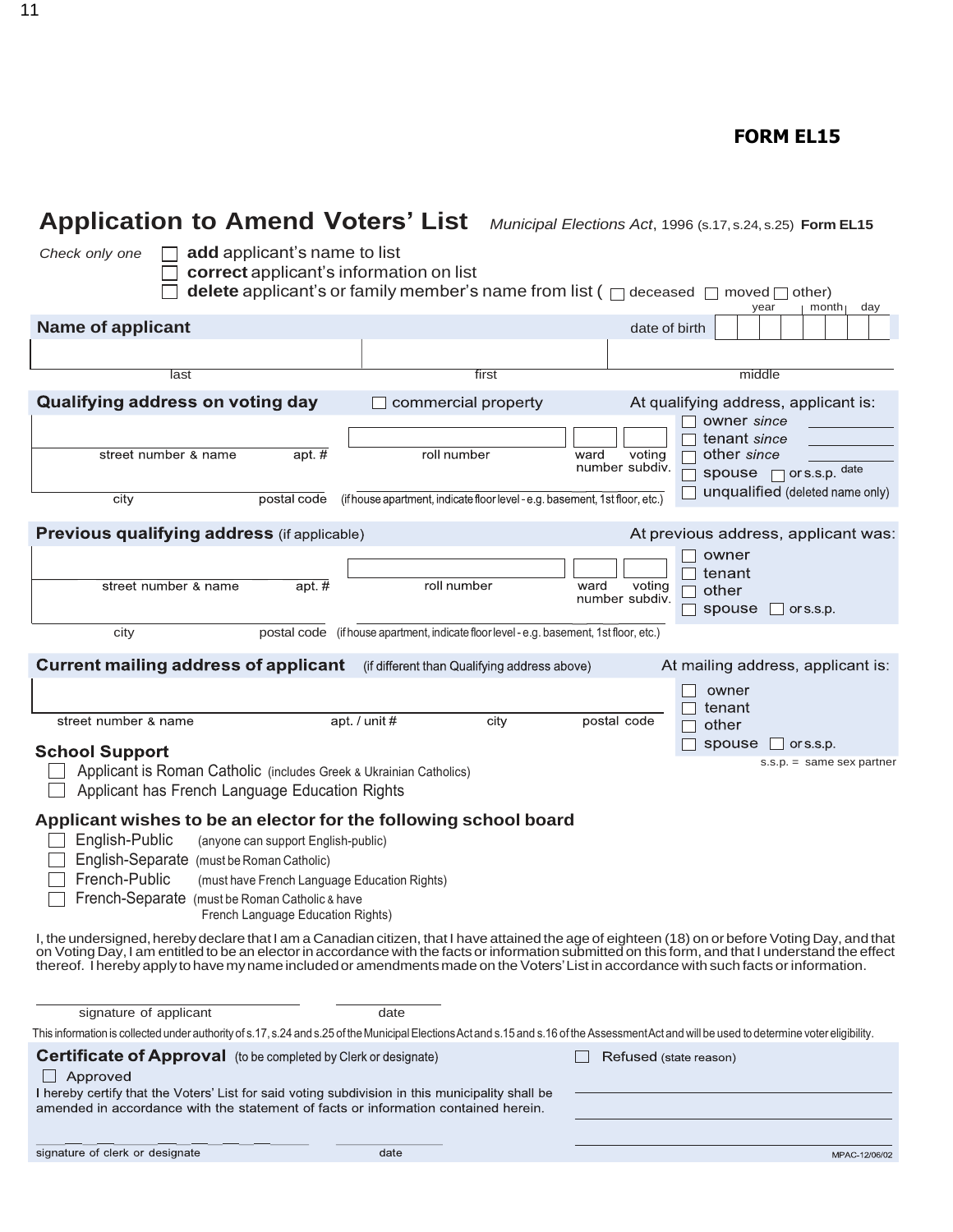### **Form EL16**

*(Prepare in triplicate)*

# **APPLICATION FOR REMOVAL OF ANOTHER'S NAME FROM VOTERS' LIST**

| Municipality                     |                    |             |
|----------------------------------|--------------------|-------------|
| Surname of Applicant             | <b>Given Names</b> |             |
| <b>Full Address of Residence</b> | Apt #              | Postal Code |

*Municipal Elections Act, 1996 (s. 25)*

#### IN RESPECT OF

| Name as Entered in Voters' List  |       |             |
|----------------------------------|-------|-------------|
| <b>Full Address of Residence</b> | Apt # | Postal Code |

#### ENTERED ON LIST FOR

| Ward No. (if any) | Voting Subdivision No. (if<br>any) | Assessment Roll Number (to be<br>completed by Clerk or designated<br>election official) |
|-------------------|------------------------------------|-----------------------------------------------------------------------------------------|
|-------------------|------------------------------------|-----------------------------------------------------------------------------------------|

#### **STATEMENT BY APPLICANT**

I, the undersigned, hereby state:

That I have good reason to believe that the person named above as entered on the Voters' List for the said voting subdivision in this municipality is not entitled to be an elector and to have her/his name entered on the Voters' List.

\_

(signature of applicant) (date signed)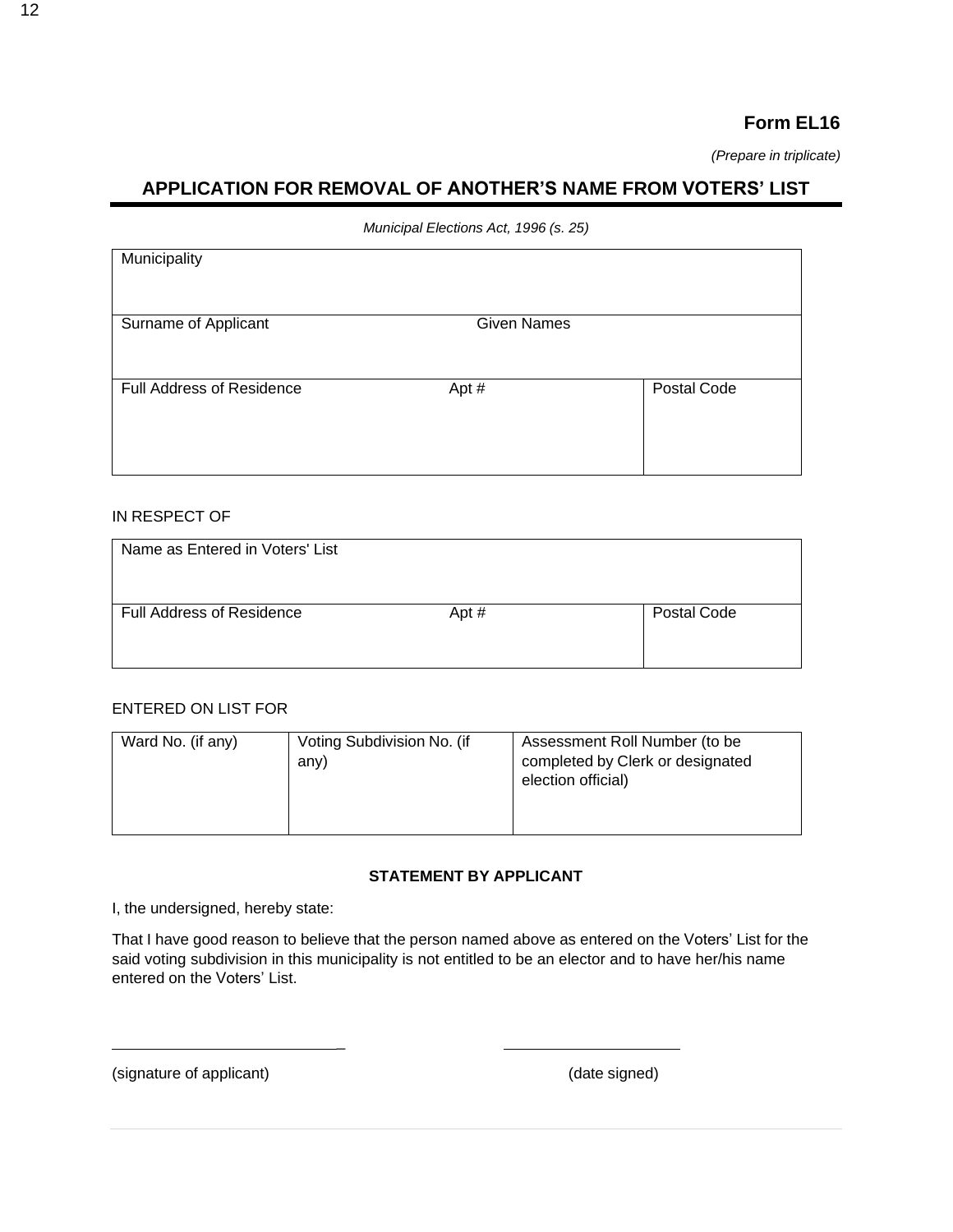# **NOTICE OF NOMINATION FOR OFFICE**

*Municipal Elections Act, 1996 (s.32)*

**NOTICE** is hereby given to the Municipal Electors of the

# **CITY OF BELLEVILLE**

Nominations in the City of Belleville for the offices of:

 $MAYOR - 1$  to be elected at large COUNCILLORS – 6 to be elected Ward 1 (Belleville) 2 to be elected Ward 2 (Thurlow)

List of School Board Positions

TRUSTEE – HASTINGS AND PRINCE EDWARD DISTRICT SCHOOL BOARD 2 to be elected at large from the City of Belleville (nominations to be filed with the Clerk of the City of Belleville)

TRUSTEE – ALGONQUIN AND LAKESHORE CATHOLIC DISTRICT SCHOOL BOARD 2 to be elected from the area comprised of the City of Belleville (nominations to be filed with the Clerk of the City of Belleville)

TRUSTEE – LE CONSEIL DES ECOLES PUBLIQUES DE L'EST DE L'ONTARIO 1 to be elected at large for Geographic Region 2 which is composed of all municipalities in the Counties of Leeds and Grenville, Frontenac, Hastings, Prince Edward and Lennox and Addington (nominations to be filed with the Clerk of the City of Kingston)

TRUSTEE -LE CONSEIL DES ECOLES CATHOLIQUES DE LANGUE FRANCAISE DU CENTRE-EST

1 to be elected at large from Geographic Region 2 which is composed of all municipalities in the Counties of Leeds and Grenville, Frontenac, Hastings, Prince Edward and Lennox and Addington (nominations to be filed with the Clerk of the City of Kingston)

May be made by completing and filing in the office of the designated Clerk, nominations on the prescribed form and accompanied by the prescribed nomination filing fee of \$200.00 forthe Head of Council and \$100 for all other offices. The filing fee is payable by cash, certified cheque or money order to the designated Clerk.

A nomination must be signed by the candidate and may be filed in person or by an agent during regular business hours between May 2, 2022, and August 18, 2022, and between 9 am and 2 pm on August 19, 2022 (Nomination Day).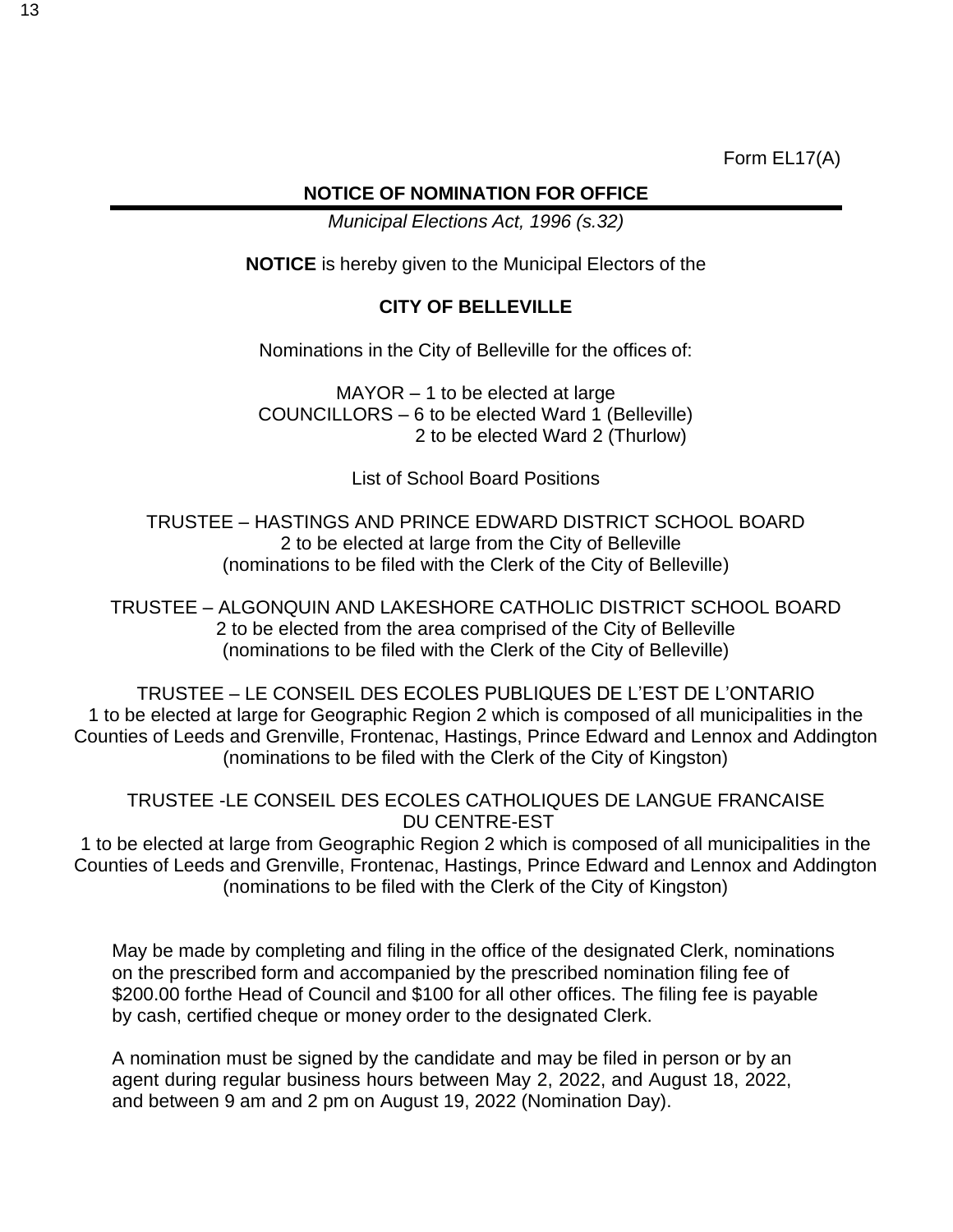In the event there are an insufficient number of certified candidates to fill all positions available, nominations will be reopened for the vacant positions only on Wednesday, August 24, 2022, between the hours of 9 am and 2 pm and such additional nominations, ifrequired, may be filed in the office of the Clerk.

Electors are hereby given notice that if a greater number of candidates are certified than are required to fill the said offices, voting will occur October 11, 2022 at 10:00 a.m. until Monday, October 24, 2022 at 8:00 pm.

Dated this Day of ,2022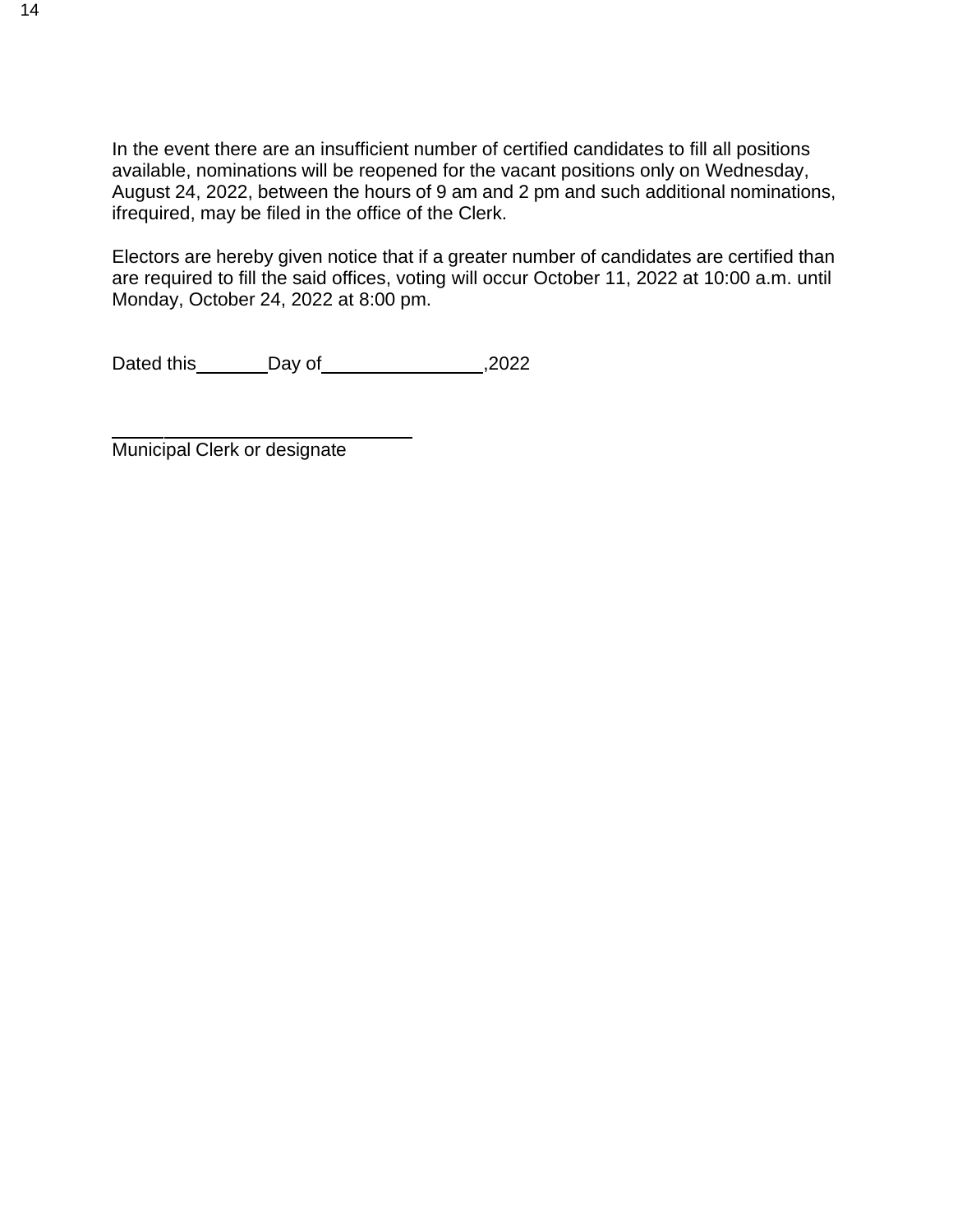# **NOTICE OF ADDITIONAL NOMINATIONS**

*Municipal Elections Act, 1996 (s.33(5))*

Take Notice that the number of candidates for the office of XX was not sufficient to fill the number of vacancies to which candidates may be elected.

And Further Take Notice that the Clerk may receive and certify additional nominations for the remaining vacancies in the Clerk's Office between the hours of 9:00 am and 2:00 pm on August 24, 2022, subject to the provisions of Subsection 33(5) of the *Municipal Elections Act, 1996.*

# **Offices for Which Persons May be Nominated:**

**to** be elected.

(Office) (Number)

And Further Take Notice that the manner in which nominations shall be filed is set forth in Section 33 of the *Municipal Elections Act, 1996*. Nomination forms and full particulars of procedures to be followed may be obtained from the undersigned.

Dated this Day of ,2022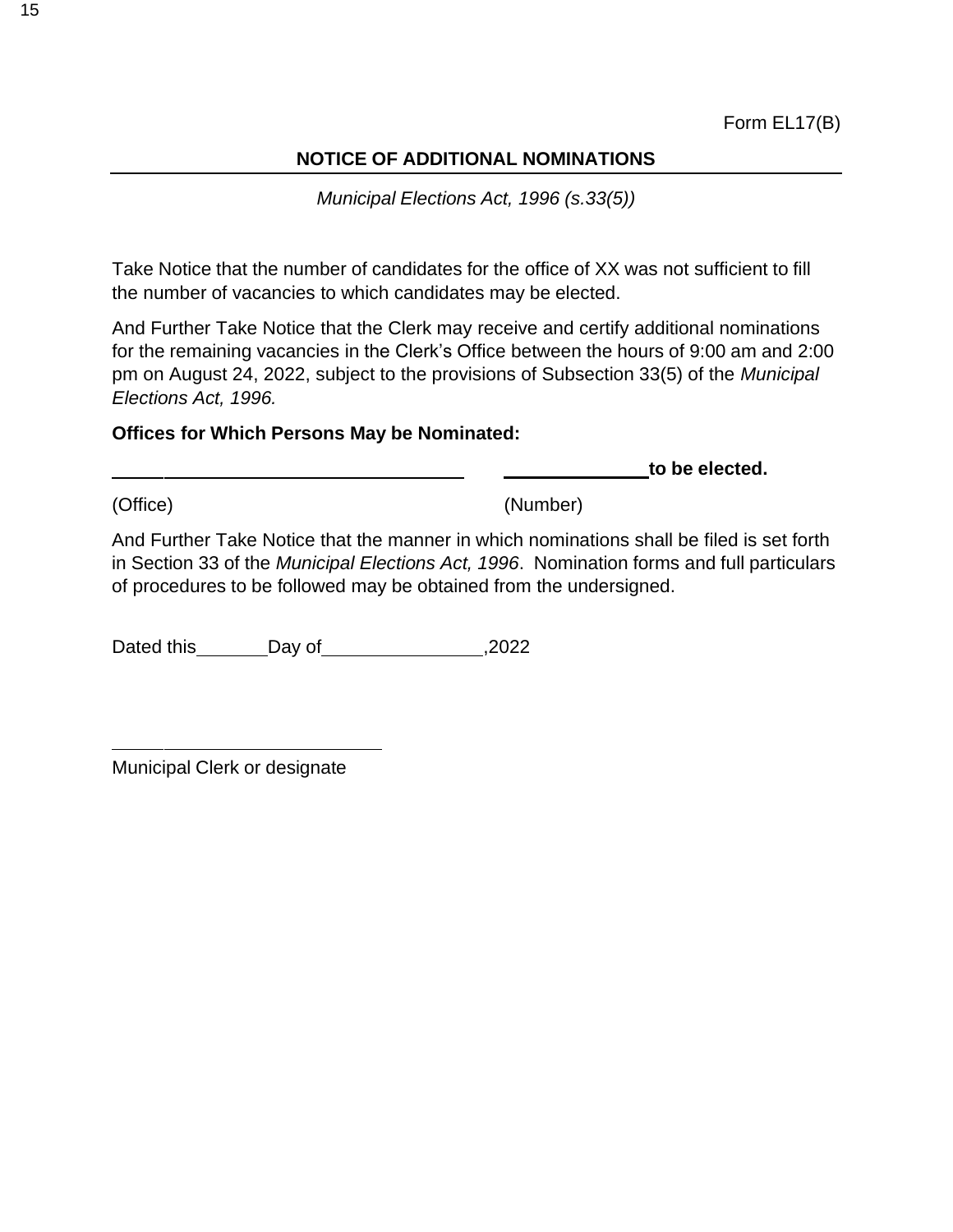#### **WITHDRAWAL OF NOMINATION<sup>1011</sup>**

*Municipal Elections Act, 1996 (s.36)*

|                              |                                    | _, hereby withdraw my name as a candidate |  |
|------------------------------|------------------------------------|-------------------------------------------|--|
| I, (Name of Candidate)       |                                    |                                           |  |
|                              |                                    | the contract of the contract of           |  |
|                              | (Name of Elected Office)           |                                           |  |
|                              |                                    |                                           |  |
|                              |                                    |                                           |  |
|                              |                                    |                                           |  |
| Date                         |                                    | <b>Signature of Candidate</b>             |  |
|                              |                                    |                                           |  |
|                              |                                    |                                           |  |
|                              |                                    |                                           |  |
|                              |                                    |                                           |  |
|                              | THIS WITHDRAWAL DELIVERED TO ME AT |                                           |  |
|                              |                                    | (time)                                    |  |
|                              |                                    | ,2022.                                    |  |
|                              |                                    |                                           |  |
|                              |                                    |                                           |  |
| Municipal Clerk or designate |                                    |                                           |  |

<sup>10</sup> A person who has been nominated may withdraw his or her nomination by filing a written withdrawal in the Clerk's office by 2 pm on Nomination Day (August 19, 2022) if the nomination was filed on or before Nomination Day and by *2 pm on August 24, 2022, if the nomination was filed under subsection 33(5).*

<sup>11</sup> Clerk may want to require a candidate to appear in person, with identification in order to withdraw their nomination. *If not, then anytime that a nomination withdrawal is submitted by someone other than the nominee, the Clerk should follow up to ensure that the withdrawal was submitted with the nominee's permission.*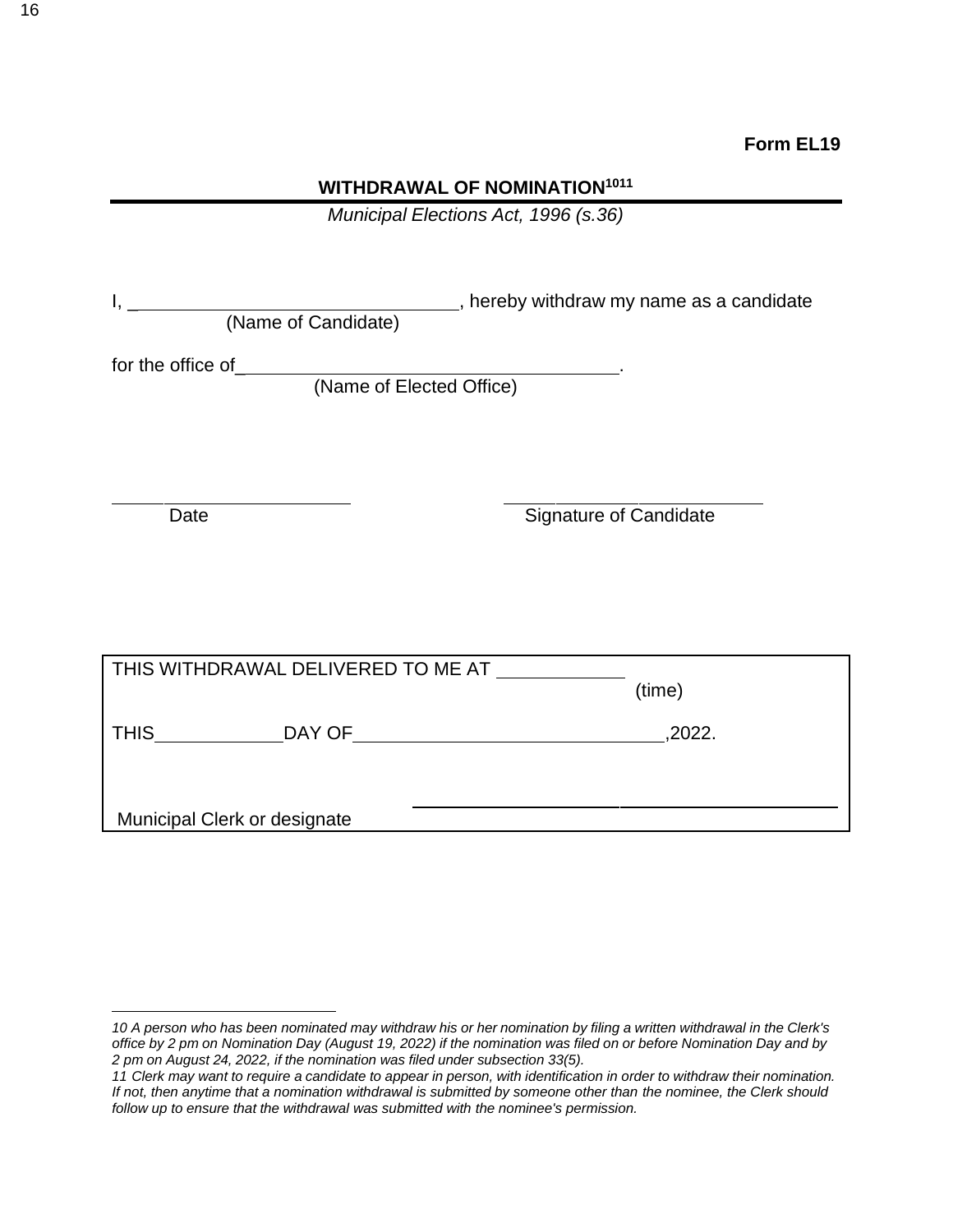# **DECLARATION OF ACCLAMATION TO OFFICE**

*Municipal Elections Act, 1996 (s. 37(1))*

I hereby declare the certified candidates listed below to be acclaimed to the office that follows their respective names pursuant to Section 37 of the Municipal Elections Act, 1996:

| <b>Name of Certified Candidate</b> | <b>Office</b> |
|------------------------------------|---------------|
|                                    |               |
|                                    |               |
|                                    |               |
|                                    |               |
|                                    |               |
|                                    |               |
|                                    |               |

| Dated this | day of | .2022 |
|------------|--------|-------|
|            |        |       |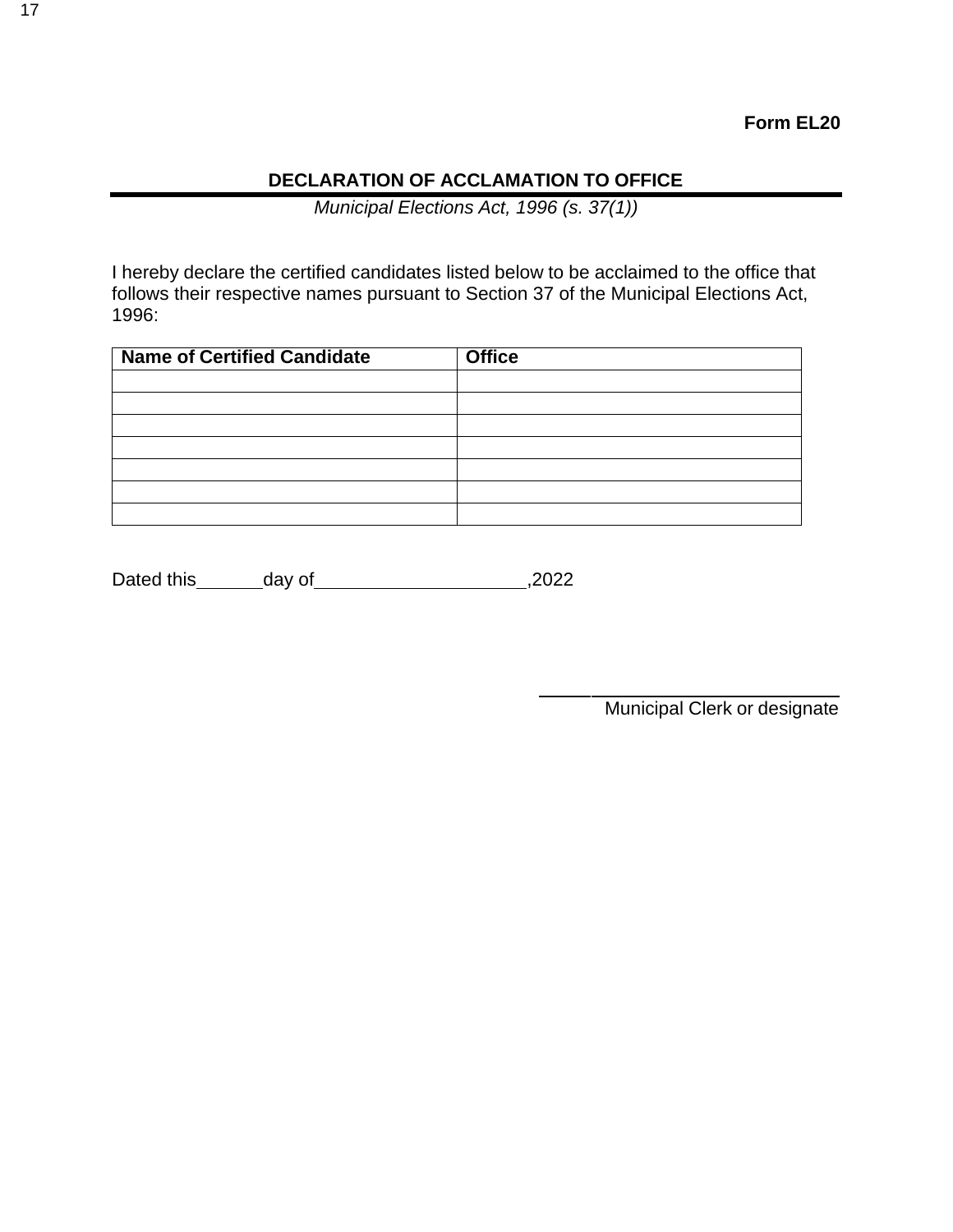# **NOTICE OF DEATH/INELIGIBILITY OF CANDIDATE**

*Municipal Elections Act, 1996 (s.39 (a) and (b))*

| Notice is hereby given that |                     | a candidate |
|-----------------------------|---------------------|-------------|
|                             | (name of candidate) |             |

for the office of has died/become ineligible to hold the office.

**Since no other candidate would be elected by acclamation as a result of the death/ineligibility, the election for this office shall proceed as if the deceased/ineligible candidate had not been nominated.**

or

**Since, as a result of the death/ineligibility, another candidate would be elected by acclamation to office, the election for the above office is void and a by-election shall be held.**

Dated this day of ,2022.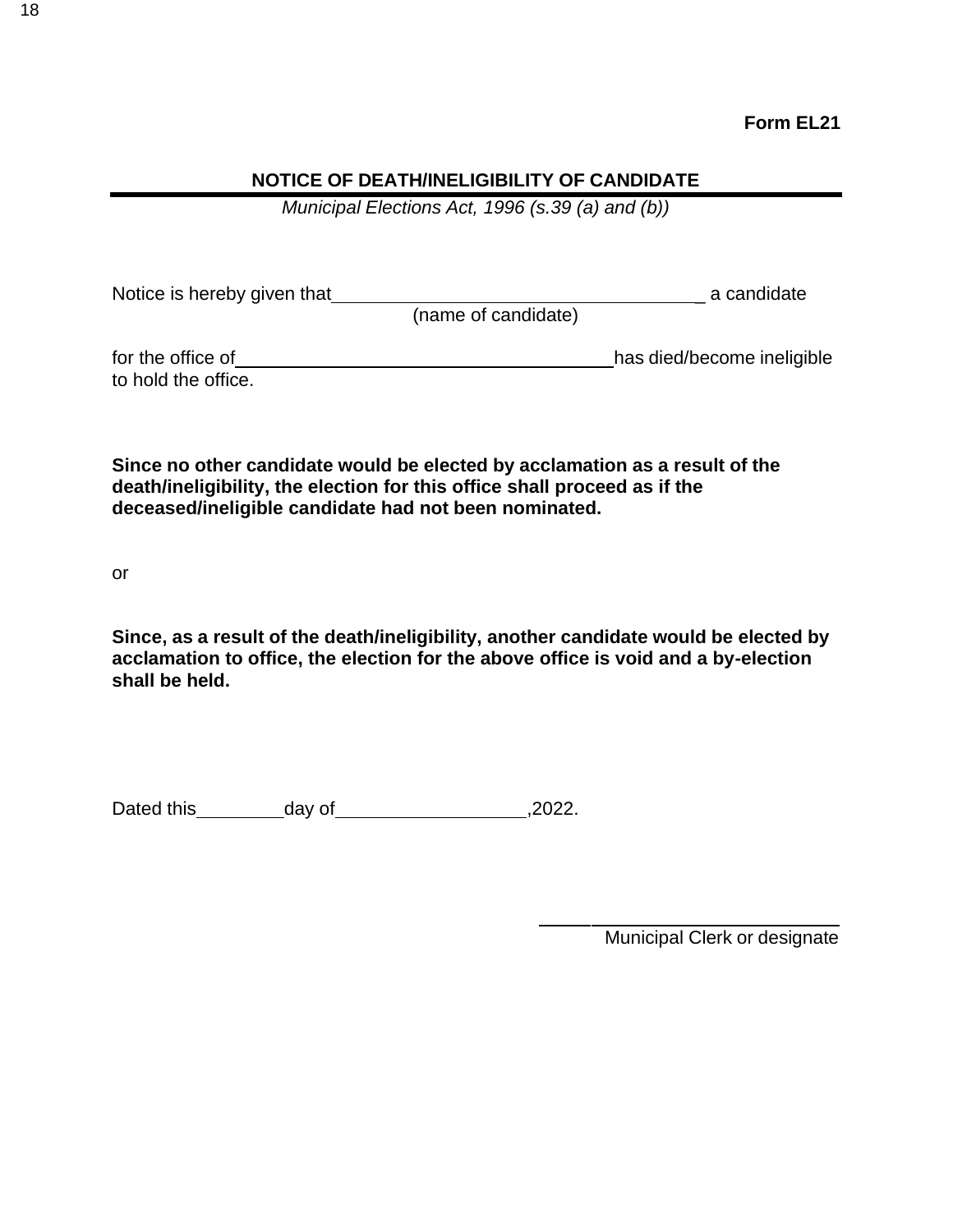# **CERTIFICATE OF THE VOTERS' LIST<sup>12</sup>**

*Municipal Elections Act, 1996 (s.28(1))*

I hereby certify that the attached Voters' List contains the names of persons entitled to vote at the Municipal Elections to be held on Monday, October 24, 2022, for the voting subdivision(s) set out below:

Municipality: Corporation of the City of Belleville o Mayor o Councillor Ward 1 (Belleville) o Councillor Ward 2 (Thurlow) o Public School Trustee – English o Separate School Trustee – English o Public School Trustee – French o Separate School Trustee - French

Dated this day of ,2022.

<sup>12</sup> The Voters' List for use in the Voting Subdivision should be prepared as late as possible so that as many revisions made to the List as possible can be included. Clerks may choose to create this List from a computer database.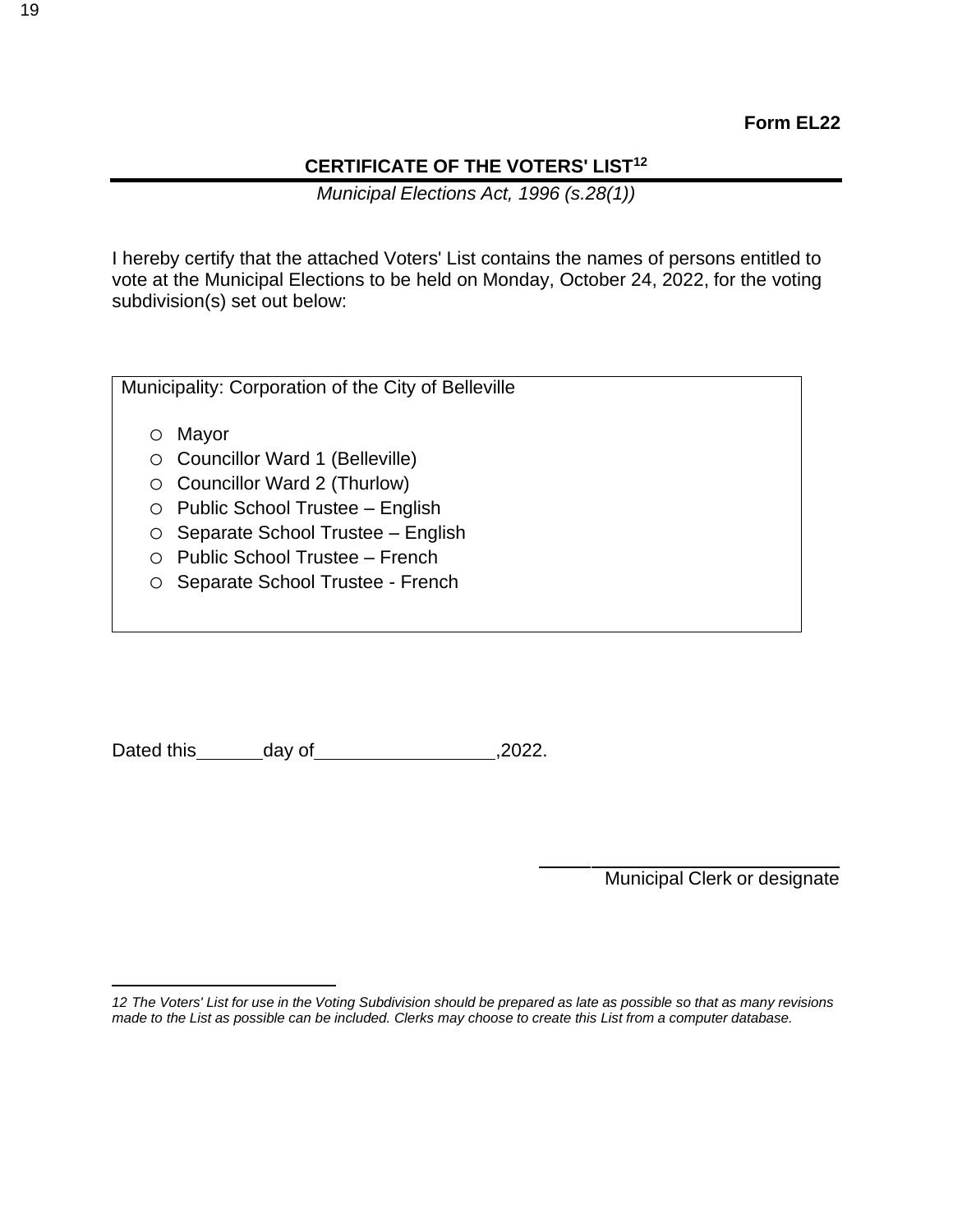# **SAMPLE NOTICE OF ELECTION INFORMATION (FOR NEWSPAPER AD)**

*Municipal Elections Act, 1996 (s.40)*

Municipal Elections in the City of Belleville for the offices of

:MAYOR – 1 to be elected at large COUNCILLORS – 6 to be elected Ward 1 (Belleville) 2 to be elected Ward 2 (Thurlow)

List of School Board Positions

TRUSTEE – HASTINGS AND PRINCE EDWARD DISTRICT SCHOOL BOARD 2 to be elected at large from the City of Belleville (nominations to be filed with the Clerk of the City of Belleville)

TRUSTEE – ALGONQUIN AND LAKESHORE CATHOLIC DISTRICT SCHOOL BOARD 2 to be elected from the area comprised of the City of Belleville (nominations to be filed with the Clerk of the City of Belleville)

TRUSTEE – LE CONSEIL DES ECOLES PUBLIQUES DE L'EST DE L'ONTARIO 1 to be elected at large for Geographic Region 2 which is composed of all municipalities in the Counties of Leeds and Grenville, Frontenac, Hastings, Prince Edward and Lennox and Addington (nominations to be filed with the Clerk of the City of Kingston)

TRUSTEE -LE CONSEIL DES ECOLES CATHOLIQUES DE LANGUE FRANCAISE DU CENTRE-EST

1 to be elected at large from Geographic Region 2 which is composed of all municipalities in the Counties of Leeds and Grenville, Frontenac, Hastings, Prince Edward and Lennox and Addington (nominations to be filed with the Clerk of the City of Kingston)

will be held on the 24th day of October, 2022

- information and directions on the manner of alternative voting
- location, dates and times on which Voter Assistance Centres will be open
- additional information as appropriate to the circumstance

\_

(date) Municipal Clerk or designate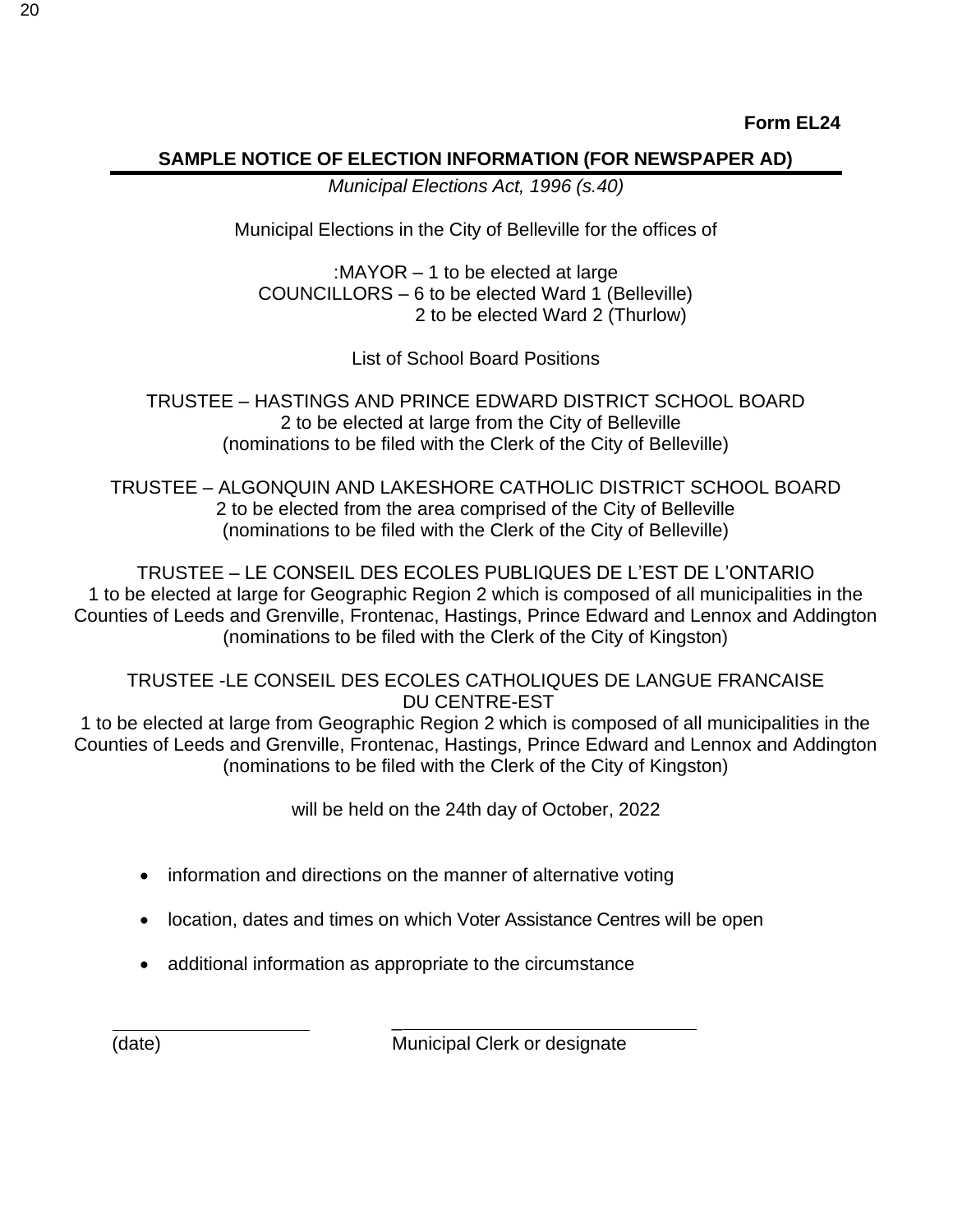# **ORAL OATHS AT VOTER ASSISTANCE CENTRE**

*Municipal Elections Act, 1996*

# **ORAL OATH OF FRIEND OF ELECTOR**

I, (name of friend), a friend of (name of elector), an elector who is unable to vote without assistance, and who is entitled to vote in this municipality declare that I will:

- mark the ballot as directed by the elector; and
- keep secret the manner in which this elector voted.

# **ORAL OATH OF INTERPRETER**

I, (name of interpreter) acting as interpreter for (name of elector), an elector entitled to vote in this municipality, declare that I will faithfully translate the necessary oaths as well as any lawful questions necessarily put to the elector and his/her answers at this voting place.

# **ORAL OATH OF VOTE WITH ASSISTANCE**

I, (name of elector) being an elector entitled to vote in this municipality of (insert municipality) swear or solemnly affirm I require assistance to mark my ballot.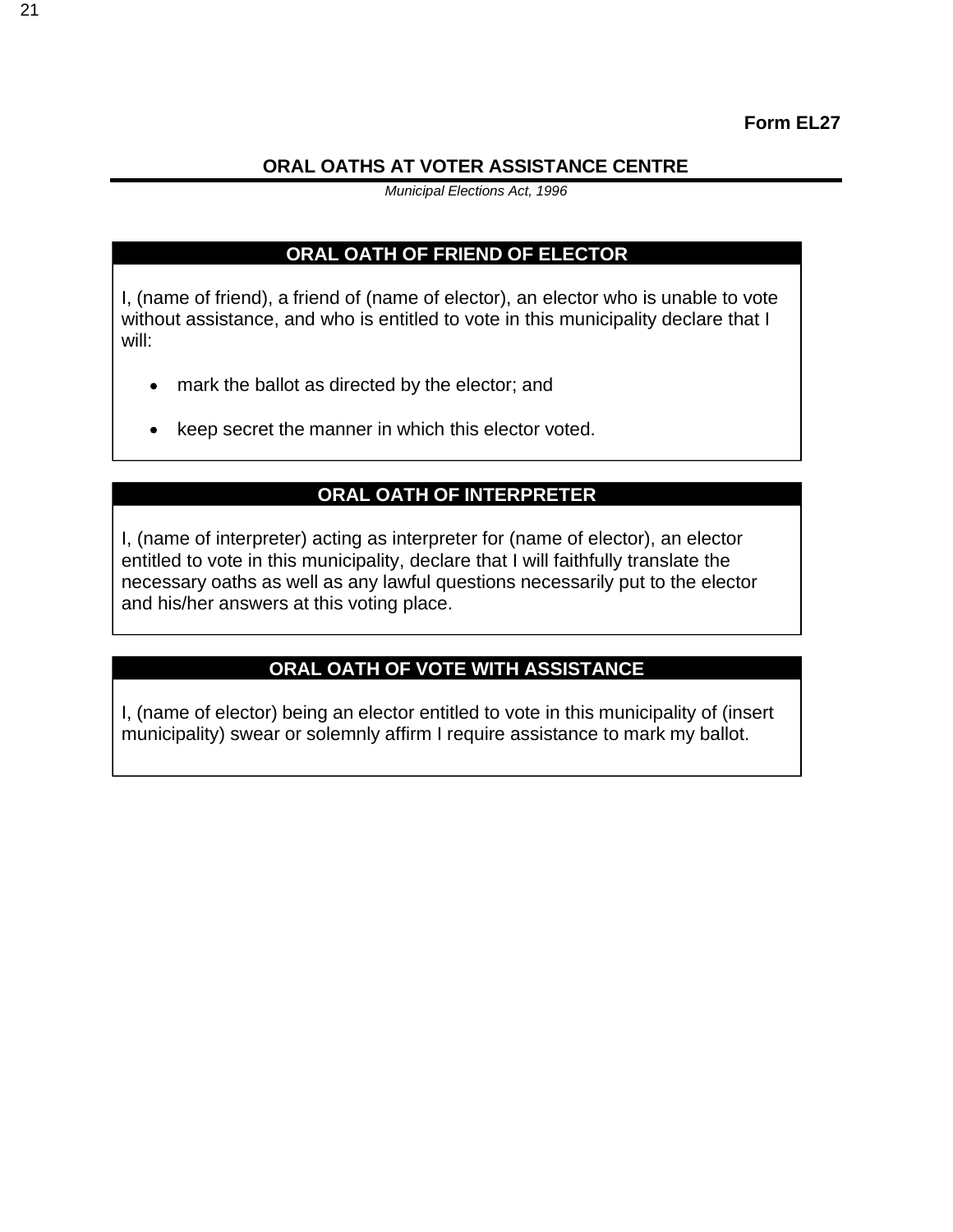# **DECLARATION OF ELECTED CANDIDATE<sup>18</sup>**

*Municipal Elections Act, 1996 (s. 55(4) a)*

I, 1. Clerk (or designated election official)

(name of Clerk or designate)

of the Corporation of the City of Bellville in the County of Hastings

declare the following candidate or candidates elected as a result of the Municipal Election held October 24, 2022

# **NAME OF GOVERNMENT BODY (Council, School Board, etc.)**

OFFICE **ELECTED CANDIDATE** 1. 2. 3. 4. 5. 6. 7.

Date **Date** Municipal Clerk or designate

<sup>18</sup> The Clerk shall as soon as possible after Voting Day declare the candidate or candidates who received the *highest number of votes to be elected (s.55(4) a)*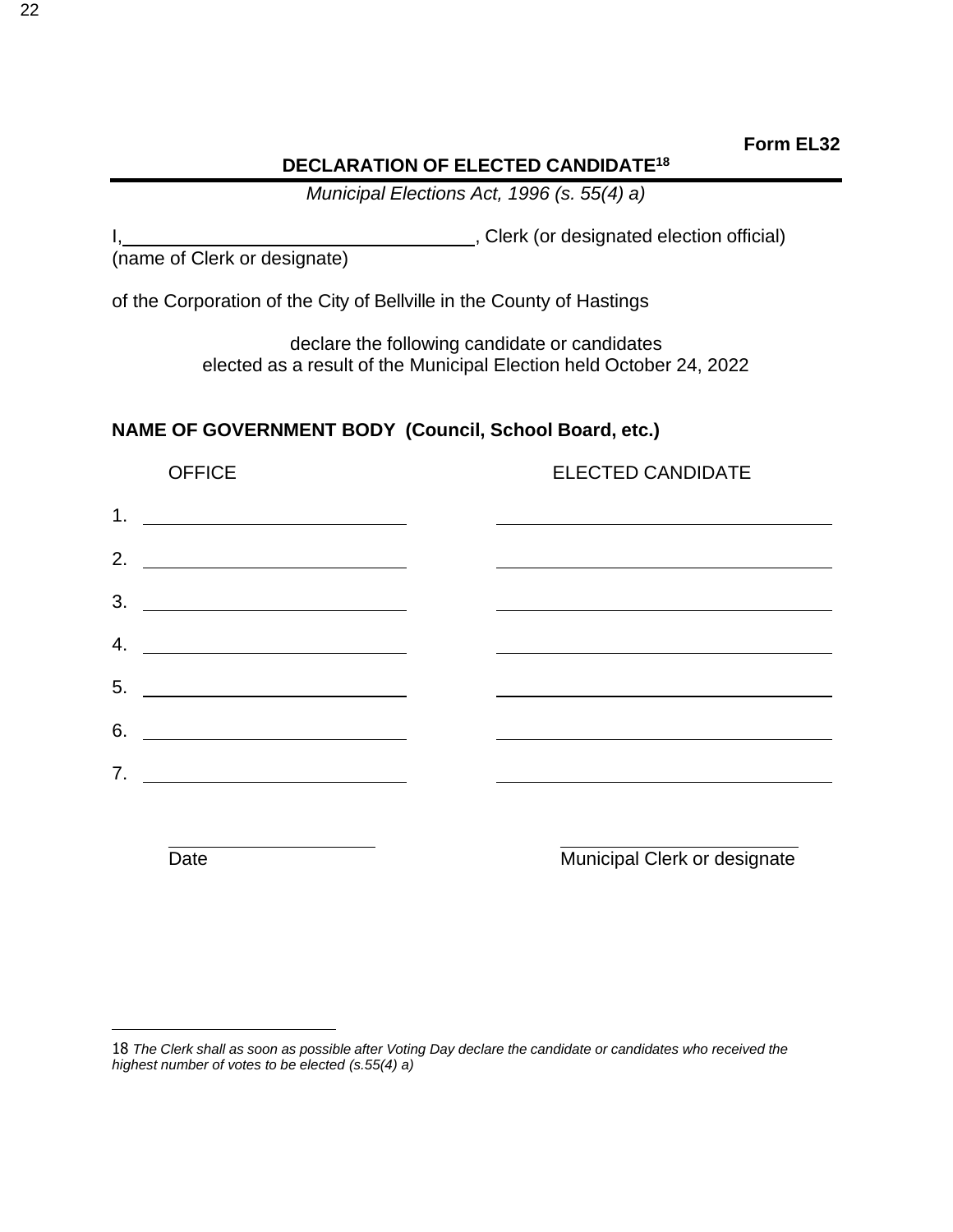# **DECLARATION OF RESULTS - BY-LAWS OR QUESTIONS<sup>19</sup>**

*Municipal Elections Act, 1996 (s. 55(4) b)*

I, Manneson Clerk (or designated election official) in the same control of the state of the state of the state of the state of the state of the state of the state of the state of the state of the state of the state of the

(name of Clerk or designate)

of the Corporation of the City of Belleville in the County of Hastings

declare the following results in respect to:

(State by-law or question)

conducted in the Municipal Election held October 24, 2022.

BY-LAW OR QUESTION **OPTION** 

YES

NO 

Date **Date** Municipal Clerk or designate

<sup>19</sup> The Clerk shall as soon as possible after Voting Day declare the results of any by-law or question voting held *during the municipal election (s.55(4) b)*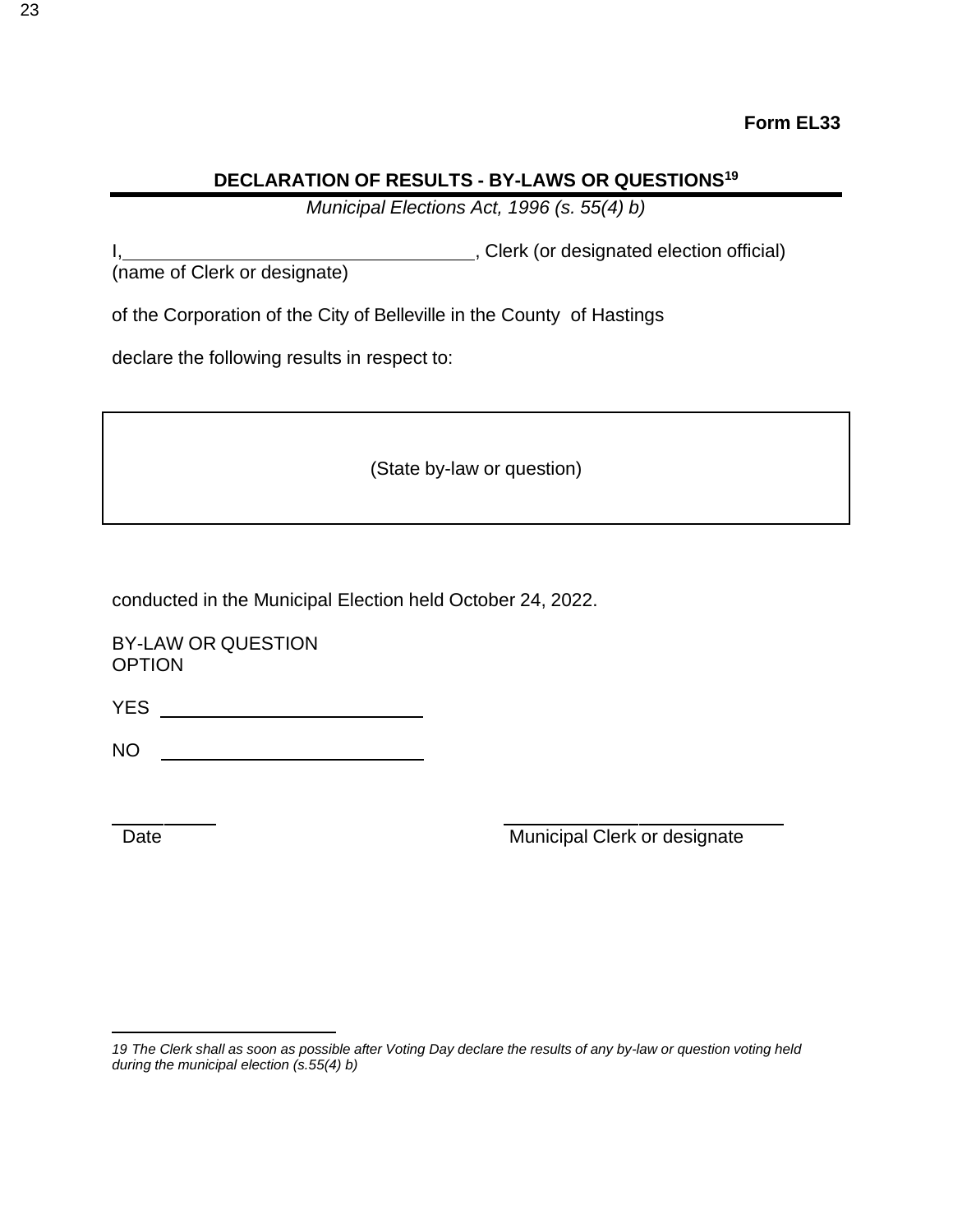# **STATUTORY PROVISIONS REGULATING VOTING PROCEDURES<sup>20</sup>**

*Municipal Elections Act, 1996 (s.48, 49)*

| <b>Prohibition</b><br>s.48(1)                  | While an elector is in a voting place, no person shall attempt,<br>directly or indirectly, to influence how the elector votes.                                                                                                                                                                                                                          |
|------------------------------------------------|---------------------------------------------------------------------------------------------------------------------------------------------------------------------------------------------------------------------------------------------------------------------------------------------------------------------------------------------------------|
| s.48(2)                                        | <b>No Election Campaign Material</b><br>Without limiting the generality of subsection (1), no person shall<br>display a candidate's election campaign material or literature in a<br>voting place.                                                                                                                                                      |
| <b>Secrecy</b><br>s.49(1)                      | Every person who is present in a voting place or at the counting of<br>the votes shall help to maintain the secrecy of the voting.                                                                                                                                                                                                                      |
| <b>Offences</b><br>s.49(2)                     | No person shall,<br>(a) interfere or attempt to interfere with an elector who is marking<br>the ballot;<br>(b) obtain or attempt to obtain, at a voting place, information about<br>how an elector intends to vote or has voted; or<br>(c) communicate any information obtained at a voting place about<br>how an elector intends to vote or has voted. |
| Same, Revealing a Vote<br>S.49(3)              | No elector shall,<br>take a photograph or video recording of his or her marked<br>(a)<br>ballot; or<br>show his or her marked ballot to any person so as to reveal<br>(b)<br>how he or she has voted, except in connection with obtaining<br>assistance in voting under paragraph 4 of subsection 52(1).                                                |
| <b>No Requirement of Disclosure</b><br>s.49(4) | No person shall, in a legal proceeding relating to an election,                                                                                                                                                                                                                                                                                         |

be required to disclose how he or she voted at the election.

*<sup>20</sup> The Clerk may post copies of this notice in the voting place*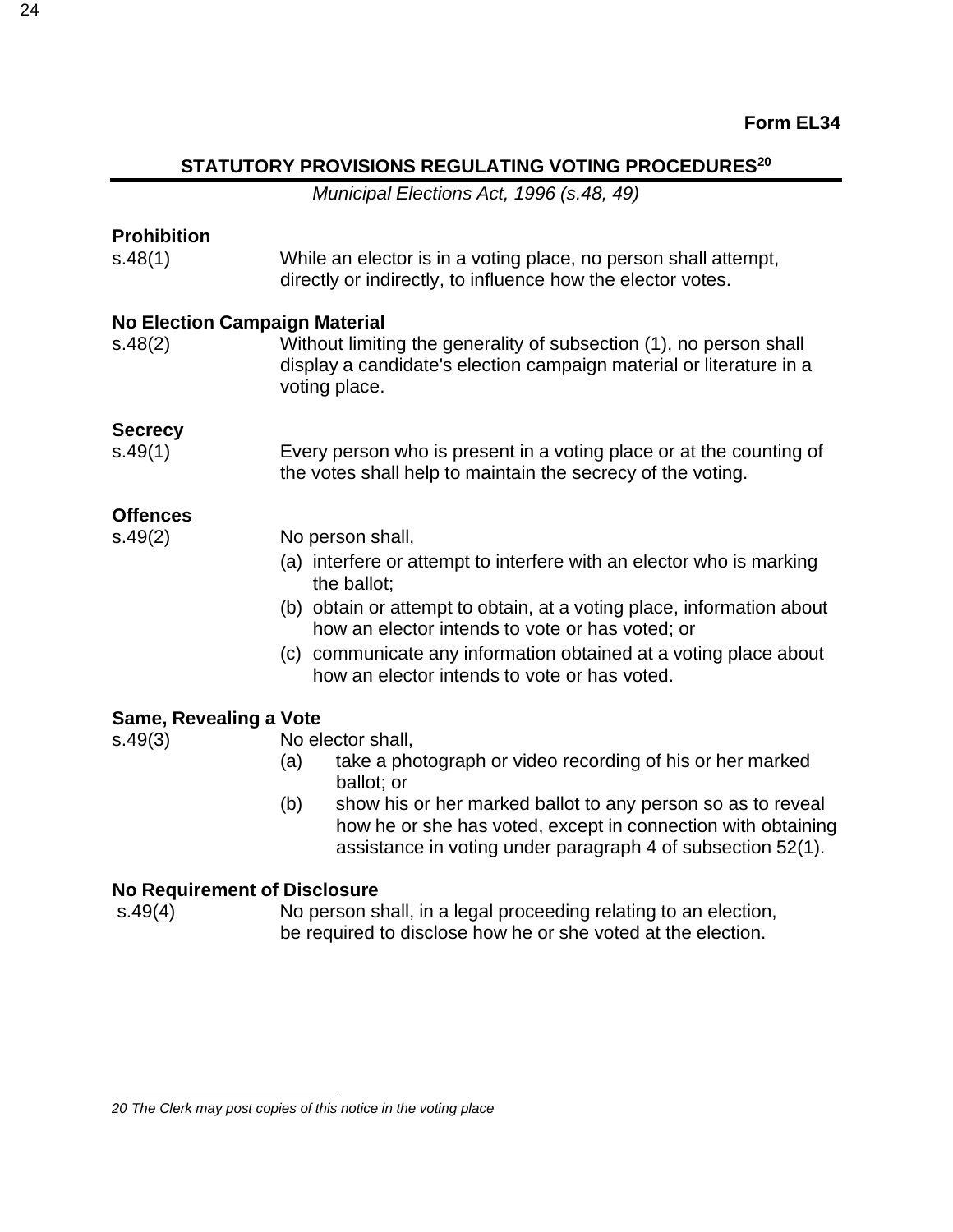# **NOTICE OF OFFENCE NOTICE OF CORRUPT PRACTICE<sup>21</sup>**

*Municipal Elections Act, 1996 (s. 89)*

Section 89 of the Municipal Elections Act, 1996 provides that a person is guilty of an offence, if he or she,

- (a) votes without being entitled to do so;
- (b) votes more times than the Act allows;
- (c) votes in a voting place in which he or she is not entitled to vote;
- (d) induces or procures a person to vote when that person is not entitled to do so;
- (e) having appointed a voting proxy that remains in force, votes otherwise than by the proxy;
- (f) having been appointed a voting proxy, votes under the authority of the proxy when the elector has cancelled the proxy, is no longer entitled to vote, or has died;
- (g) before or during an election, publishes a false statement of a candidate's withdrawal;
- (h) furnishes false or misleading information to a person whom this Act authorizes to obtain information;
- (i) without authority, supplies a ballot to anyone;
- (j) delivers to the deputy returning officer to be placed in a ballot box a paper other than the ballot the deputy returning officer gave him or her;
- $(k)$  takes a ballot away from the voting place;
- (l) at an election, takes, opens or otherwise deals with a ballot, a ballot box, or a book or package of ballots without having the authority to do so;
- (m) attempts to do something described in clauses (a) to (l)

Section 90 of the said Act provides that if, when a person is convicted of an offence under Section 89, the presiding judge finds that the offence was committed knowingly, the offence also constitutes a corrupt practice.

*<sup>21</sup> The Clerk may choose to post this notice in the voting place.*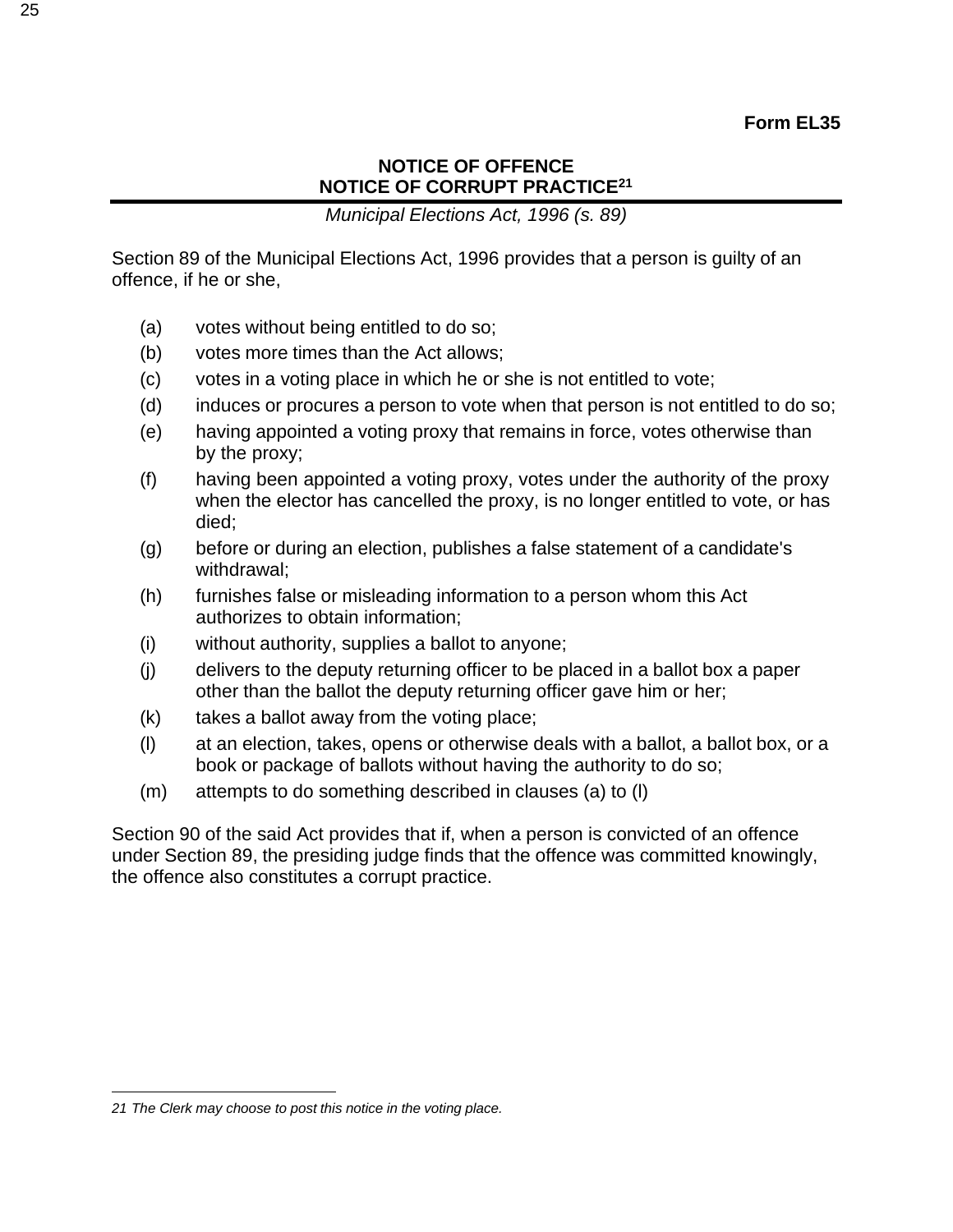#### **Form EL36**

*(prepare in triplicate)*

# **DISCLAIMER TO RIGHT TO OFFICE**

*Municipal Elections Act, 1996 (s. 84 (1) - (3))*

| (Name of Elected Candidate)        | hereby disclaim all right to the office of |
|------------------------------------|--------------------------------------------|
| (Name of Elected Office)           | to which I was elected in the Municipal    |
| Election of October 24, 2022.      |                                            |
| Date                               | Signature of Candidate                     |
| THIS DISCLAIMER DELIVERED TO ME AT | (time) THIS                                |
| DAY OF                             | .2022.                                     |

Municipal Clerk or designate

NOTE: A person who has been elected may disclaim all right to the office within 90 days after Voting Day unless an application is made under s.  $83(1)(b)$  questioning his or her election (s.  $84(1)$ ). The disclaimer shall be in writing and addressed to the Clerk who conducted the election (s. 84(2)).

A person whose election is questioned in an application under s. 83(1)(b) may, within seven days after being served with the application, disclaim all right to the office (s. 84(3)). The disclaimer shall be made and delivered in accordance with section 84(4).

ALSO NOTE: Clerk may want to require the elected official to appear in person, with identification, in order to disclaim rights to an office. If not, anytime that a disclaimer is submitted by someone other than the elected official, the Clerk should follow up to ensure that the disclaimer was submitted with the elected official's permission.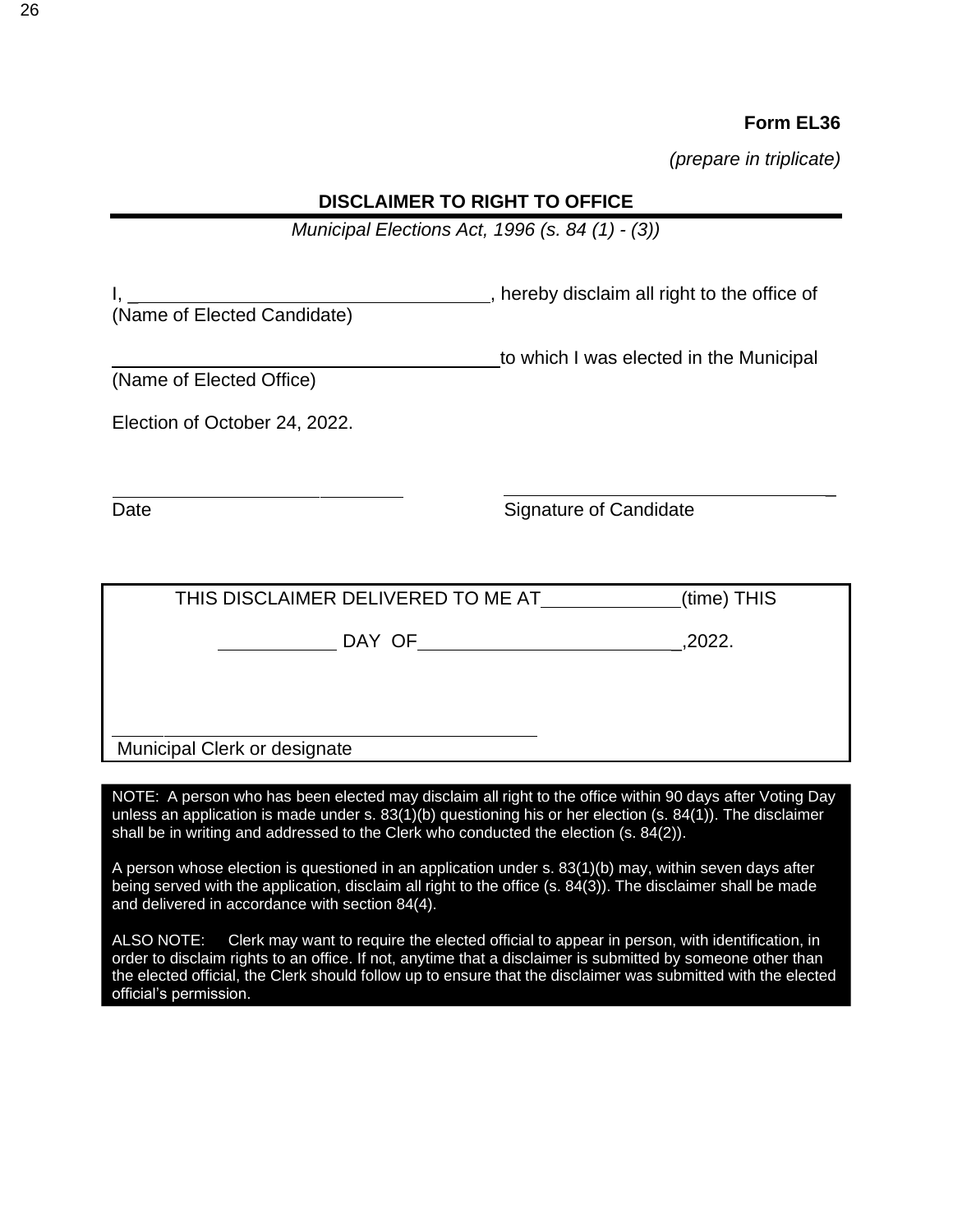# **CERTIFICATE OF MAXIMUM CAMPAIGN EXPENSES - CANDIDATE**

*Municipal Elections Act, 1996 (s.88.20(13))*

| TO:                 |               |
|---------------------|---------------|
| (Name of Candidate) | (Office)      |
| (Address)           | (Postal Code) |

FROM:

.

The Clerk, or designated election official, of the City of Belleville

I hereby certify that the maximum campaign expenses that a candidate is permitted to incur for the office of \_ in the Municipal Election to be held October 24, 2022, is 22

Date **Date** Municipal Clerk or designate

\_ \_ \_

In accordance with MEA, s.88.20(12)(13), the Clerk shall give candidates a preliminary calculation of the maximum campaign expenses at the time of filing the nomination paper, based upon the number of electors on the Voters' List as of Nomination Day of the previous election, including changes made that day.

On or before September 26, 2022, the Clerk shall give a "final" certificate of the applicable maximum campaign expenses to each candidate. The number of electors to be used in this final calculation is to be the greater of the number of electors for the office from the Voters' List as it existed on Nomination Day of the previous election, including changes made on that day, or the number of electors on September 15 in the current election, including changes made on that day.

Certificate to be given to candidate in accordance with Section 13.

*<sup>22</sup> Formula for calculation provided in Section 88.20(6) (15).*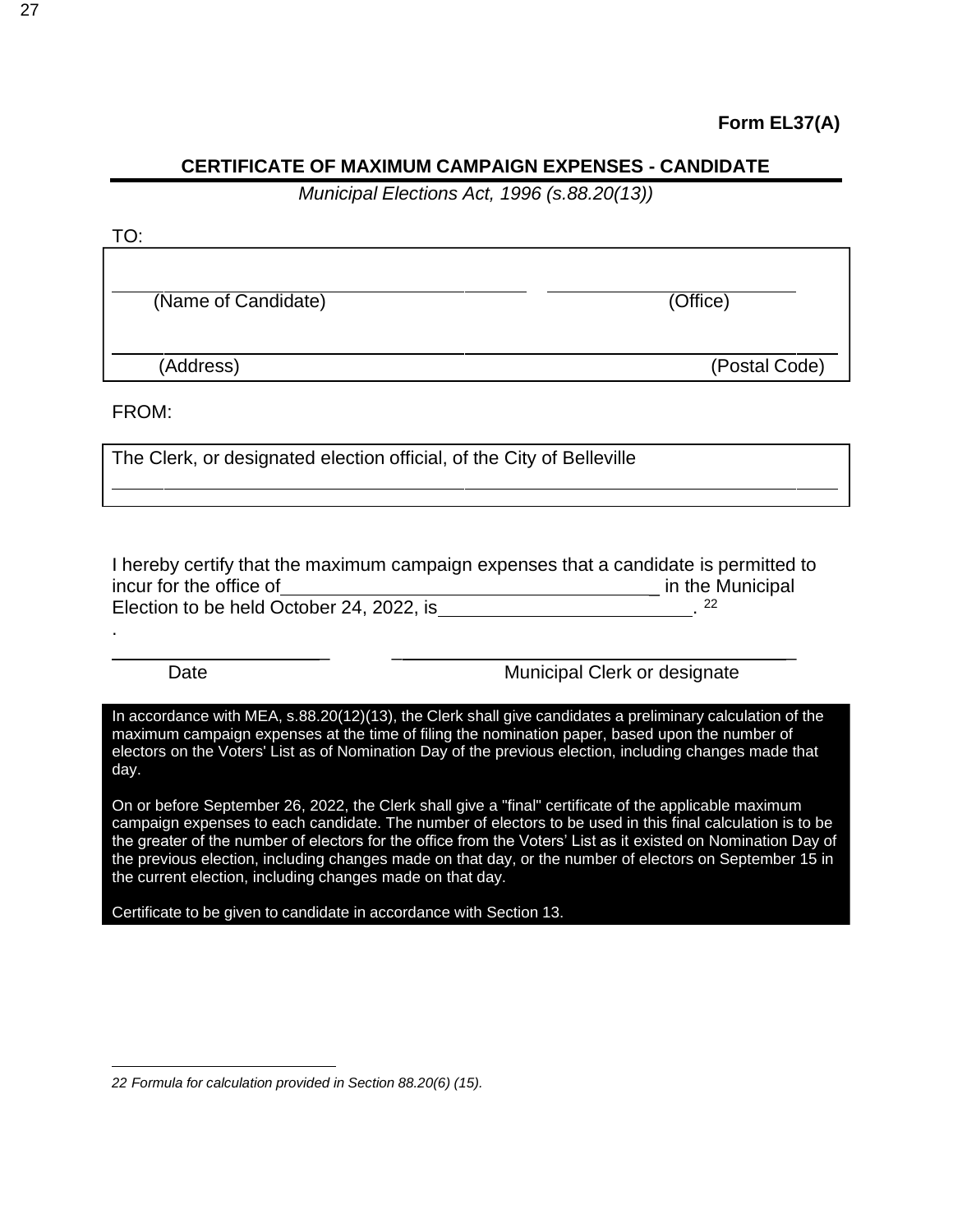## **CERTIFICATE OF MAXIMUM AMOUNT OF CONTRIBUTIONS OWN CAMPAIGN**

*Municipal Elections Act, 1996 (s.33.0.2, 88.9.1)*

(Name of Candidate) / (Office) (Address) (Postal Code) TO:

FROM:

.

The Clerk, or designated election official, of the City of Belleville

I hereby certify that the maximum amount of contributions to your own campaign that a candidate is permitted to incur for the office of

**in the Municipal Election to be held** October 24, 2022, is\_\_\_\_\_\_\_\_\_\_\_\_\_\_\_\_\_\_\_\_\_\_\_\_\_\_\_\_\_\_\_. <sup>23</sup>

Date **Date** Municipal Clerk or designate

\_ \_ \_

In accordance with MEA, s.33.0.2(1), the Clerk shall give the candidate a preliminary calculation of the permitted amount of contributions to a candidate's own campaign as of the filing date, using the number of electors from the Voters' List as it existed on Nomination Day of the previous election, adjusted for applications under s.24 and s.25 that were approved as of that day. (s.88.9.1(7))

On or before September 26, 2022, the Clerk shall give the candidate a final calculation of the permitted amount of contributions to a candidate's own campaign. The number of electors to be used in this final calculation is to be the greater number of electors for the office from the Voters' List as it existed on Nomination Day of the previous election, adjusted for changes on that day or the number of electors on September 15 in the year of the current election, adjusted for changes made on that day.

In accordance with s.88.9.1(5), the Clerk is not required to give a certificate if the maximum amount is \$25,000.

Certificate to be given to candidate in accordance with Section 13.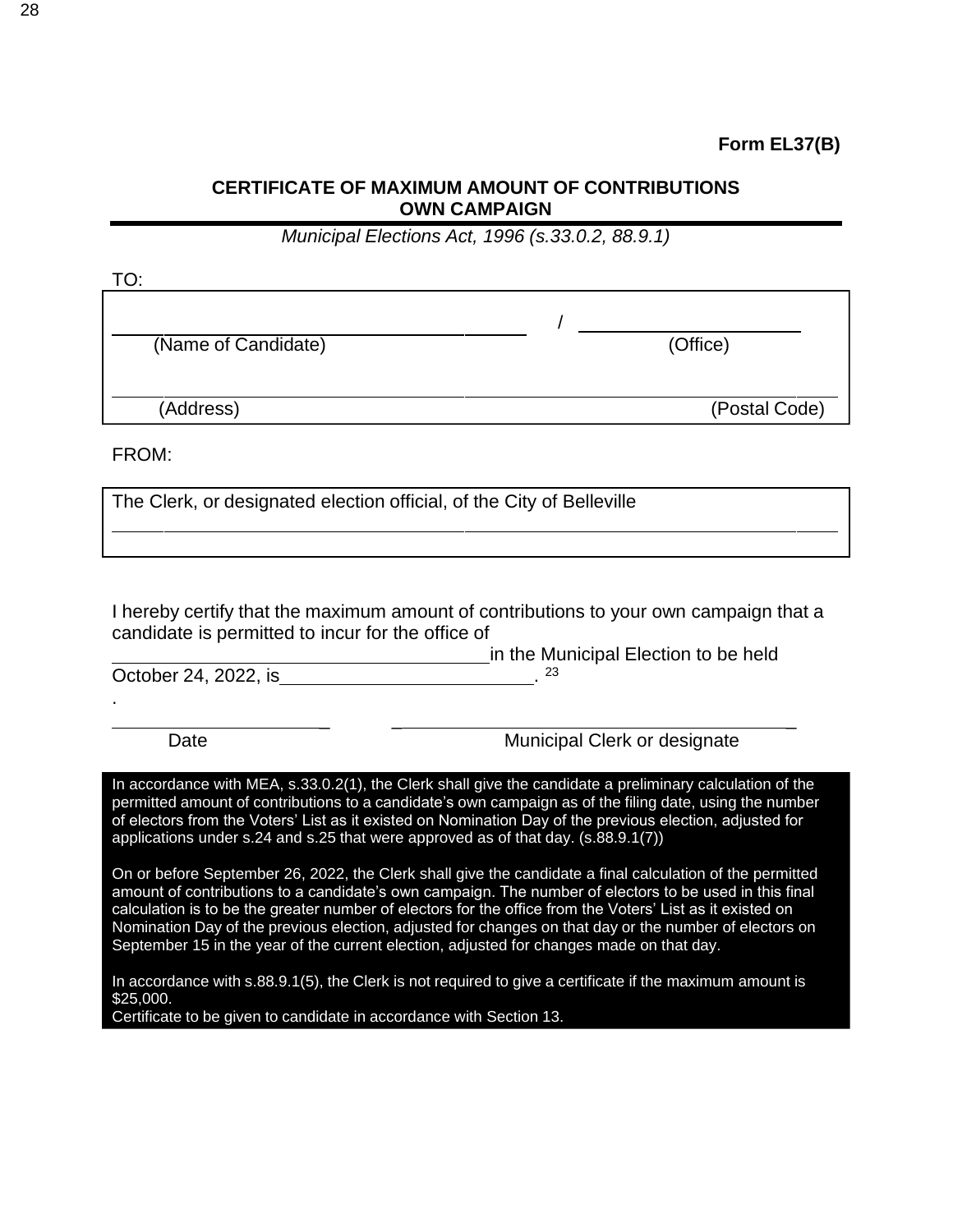### **CERTIFICATE OF MAXIMUM AMOUNT OF EXPENSES FOR PARTIES ETC. - CANDIDATE**

*Municipal Elections Act, 1996 (s.88.20(9)(13))*

| TO:                 |               |
|---------------------|---------------|
| (Name of Candidate) | (Office)      |
| (Address)           | (Postal Code) |

FROM:

.

The Clerk, or designated election official, of the City of Belleville

I hereby certify that the maximum amount of expenses for parties, etc. that a candidate is permitted to incur for the office of in the interest in the in the in the in the Municipal Election to be held October 24, 2022, is \_\_\_\_\_\_\_\_\_\_\_\_\_\_\_\_\_\_\_\_\_\_\_\_\_\_\_. 24

Date **Date** Municipal Clerk or designate

\_ \_ \_

In accordance with MEA, s., the 88.20(13), the Clerk shall give candidates a preliminary certificate of the maximum amount permitted on or before September 26, 2022.

The formula to be used is the greater of the number of electors for the office on September 15 of the previous election, adjusted for changes approved as of that day or the number of electors as it exists on September 15 in the 2022 municipal election, adjusted for changes made on that day.

Certificate to be given to candidate in accordance with Section 13.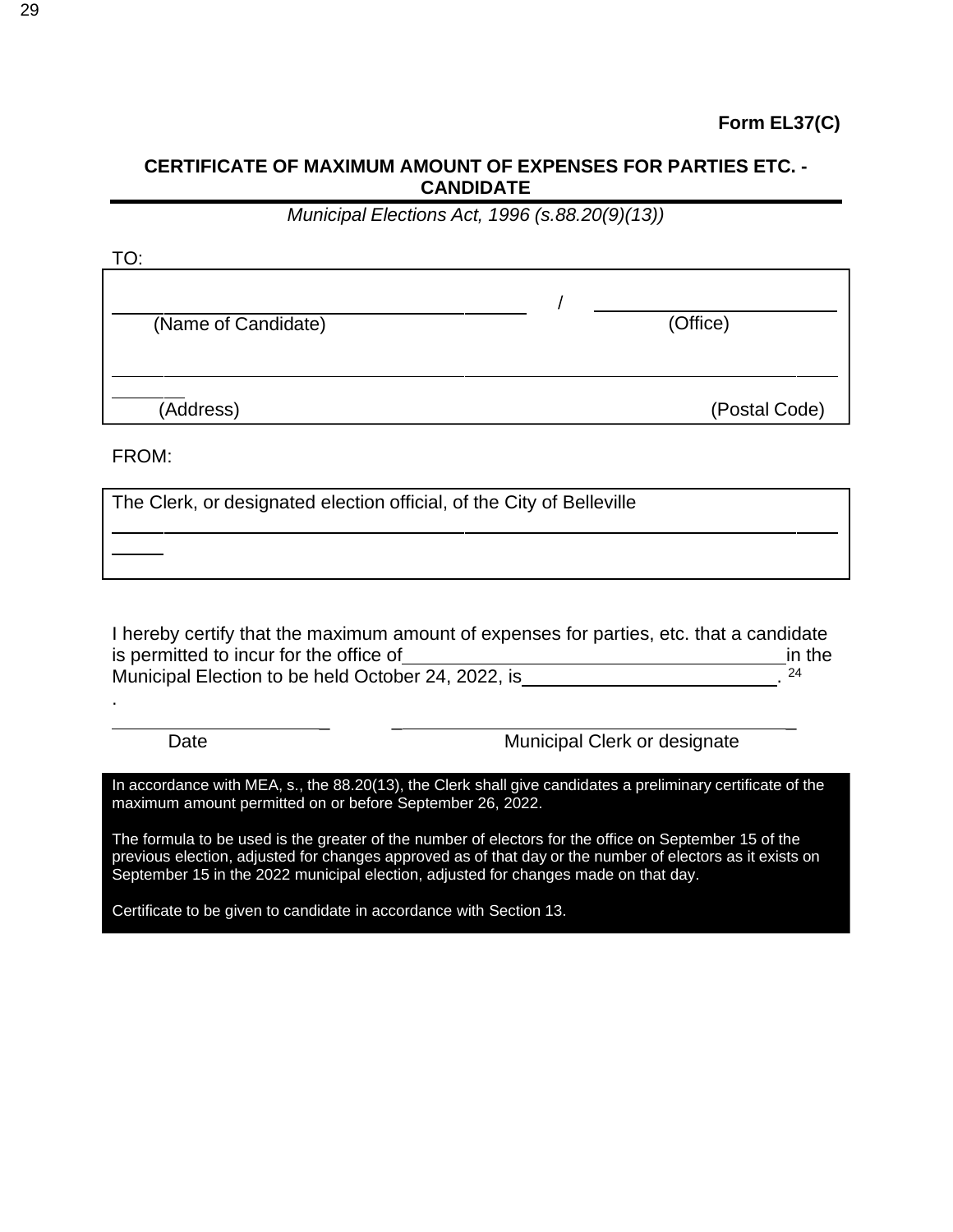# **WITNESS STATEMENTS AS TO DESTRUCTION OF BALLOTS<sup>25</sup>**

*Municipal Elections Act, 1996 (s.88(2))*

City of Belleville in the County of Hastings

| <b>FIRST WITNESS</b>                                                                       |                                  |  |
|--------------------------------------------------------------------------------------------|----------------------------------|--|
| state that I was present upon                                                              |                                  |  |
| (name of witness)                                                                          | (date)                           |  |
| and did witness                                                                            | of the above stated municipality |  |
| (name of Clerk or designate)                                                               |                                  |  |
| destroy all ballots used in the municipal election of persons to the offices listed below. |                                  |  |
|                                                                                            | (Signature of Witness)           |  |

| <b>SECOND WITNESS</b>                                                                      |                                  |  |
|--------------------------------------------------------------------------------------------|----------------------------------|--|
|                                                                                            | state that I was present upon    |  |
| (name of witness)                                                                          | (date)                           |  |
| and did witness                                                                            | of the above stated municipality |  |
| (name of Clerk or designate)                                                               |                                  |  |
| destroy all ballots used in the municipal election of persons to the offices listed below. |                                  |  |
|                                                                                            |                                  |  |
|                                                                                            | (Signature of Witness)           |  |

<sup>25</sup> The Clerk shall retain the ballots and all other documents and materials related to an election for 120 days after *declaring the results of the election under Section 55 and, unless there is a court order that they be retained or a recount has been commenced and not finally disposed of, shall then destroy the ballots in the presence of two* witnesses (s.88). At the time of destroying the ballots pursuant to Section 88, other documents and other materials *related to the Election (with exception of documents filed under Section 88.25, 88.29 and 88.32 may also be destroyed.*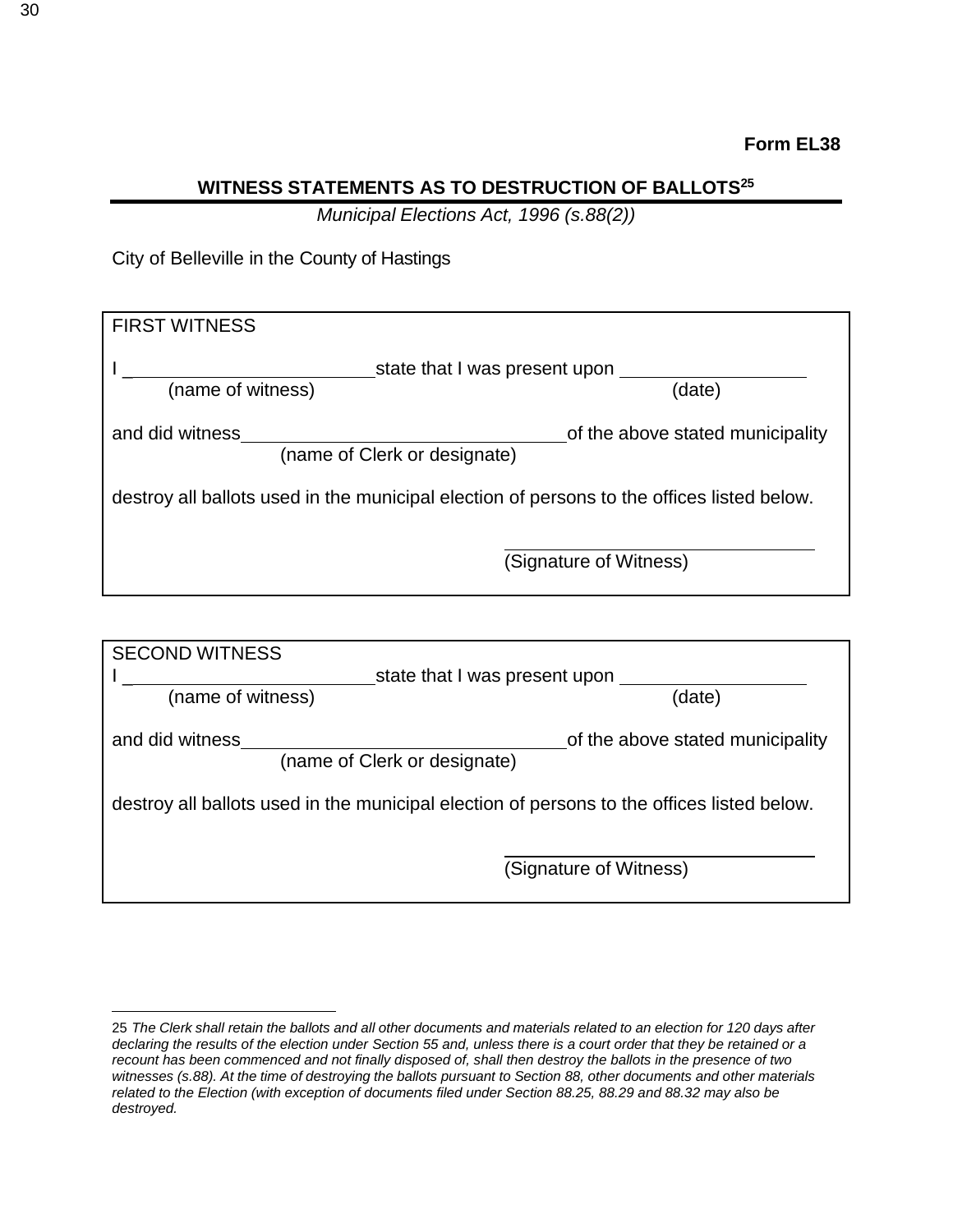# LIST OF OFFICES FOR WHICH BALLOTS DESTROYED:

# CATEGORY OF DOCUMENTS AND OTHER MATERIALS DESTROYED: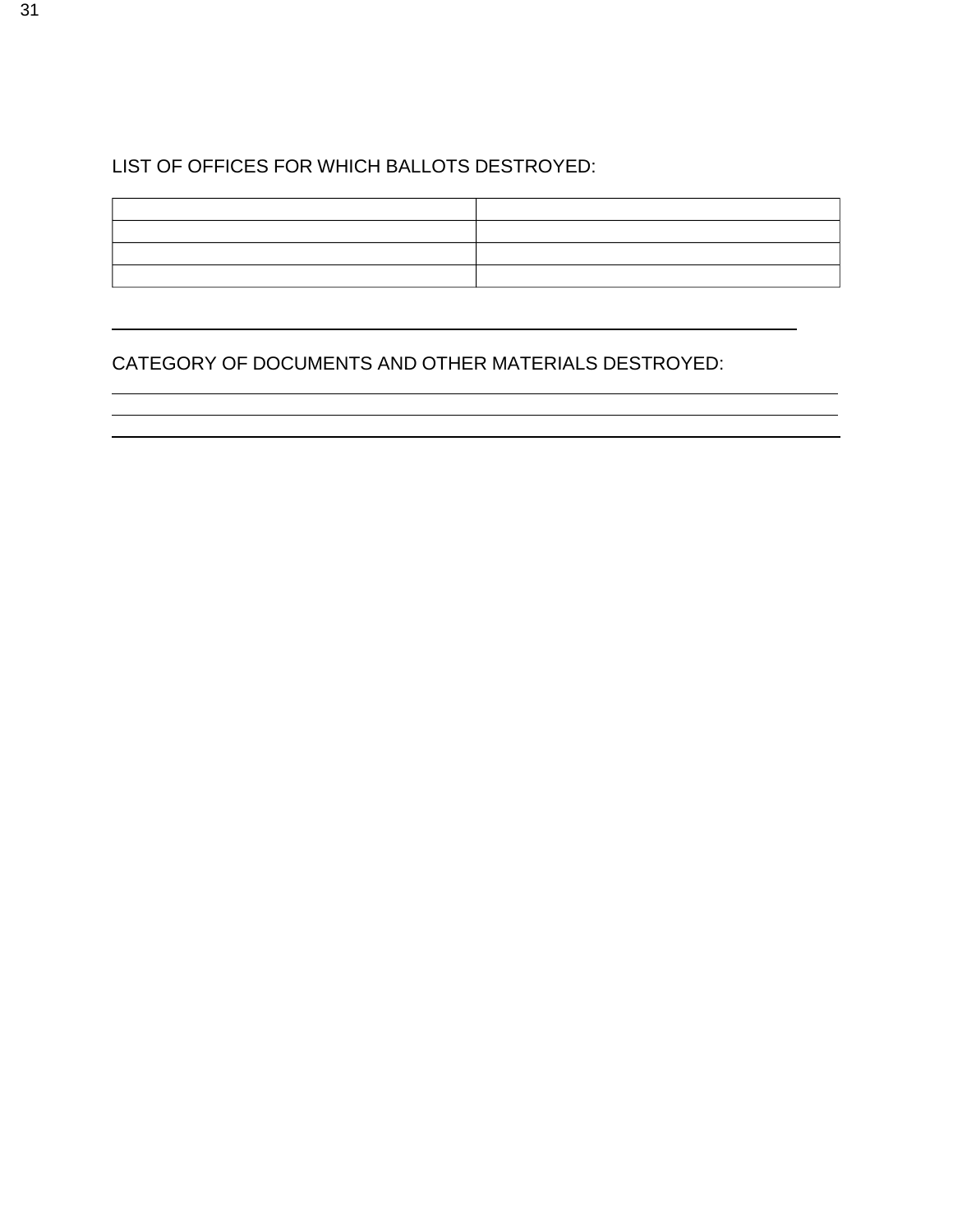# **NOTICE OF RECOUNT<sup>26</sup>**

| Municipal Elections Act, 1996 (s.56-58) |  |
|-----------------------------------------|--|
|-----------------------------------------|--|

| (name of Clerk or designate) | , Clerk (or designated election official)                                                                                                           |
|------------------------------|-----------------------------------------------------------------------------------------------------------------------------------------------------|
|                              | of the Corporation of the City of Belleville in the County of Hastings<br>hereby declare that a recount of the votes cast in the Municipal Election |
|                              | held October 24, 2022, for<br>(state office or by-law/question)                                                                                     |
|                              | _shall be held commencing at $\_\_$<br>on<br>(time)                                                                                                 |
| at                           |                                                                                                                                                     |
| (date)                       | (location)                                                                                                                                          |
| Act, 1996.                   | The recount is being conducted pursuant to section__________of the Municipal Elections                                                              |
|                              |                                                                                                                                                     |
|                              | Municipal Clerk or designate                                                                                                                        |

<sup>26</sup> A recount may be held pursuant to Sections 56, 57 or 58.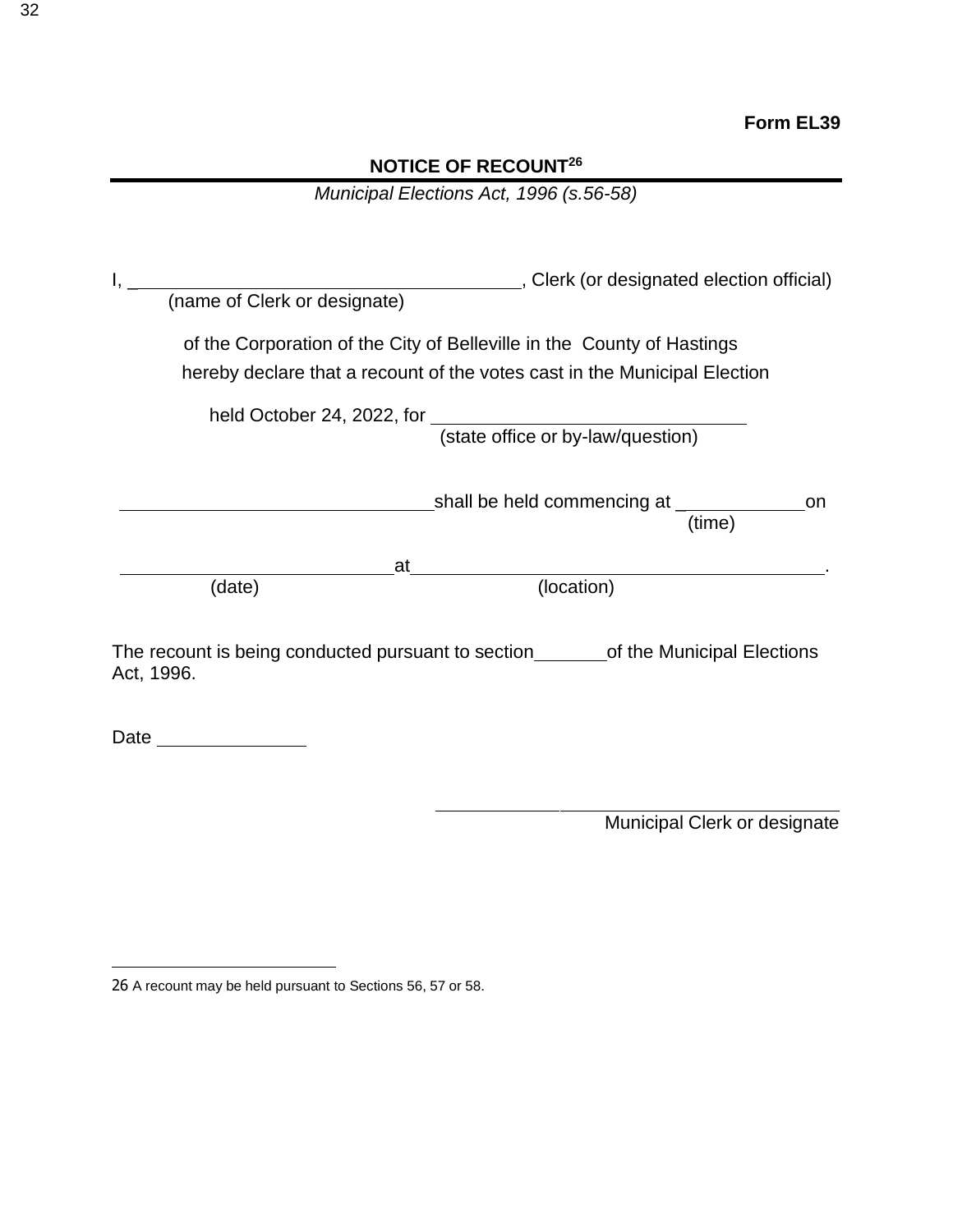# **DECLARATION OF RECOUNT RESULTS**

*Municipal Elections Act, 1996 (s. 62 (4))*

I, \_ , Clerk (or designated election official)

of the Corporation of the City of Belleville in the of County of Hastings declare that:

 $(1)$  On the  $\qquad \qquad$  day of  $\qquad \qquad$  ,2022, I conducted a recount of the

ballots cast in the Municipal Election held October 24, 2022, for:

- the office(s) of

- the following question or by-law:

- (2) No application has been made for a judicial recount under Section 63.
- (3) The successful candidate(s) elected is/are:

(4) The result of the vote upon the question or by-law is:

(Date)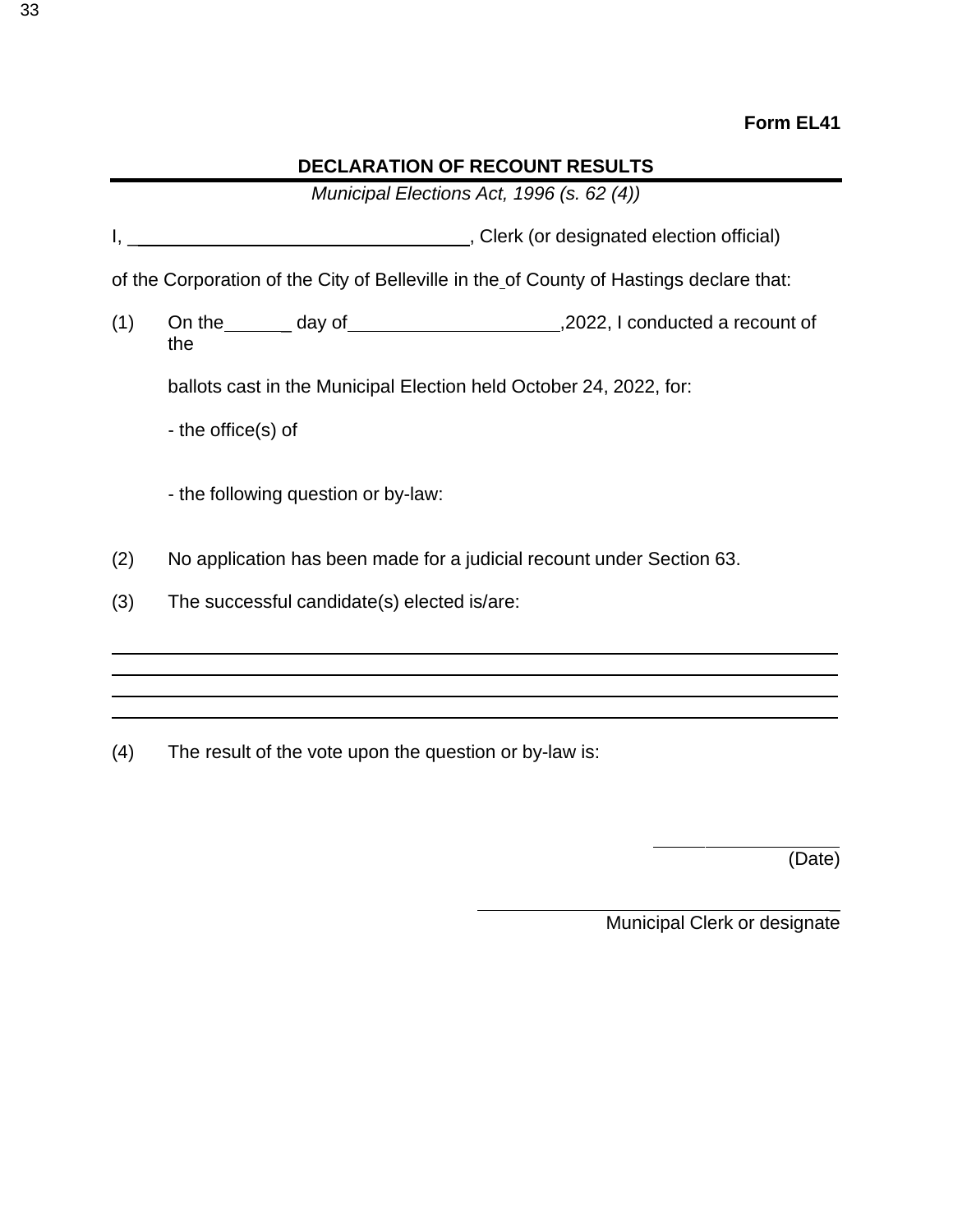## **NOTICE TO CANDIDATE OF FILING REQUIREMENTS**

*Municipal Elections Act, 1996 (s.88.25)*

| TO:                 |               |  |
|---------------------|---------------|--|
|                     |               |  |
| (Name of Candidate) | (Office)      |  |
| (Address)           | (Postal Code) |  |
|                     |               |  |
| FROM:               |               |  |

The Clerk or designated election official of the Corporation of the City of Belleville

TAKE NOTICE EVERY CANDIDATE SHALL FILE by March 31, 2023, with the Clerk with whom their nomination was filed a financial statement and auditor's report in accordance with s.88.25 of the Municipal Elections Act, 1996.

 $\frac{1}{2}$  , and the set of the set of the set of the set of the set of the set of the set of the set of the set of the set of the set of the set of the set of the set of the set of the set of the set of the set of the set

- 88.25 (1) On or before 2:00 p.m. on the filing date, a candidate shall file with the Clerk with whom the nomination was filed a financial statement and auditor's report, each in the prescribed form, reflecting the candidate's election campaign finances,
	- (a) in the case of a regular election, as of December 31 in the year of the election;
	- $(b)$  in the case of a by-election, as of the 45<sup>th</sup> day after Voting Day.
	- (2) If a candidate's election campaign ends as described in paragraph 3 of subsection 88.24(1), the financial statement and auditor's report must reflect the candidate's election campaign finances as of the day the election campaign period ended.
	- (3) If an error is identified in a filed financial statement, the candidate may withdraw the statement and, at the same time, file a corrected financial statement and auditor's report on or before the applicable filing date under section 88.30.
	- (4) If the candidate's election campaign period continues during all or part of the supplementary reporting period, the candidate shall, before 2:00 pm on the supplementary filing date, file a supplementary financial statement and auditor's report for the supplementary reporting period.
	- (5) If a candidate's election campaign period ends as described in paragraph 3 of subsection 88.24(1) and the election campaign period continued during all or part of the supplementary reporting period, the candidate shall, before 2:00 pm on the supplementary filing date, file a supplementary financial statement and auditor's report for the period commencing on the day the candidate's election campaign period ends and including the six-month period following the year of the election.
	- (6) A supplementary financial statement or auditor's report shall include all the information contained in the initial statement or report filed under subsection (1) updated to reflect the changes to the candidate's campaign finances during the supplementary reporting period.
	- (7) An auditor's report shall be prepared by an auditor licensed under the *Public Accounting Act, 2004.*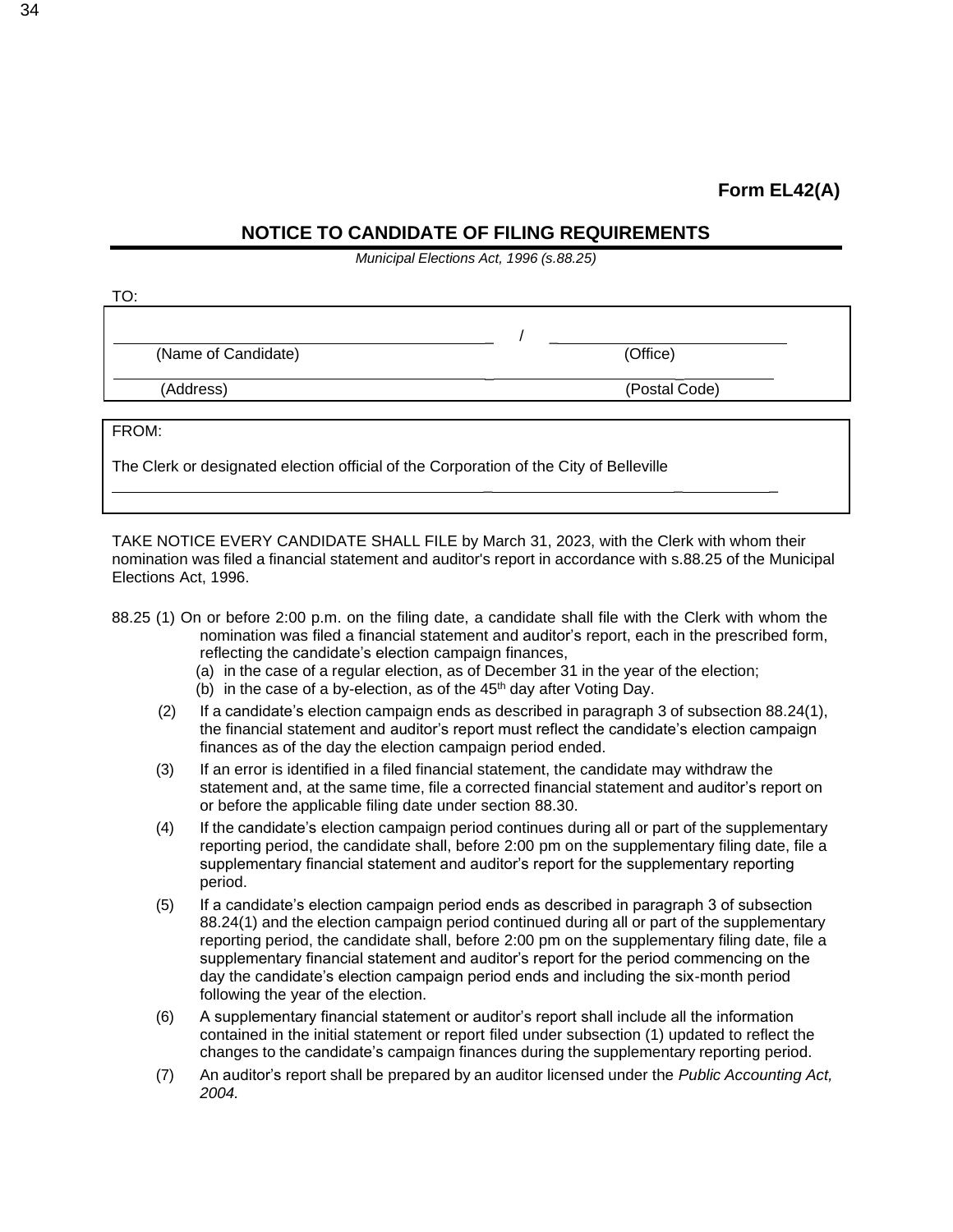(8) No auditor's report is required if the total contributions received and total expenses incurred in the election campaign up to the end of the relevant period are each equal to or less than \$10,000.

|            | Date                                                                                                                                                                                                                                                                                                                                                                                                 | Municipal Clerk or designate                                                             |
|------------|------------------------------------------------------------------------------------------------------------------------------------------------------------------------------------------------------------------------------------------------------------------------------------------------------------------------------------------------------------------------------------------------------|------------------------------------------------------------------------------------------|
| Note:      | At least 30 days before the filing date, the Clerk shall give notice to candidates of all the filing<br>requirements under MEA, s.88.25, along with the candidate's entitlement to receive a refund of<br>the nomination filing fee if he or she meets the requirements of MEA, s.34 and the penalties set<br>out in MEA, s.88.23(2) and s.92(1)<br>Notice to be given in accordance with MEA, s.13. |                                                                                          |
| Also Note: | option and consequences or limitations associated with.                                                                                                                                                                                                                                                                                                                                              | If the Clerk has provided for electronic filing, candidates must also be advised of this |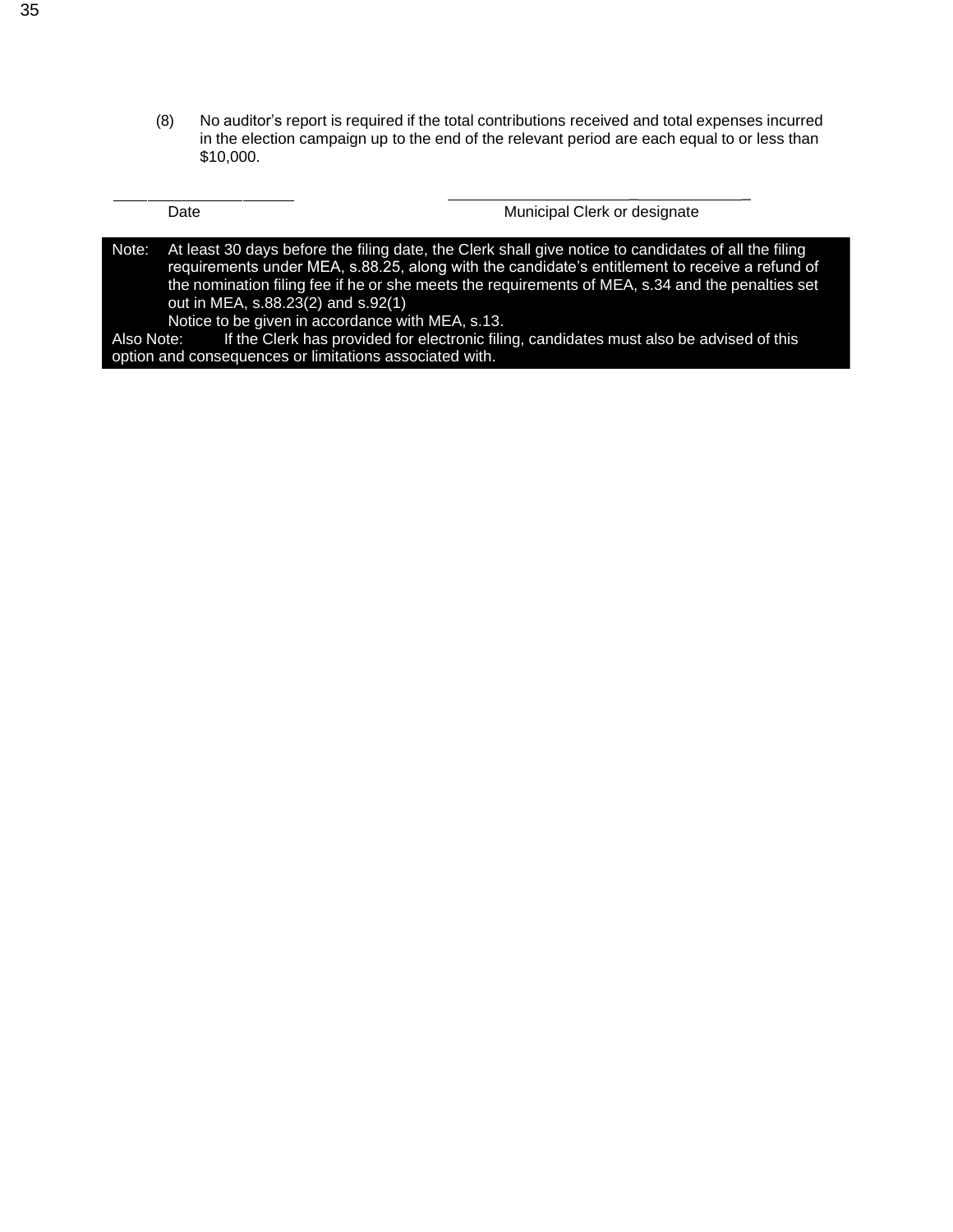# **FORM EL42(A)(cont'd)**

## **NOTICE OF PENALTIES**

- 88.23(2) Subject to subsection (7), in the case of a default described in subsection  $(1),$ 
	- (a) the candidate forfeits any office to which he or she was elected and the office is deemed to be vacant, and
	- (b) until the next regular election has taken place, the candidate is ineligible to be elected or appointed to any office to which this Act applies.
- 92(1) A candidate is guilty of an offence and, on conviction, in addition to any other penalty that may be imposed under this Act, is subject to the penalties described in subsection 88.23(2),
	- (a) if the candidate incurs expenses that exceed the amount determined for the office under section 88.20; or
	- (b) if the candidate files a document under section 88.25 or 88.32 that is incorrect or otherwise does not comply with that section.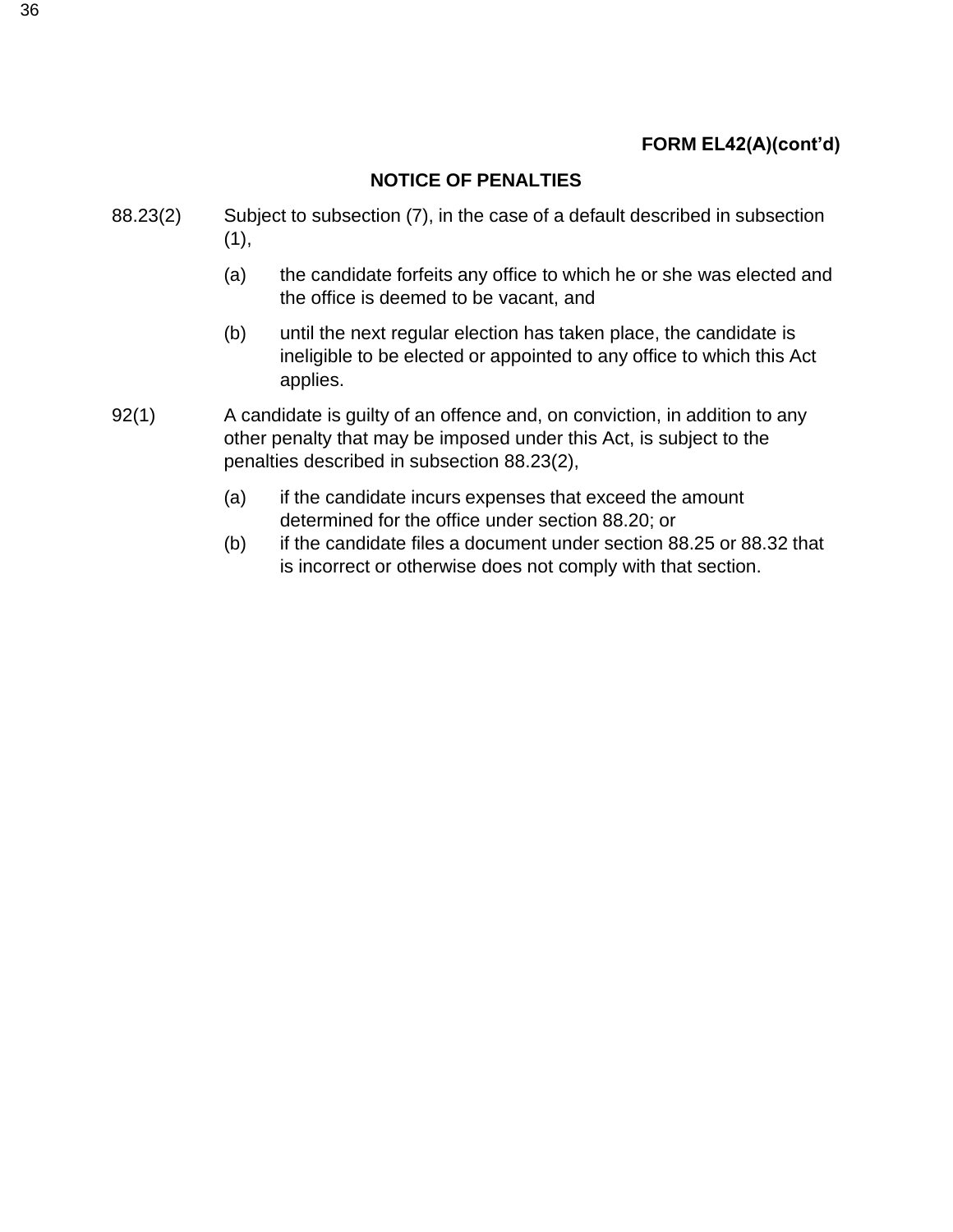# **NOTICE TO REGISTERED THIRD PARTY OF FILING REQUIREMENTS**

*Municipal Elections Act, 1996 (s.88.29)*

| .,     |  |
|--------|--|
|        |  |
| v<br>× |  |

(Name of Registered Third Party)

\_ \_ (Address) (Postal Code)

\_ \_ \_

 $\frac{1}{2}$  , which is a set of the set of the set of the set of the set of the set of the set of the set of the set of the set of the set of the set of the set of the set of the set of the set of the set of the set of the

FROM:

The Clerk or designated election official of the Corporation of the City of Belleville

TAKE NOTICE THAT EVERY REGISTERED THIRD PARTY SHALL FILE by March 31, 2023, with the Clerk with whom they registered a financial statement and auditor's report in accordance with s.88.29 of the Municipal Elections Act, 1996.

- 88.29 (1) On or before 2:00 p.m. on the filing date, a registered third party shall file with the Clerk of the municipality in which he, she or it registered a financial statement and auditor's report, each in the prescribed form, reflecting the registered third party's campaign finances in relation to third party advertisements,
	- (a) in the case of a regular election, as of December 31 in the year of the election;
	- $(b)$  in the case of a by-election, as of the 45<sup>th</sup> day after Voting Day.
	- (2) If an error is identified in a filed financial statement, the registered third party may withdraw the statement and, at the same time, file a corrected financial statement and auditor's report on or before the applicable filing date under section 88.30.
	- (3) If the campaign period for the registered third party in relation to an election in the municipality continues during all or part of the supplementary reporting period, the registered third party shall, before 2:00 pm on the supplementary filing date, file a supplementary financial statement and auditor's report for the supplementary reporting period.
	- (4) A supplementary financial statement or auditor's report shall include all the information contained in the initial statement or report filed under subsection (1), updated to reflect the changes to the registered third party's campaign finances during the supplementary reporting period.
	- (5) An auditor's report shall be prepared by an auditor licensed under the *Public Accounting Act, 2004.*
	- (6) No auditor's report is required if the total contributions received and total expenses incurred in the registered third party's campaign in relation to third party advertisements during an election in the municipality up to the end of the relevant period are each equal to or less than \$10,000.

\_ \_ Date **Date** Municipal Clerk or designate

. .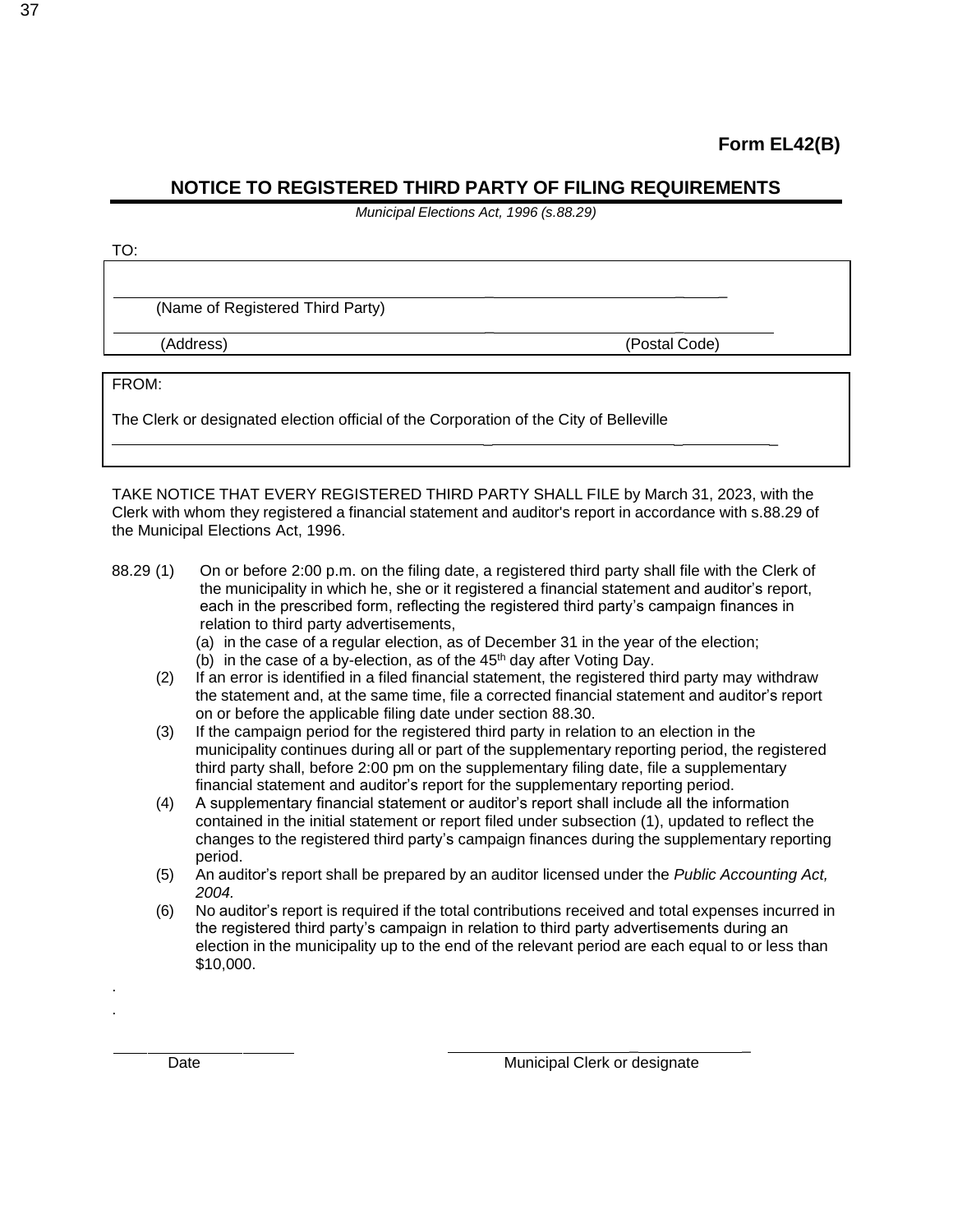- Note: At least 30 days before the filing date, the Clerk shall give notice to registered third parties of all the filing requirements under MEA, s.88.29 and the penalties set out in subsections 88.27(1) and 92(4).
	- Notice to be given in accordance with MEA, s.13.

Also Note: If the Clerk has provided for electronic filing, registered third parties must also be advised of this option and consequences or limitations associated with it.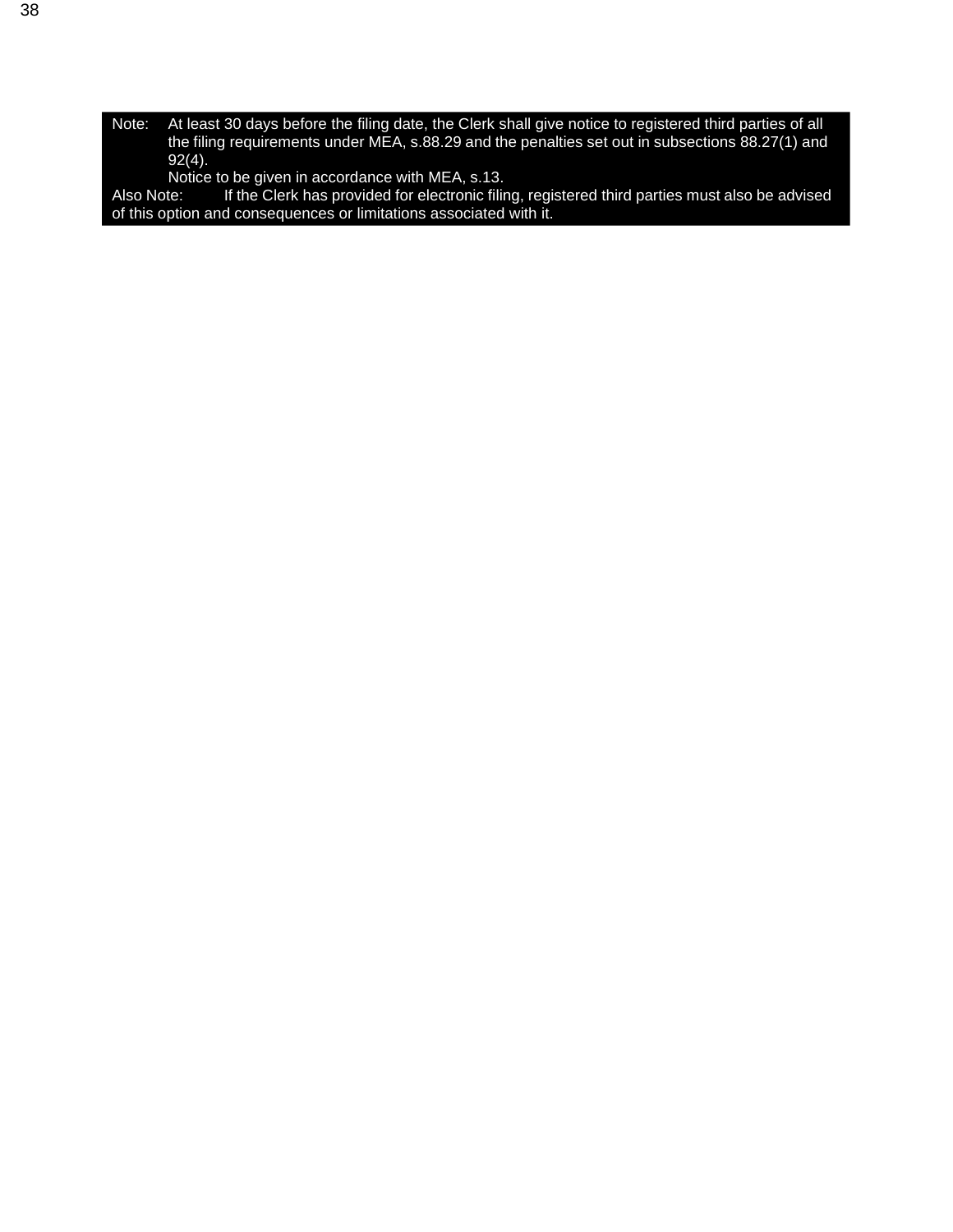# **NOTICE OF PENALTIES**

- 88.27(1) Subject to subsection (6) and in addition to any other penalty that may be imposed under this Act, an individual, corporation or trade union that is registered as a registered third party in relation to an election in a municipality is not entitled to register in relation to a subsequent election in the municipality until after the next regular election has taken place,
	- (a) if the registered third party fails to file a document as required under section 88.29 or 88.32 by the relevant date;
	- (b) if a document filed under section 88.29 shows on its face a surplus, as described in section 88.31, and the registered third party fails to pay the amount required by subsection 88.31(4) to the clerk by the relevant date;
	- (c) if a document filed under section 88.29 shows on its face that the registered third party has incurred expenses exceeding what is permitted under section 88.21; or
	- (d) if a document filed under section 88.32 shows on its face a surplus and the registered third party fails to pay the amount required by that section by the relevant date.
- 92(4) A registered third party is guilty of an offence and, on conviction, in addition to any other penalty that may be imposed under this Act, is subject to the penalty described in subsection 88.27(1),
	- (a) if the registered third party incurs expenses that exceed the amount determined under section 88.21; or
	- (b) if the registered third party files a document under section 88.29 or 88.32 that is incorrect or otherwise does not comply with that section.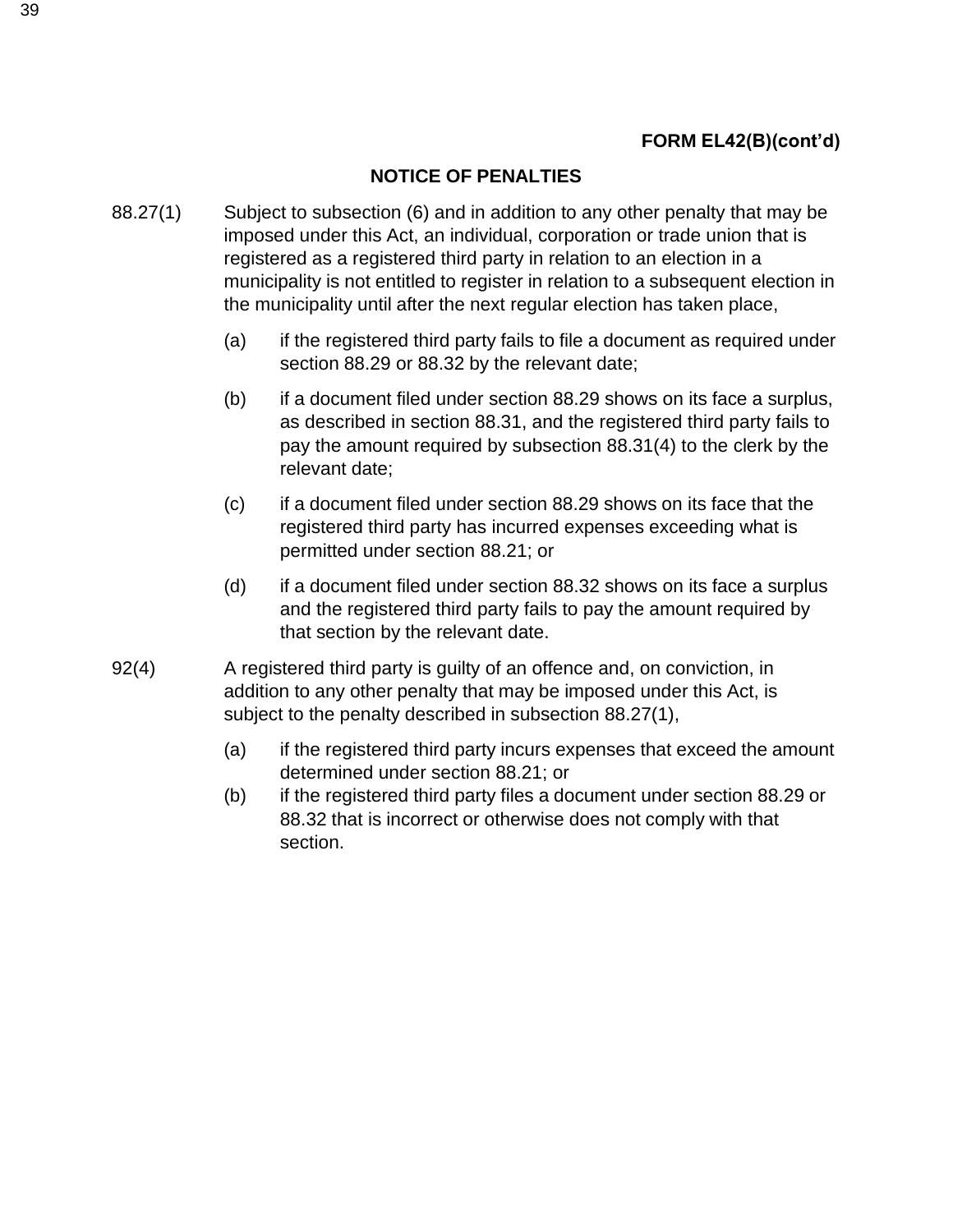*(Prepare in triplicate)*

# **NOTICE OF DEFAULT-CANDIDATE**

*Municipal Elections Act, 1996 (s. 88.23(3))*

 $\overline{\phantom{a}}$  /  $\overline{\phantom{a}}$ 

| (Name of Candidate) | (Office) |
|---------------------|----------|

 $\mathcal{L} = \mathcal{L} \times \mathcal{L}$  , where  $\mathcal{L} = \mathcal{L} \times \mathcal{L}$  , where  $\mathcal{L} = \mathcal{L} \times \mathcal{L}$ 

\_ \_ \_

(Address) (Postal Code)

FROM:

TO:

The Clerk, or designated election official of the Corporation of the City of Belleville

TAKE NOTICE that you are in default of the requirements of the Municipal Elections Act, 1996, because:

A. You failed to file documents with the Municipal Clerk as required by Section 88.25 or 88.32 of the Municipal Elections Act 1996 on or before the relevant date, or B. You failed to pay the amount of the surplus shown in documents which were filed with the Municipal Clerk by the relevant date as required by Section 88.31(4) of the Municipal Elections Act, 1996, or C. A document filed under Section 88.25 of the Municipal Elections Act 1996 shows on its face that you have incurred expenses exceeding the amount permitted under Section 88.20 of that Act. D. You failed to pay the amount under s.88.32 and failed to pay the amount required by that section to the Clerk by the relevant date.

(Insert Appropriate Wording or Use the Following Suggestions)

#### **NOTICE OF DEFAULT<sup>27</sup> PLEASE SELECT THE APPROPRIATE SECTIONS ONLY**

(I) If this notice indicates that you have failed to file a document required by Section 88.25 or 88.32 of the Municipal Elections Act, the following provisions and penalties apply:

TO A SUCCESSFUL CANDIDATE

- (i) you forfeit any office to which you were elected and the office shall be deemed to be vacant
- (ii) until the next regular election has taken place, you are ineligible to be elected or appointed to any office to which the Municipal Elections Act, 1996 applies. OR

TO AN UNSUCCESSFUL CANDIDATE

(i) until the next regular election has taken place, you are ineligible to be elected or appointed to any office to which the Municipal Elections Act, 1996 applies.

<sup>27</sup> this portion of the suggested notice of default form provides suggested wording depending on the status of the *candidate (elected or not elected) and the type of default.*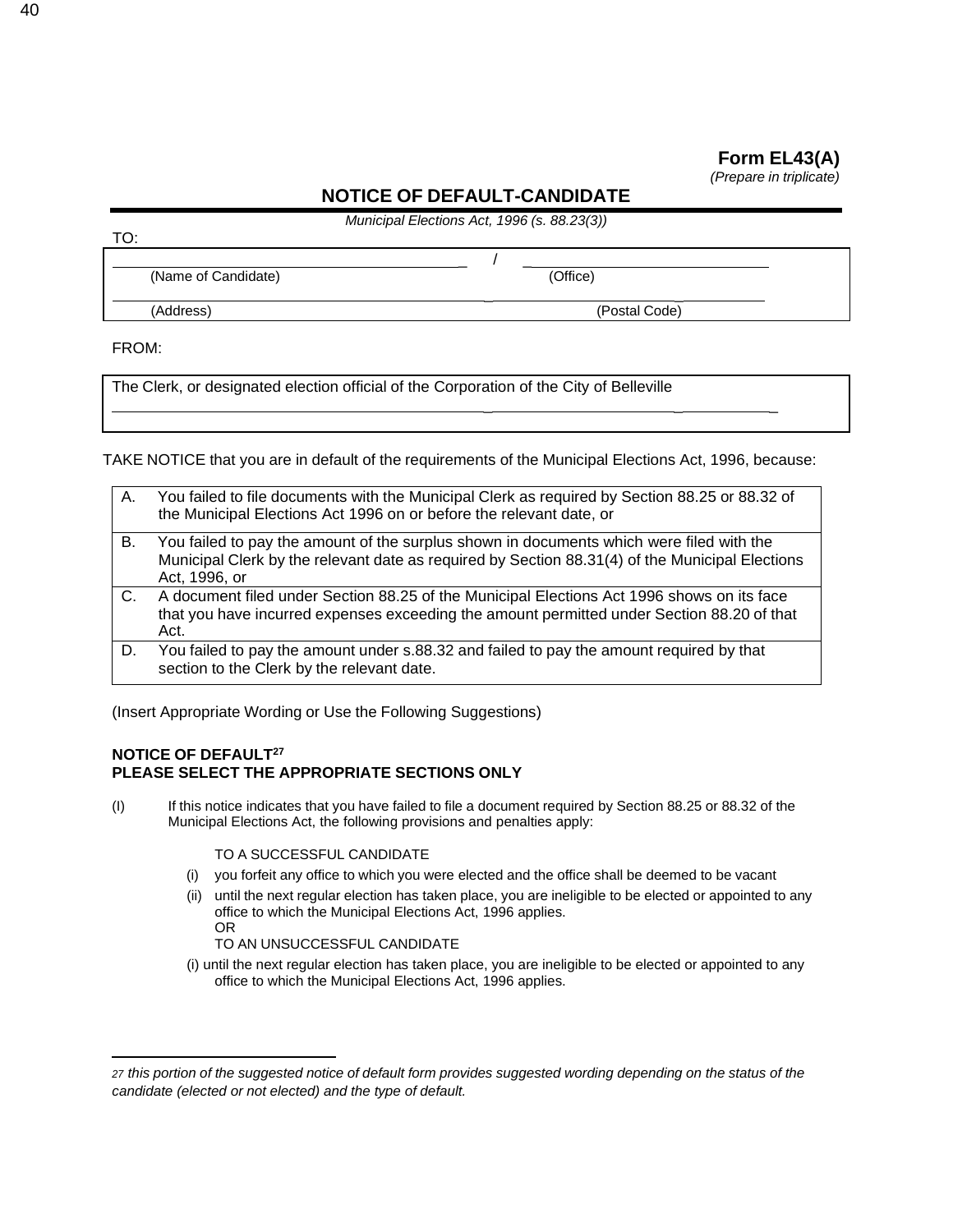# **Form EL43 (A)(Cont'd)**

# Notice of Penalties

Sections 91, 92 and 94 of the Municipal Elections Act, 1996 set out penalties with respect to violations under the Act as follows:

#### **Corrupt practice and ineligibility for office**

91.(1) If a person is convicted of a corrupt practice under this Act, or of an offence under the Criminal Code (Canada) in connection with an act or omission that relates to an election to which this Act applies, then, in addition to any other penalty provided for in this Act,

- (a) any office to which the person was elected is forfeited and becomes vacant, and
- (b) the person is ineligible to be nominated for, or elected or appointed to, any office until the next two regular elections have taken place after the election to which the offence relates.

#### **Exception**

91.(2) However, if the presiding judge finds that the person committed the corrupt practice or offence under the Criminal Code (Canada) without any intent of causing or contributing to a false outcome of the election, clause (1)(b) does not apply.

#### **Offences by candidate**

92.(1) A candidate is guilty of an offence and, on conviction, in additional to any other penalty that may be imposed under this Act, is subject to the penalties described in subsection 88.23(2),

- (a) if the candidate incurs expenses that exceed the amount determined for the office under section 88.20; or
- (b) if the candidate files a document under section 88.25 or 88.32 that is incorrect or otherwise does not comply with that section.

#### **Exception**

92.(2) However, if the presiding judge finds that the candidate, acting in good faith, committed the offence inadvertently or because of an error in judgement, the penalties described in subsection 88.23(2) do not apply.

#### **Additional Penalty, Candidates**

92.(3) if the expenses incurred by or under the direction of a candidate exceed the amount determined for the office under section 88.20, the candidate is liable to a fine equal to the excess, in addition to any other penalty provided for in the Act.

#### **General Offence**

94. A person who contravenes any provision of this Act or regulation under this Act or a bvlaw passed by a municipality under this Act is guilty of an offence.

Date **Date Authority Contract Clerk of Authority Clerk of Authority Clerk or designate** 

 $\overline{\phantom{a}}$   $\overline{\phantom{a}}$   $\overline{\phantom{a}}$   $\overline{\phantom{a}}$   $\overline{\phantom{a}}$   $\overline{\phantom{a}}$   $\overline{\phantom{a}}$   $\overline{\phantom{a}}$   $\overline{\phantom{a}}$   $\overline{\phantom{a}}$   $\overline{\phantom{a}}$   $\overline{\phantom{a}}$   $\overline{\phantom{a}}$   $\overline{\phantom{a}}$   $\overline{\phantom{a}}$   $\overline{\phantom{a}}$   $\overline{\phantom{a}}$   $\overline{\phantom{a}}$   $\overline{\$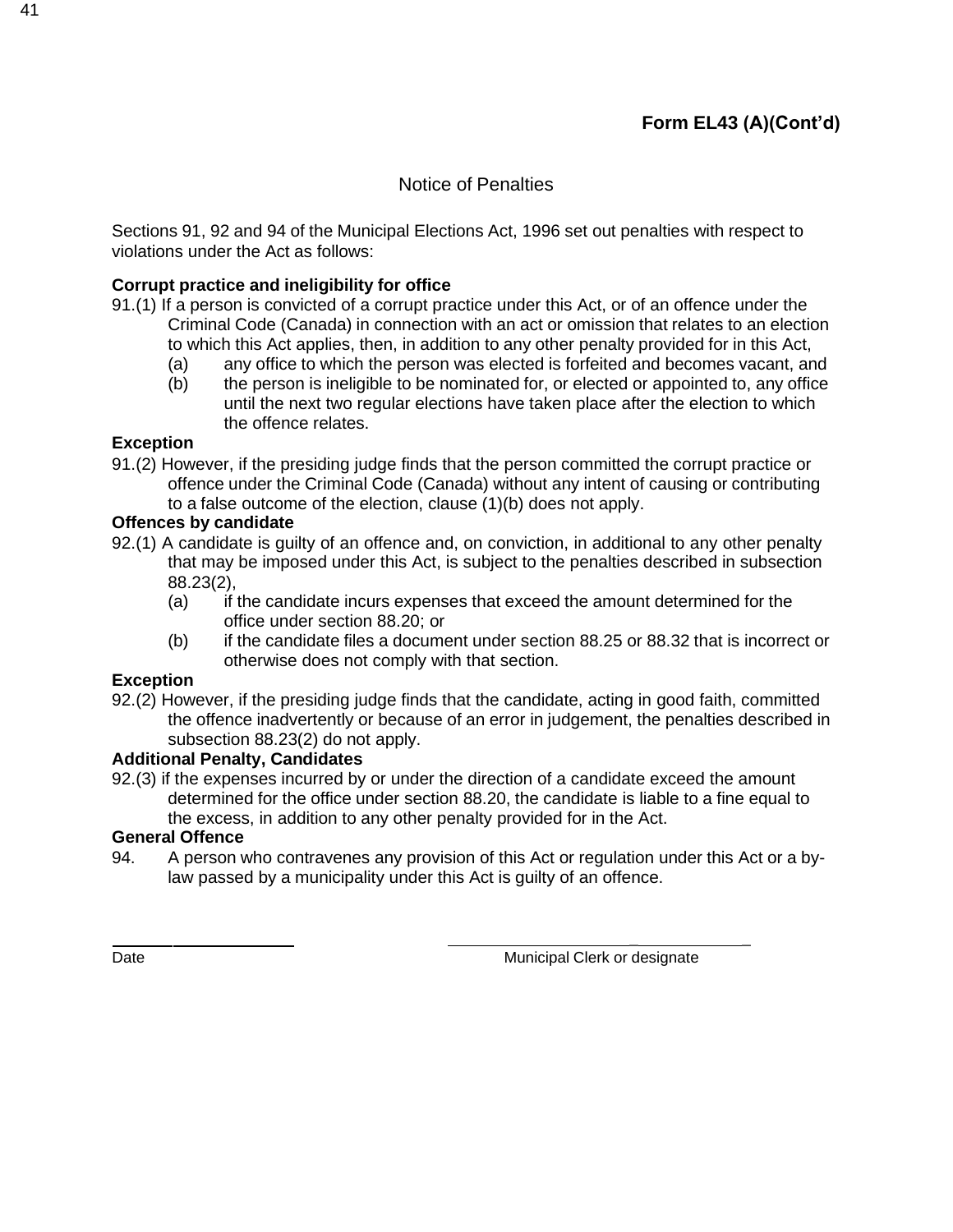#### **Form EL43(B)**

*(Prepare in triplicate)*

# **NOTICE OF DEFAULT-REGISTERED THIRD PARTY**

*Municipal Elections Act, 1996 (s. 88.27(1)))*

TO:

(Name of Registered Third Party)

(Address) (Postal Code)

 $\mathcal{L} = \mathcal{L} \times \mathcal{L}$  , where  $\mathcal{L} = \mathcal{L} \times \mathcal{L}$  , where  $\mathcal{L} = \mathcal{L} \times \mathcal{L}$ 

\_ \_ \_

FROM:

The Clerk, or designated election official of the Corporation of the City of Belleville

TAKE NOTICE that you are in default of the requirements of the Municipal Elections Act, 1996, because:

| A. | You failed to file documents with the Municipal Clerk as required by Section 88.29 or 88.32 of<br>the Municipal Elections Act 1996 on or before the relevant date, or                                        |
|----|--------------------------------------------------------------------------------------------------------------------------------------------------------------------------------------------------------------|
| В. | You failed to pay the amount of the surplus shown in documents which were filed with the<br>Municipal Clerk by the relevant date as required by Section 88.31(4) of the Municipal Elections<br>Act, 1996, or |
| C. | A document filed under Section 88.29 of the Municipal Elections Act 1996 shows on its face<br>that you have incurred expenses exceeding the amount permitted under Section 88.21 of that<br>Act.             |
| D. | You failed to pay the amount under s.88.32 and failed to pay the amount required by that<br>section to the Clerk by the relevant date.                                                                       |

(Insert Appropriate Wording or Use the Following Suggestions)

#### **NOTICE OF DEFAULT**

If this notice indicates that you have failed to file a document required by Section 88.29 or 88.32 of the Municipal Elections Act, the following provisions and penalties apply:

MEA, s.88.27(1) - Subject to MEA, s.88.27(6), and in addition to any other penalty that may be imposed under this Act, an individual, corporation or trade union that is registered as a third party in relation to an election in a municipality is not entitled to register in relation to a subsequent election in the municipality until after the next regular election has taken place.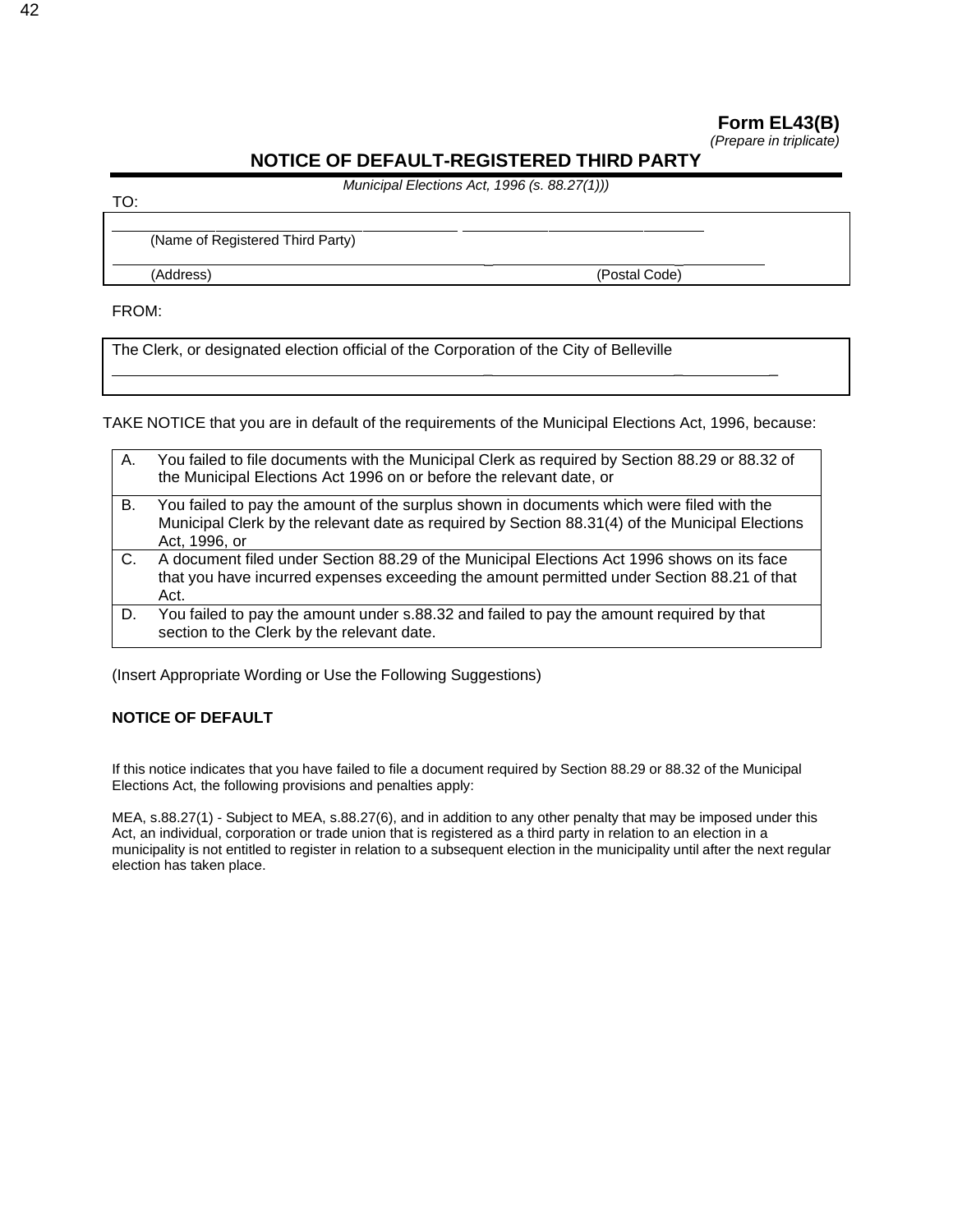# Notice of Penalties

Sections 92 and 94 of the Municipal Elections Act, 1996 set out penalties with respect to violations under the Act as follows:

### **Offences by registered third party**

- 92.(4) A registered third party is guilty of an offence and, on conviction, in addition to any other penalty that may be imposed under this Act, is subject to the penalty described in subsection 88.27(1),
	- (a) if the registered third party incurs expenses that exceed the amount determined under section 88.21; or
	- (b) if the registered third party files a document under section 88.29 or 88.32 that is incorrect or otherwise does not comply with that section.

#### **Exception**

92.(5) However, if the presiding judge finds that the registered third party, acting in good faith, committed the offence inadvertently or because of an error in judgement, the penalty described in subsection 88.27(1) does not apply.

#### **Additional Penalty, Registered Third Party**

92.(6) if the expenses incurred by or under the direction of a registered third party exceed the amount determined under section 88.21, the registered third party is liable to a fine equal to the excess, in addition to any other penalty provided for in the Act.

#### **General Offence**

94. A person who contravenes any provision of this Act or regulation under this Act or a bylaw passed by a municipality under this Act is guilty of an offence.

Date **Date** Municipal Clerk or designate

\_ \_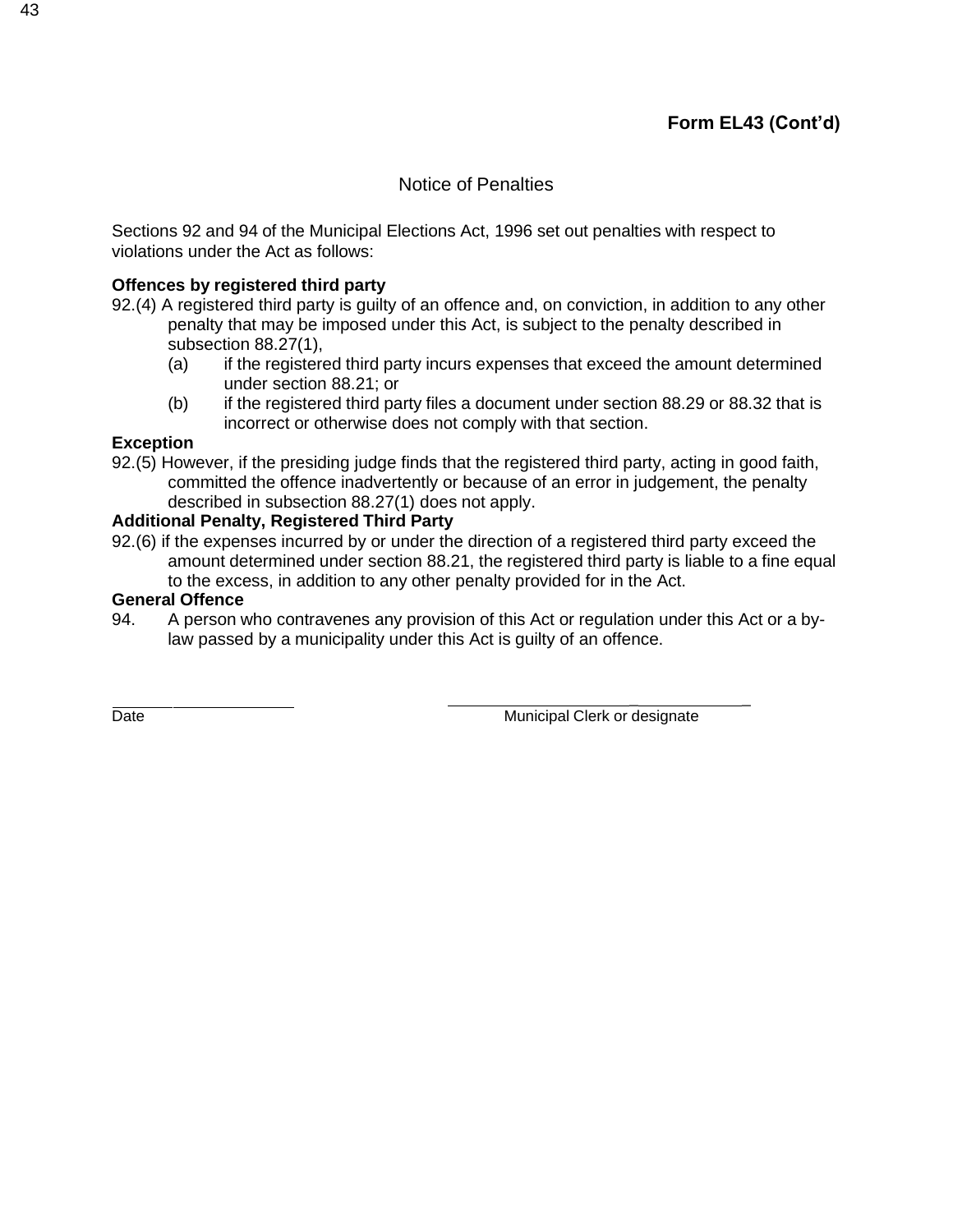#### **NOTICE OF BY-ELECTION<sup>28</sup>**

*Municipal Elections Act, 1996 (s. 65(1))*

TAKE NOTICE THAT pursuant to Section 65 of the Municipal Elections Act, 1996 a

By-election shall be conducted in the Corporation of the City of Belleville

in the County of Hastings this \_\_\_\_day of \_

 $\frac{1}{(month)}$  (year)

for the purpose of

(If Applicable) Nominations may be filed in the prescribed form in the Clerk's Office until 2:00 p.m. on Nomination Day.

Nomination Day is .

(day / month / year)

Date **Date** Municipal Clerk or designate

\_ \_

*<sup>28</sup> The clerk shall conduct by-elections in accordance with Section 65*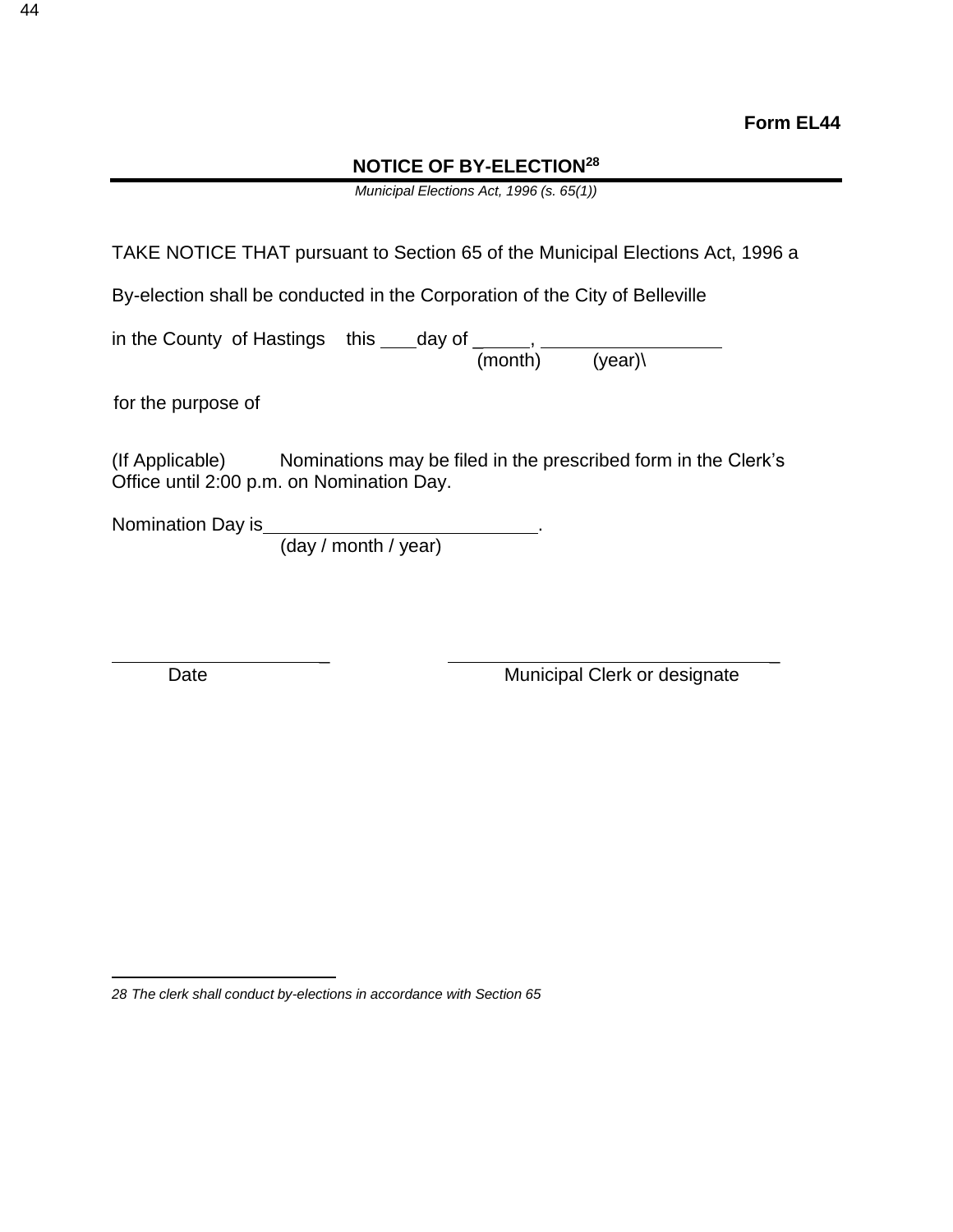### **CERTIFICATE OF MAXIMUM AMOUNT OF CAMPAIGN EXPENSES – REGISTERED THIRD PARTY**

*Municipal Elections Act, 1996 (s.88.21(15))*

TO:

(Name of Registered Third Party)

(Address) (Address) and Code (Postal Code) and Code (Postal Code) (Postal Code)

FROM:

.

The Clerk, or designated election official, of Corporation of the City of Belleville

I hereby certify that the maximum amount of campaign expenses that a registered third party is permitted to incur in the Municipal Election to be held October 24, 2022, is

Date **Date** Municipal Clerk or designate

\_ \_ \_

In accordance with MEA, s., the 88.21(15), upon registering the registered third party, the Clerk shall give the individual filing the registration a certificate setting out the maximum amount for campaign expenses. For the preliminary certificate, the Clerk shall calculate an estimated amount using the number of electors from the Voters' List as it existed on Nomination Day for the 2018 municipal election.

On or before September 26, 2022, the Clerk shall give the registered third party a final calculation of the permitted amount of maximum campaign expenses. The formula to be used is the greater number of electors on Nomination Day for the previous election, adjusted for changes made that day or the number of electors as of September 15 in the 2022 municipal election, adjusted for changes made on that day.

Certificate to be given to registered third party in accordance with Section 13.

.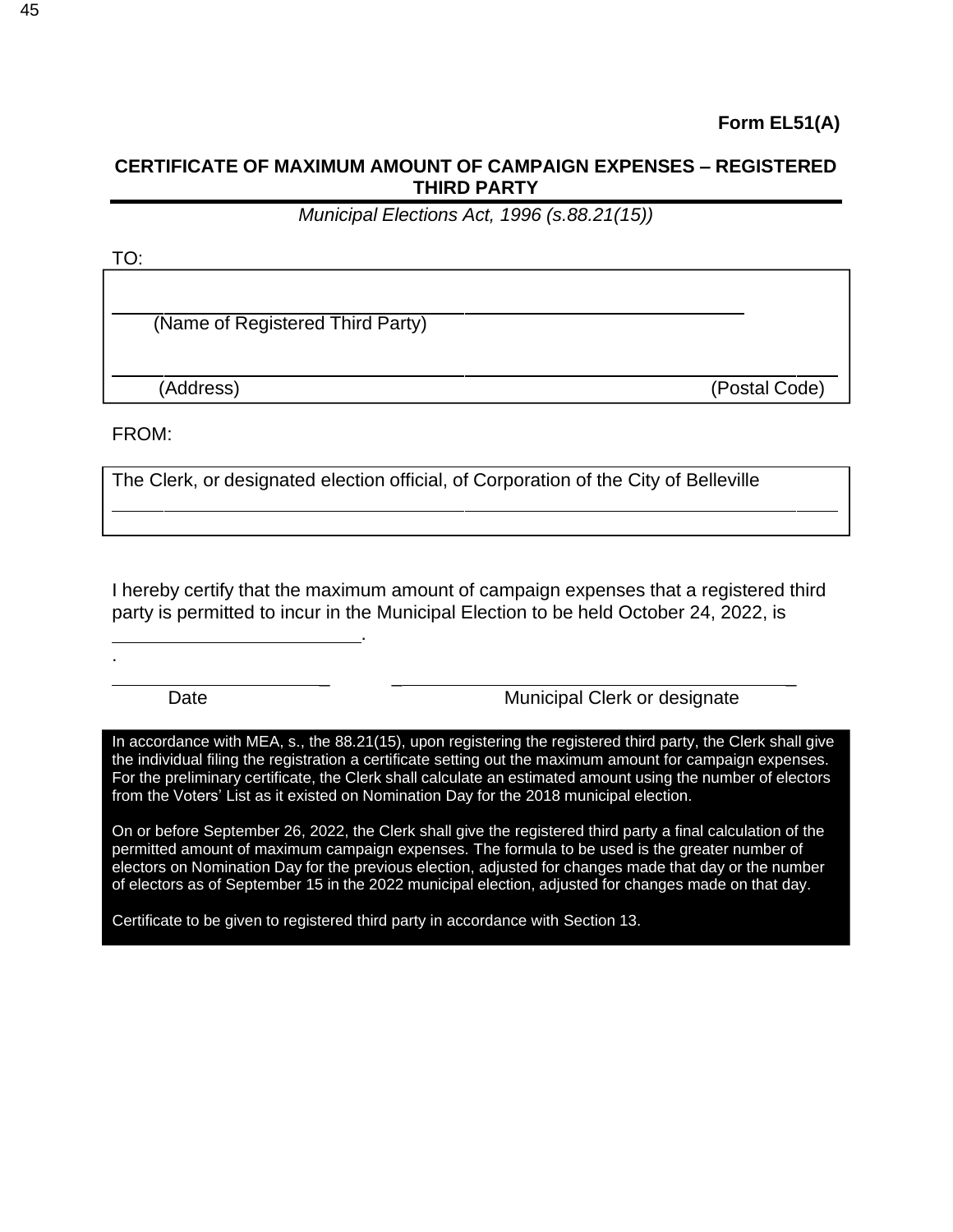### **CERTIFICATE OF MAXIMUM AMOUNT OF EXPENSES FOR PARTIES ETC. – REGISTERED THIRD PARTY**

*Municipal Elections Act, 1996 (s.88.21(15))*

TO:

(Name of Registered Third Party)

(Address) (Postal Code)

FROM:

.

The Clerk, or designated election official, of Corporation of the City of Belleville

I hereby certify that the maximum amount of expenses for parties, etc. that a registered third party is permitted to incur in the Municipal Election to be held October 24, 2022, is

Date **Date** Municipal Clerk or designate

\_ \_ \_

In accordance with MEA, s., the 88.21(15), upon registering the registered third party, the Clerk shall give the individual filing the registration a certificate setting out the maximum amount for expenses for parties etc. For the preliminary certificate, the Clerk shall calculate an estimated amount using the number of electors from the Voters' List as it existed on Nomination Day for the 2018 municipal election.

On or before September 26, 2022, the Clerk shall give the registered third party a final calculation of the permitted amount of maximum expenses for parties etc.. The formula to be used is the greater number of electors on Nomination Day for the previous election, adjusted for changes made that day or the number of electors as of September 15 in the 2022 municipal election, adjusted for changes that day.

Certificate to be given to a registered third party in accordance with Section 13.

.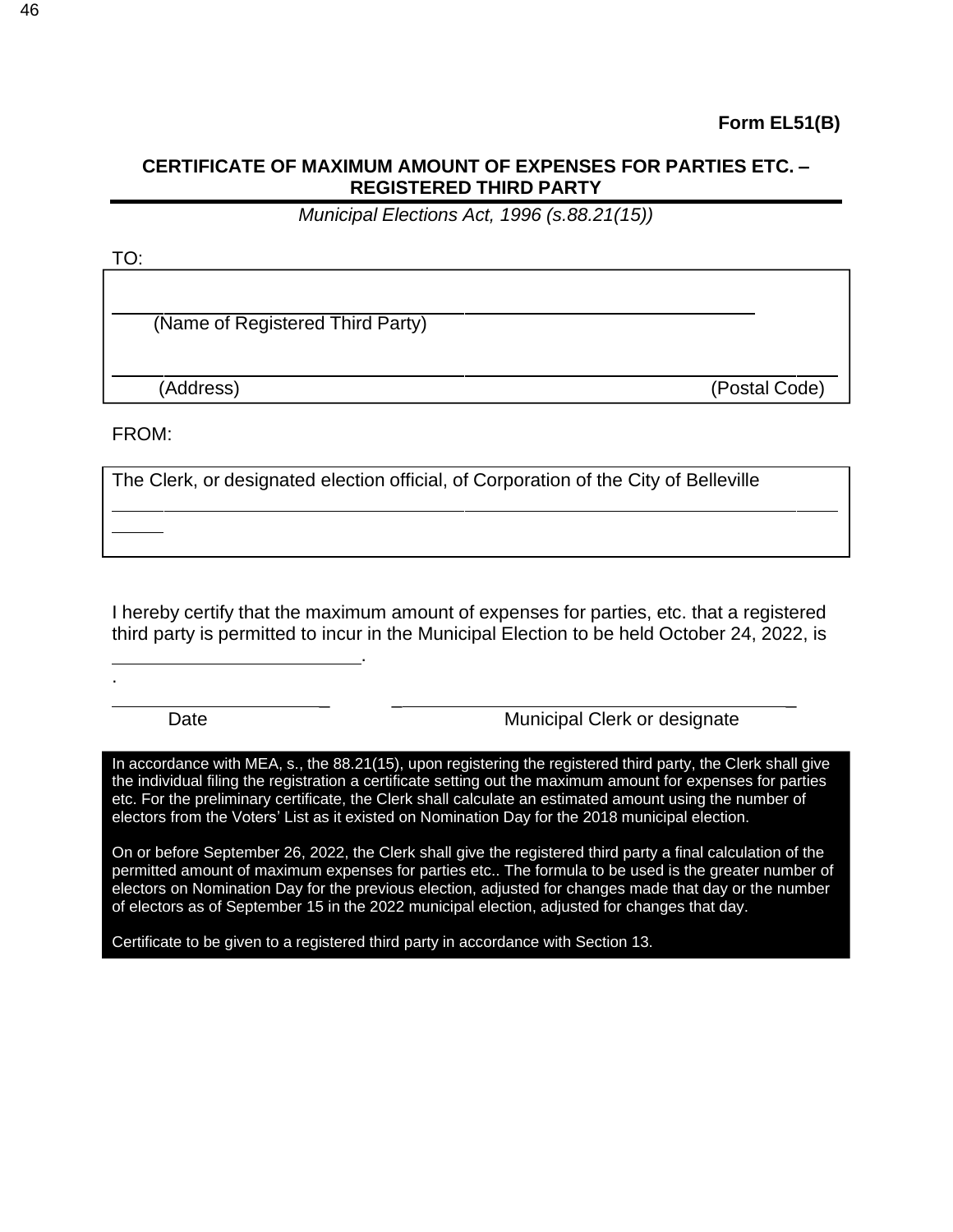#### **CONSENT TO RELEASE PERSONAL INFORMATION**

Municipal Freedom of Information and Protection of Privacy Act

Personal information on the Nomination Paper is collected under the authority of the *Municipal Elections Act* and will be used to assist the City Clerk in the administration of the 2022 Municipal Elections.

Questions regarding this collection should be forwarded to the City Clerk, (contact information)

Name of Candidate:

Candidate for the office of:

- □ Mayor
- □ Councillor
- □ Trustee English Public
- □ Trustee English Separate
- □ Trustee French Public
- □ Trustee French Separate

I acknowledge that the Nomination Form (Form 1) filed by me contains personal information and I am aware that the City Clerk will disclose all or part of it to the general public.

Signature of Candidate

Signature of City Clerk or Designate

Dated at , this day of , 2022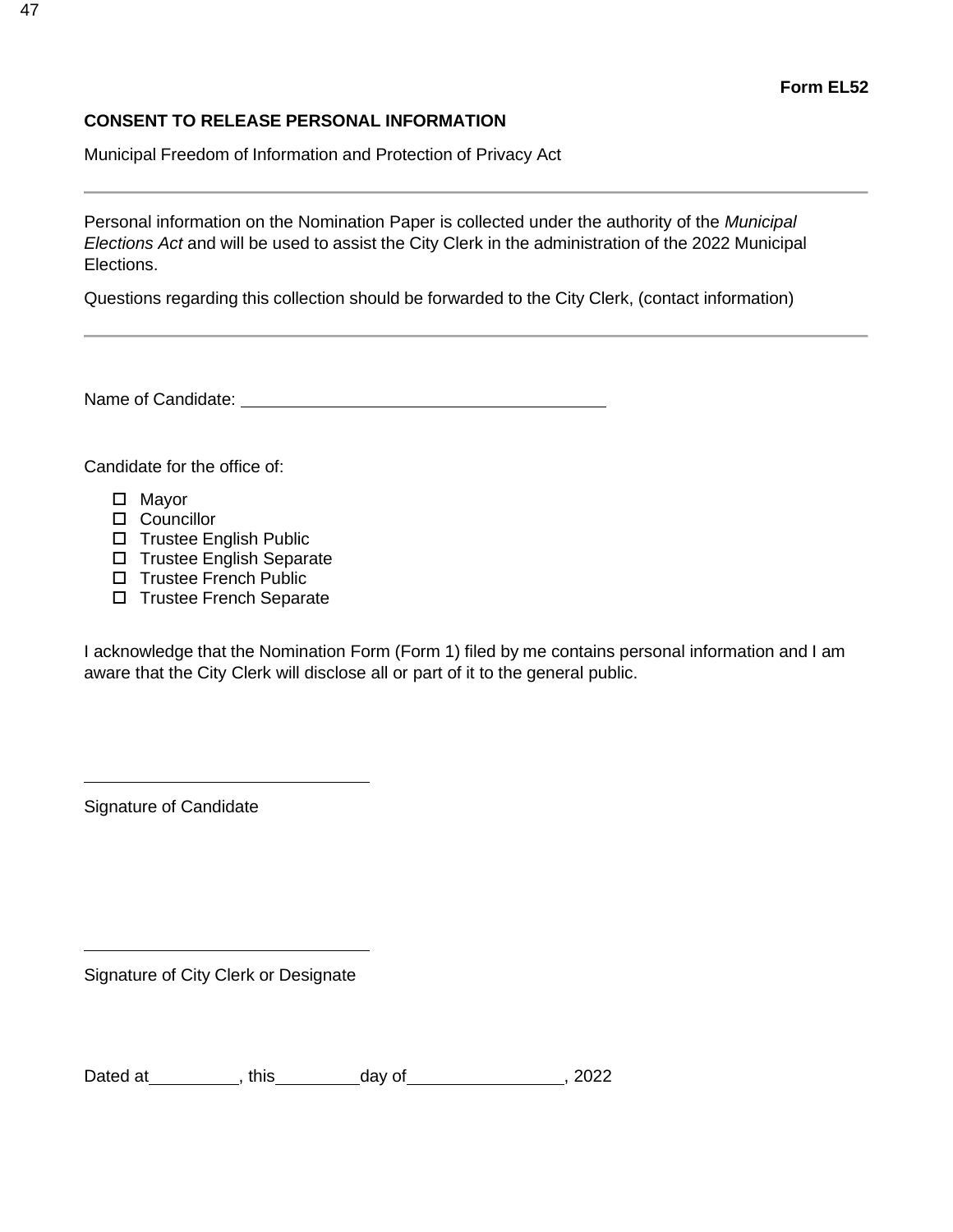# **ACTIVATION OF VOTING SYSTEM**

*To be administered by an Election Official to any of the persons authorized to be in attendance at the Receiving Location as determined by the Clerk. Candidates and appointed scrutineers in attendance are required to take this oath.*

I, one of the undersigned, swear or solemnly affirm:

That at 10:00 a.m. on October 11, 2022, I verified that all candidates' names are listed and that no votes have been cast prior to the voting system being activated.

Declared before me at the City of Belleville,

this \_\_\_\_\_\_day of \_\_\_\_\_\_\_\_\_\_\_\_\_\_\_\_\_\_\_\_\_, 2022.

Municipal Clerk or designate

\_\_\_\_\_\_\_\_\_\_\_\_\_\_\_\_\_\_\_\_\_\_\_\_\_\_\_\_

| <b>NAME AND CAPACITY OF PERSON</b><br>(IF SCRUTINEER, NAME CANDIDATE) | <b>SIGNATURE</b> |
|-----------------------------------------------------------------------|------------------|
|                                                                       |                  |
|                                                                       |                  |
|                                                                       |                  |
|                                                                       |                  |
|                                                                       |                  |
|                                                                       |                  |
|                                                                       |                  |
|                                                                       |                  |
|                                                                       |                  |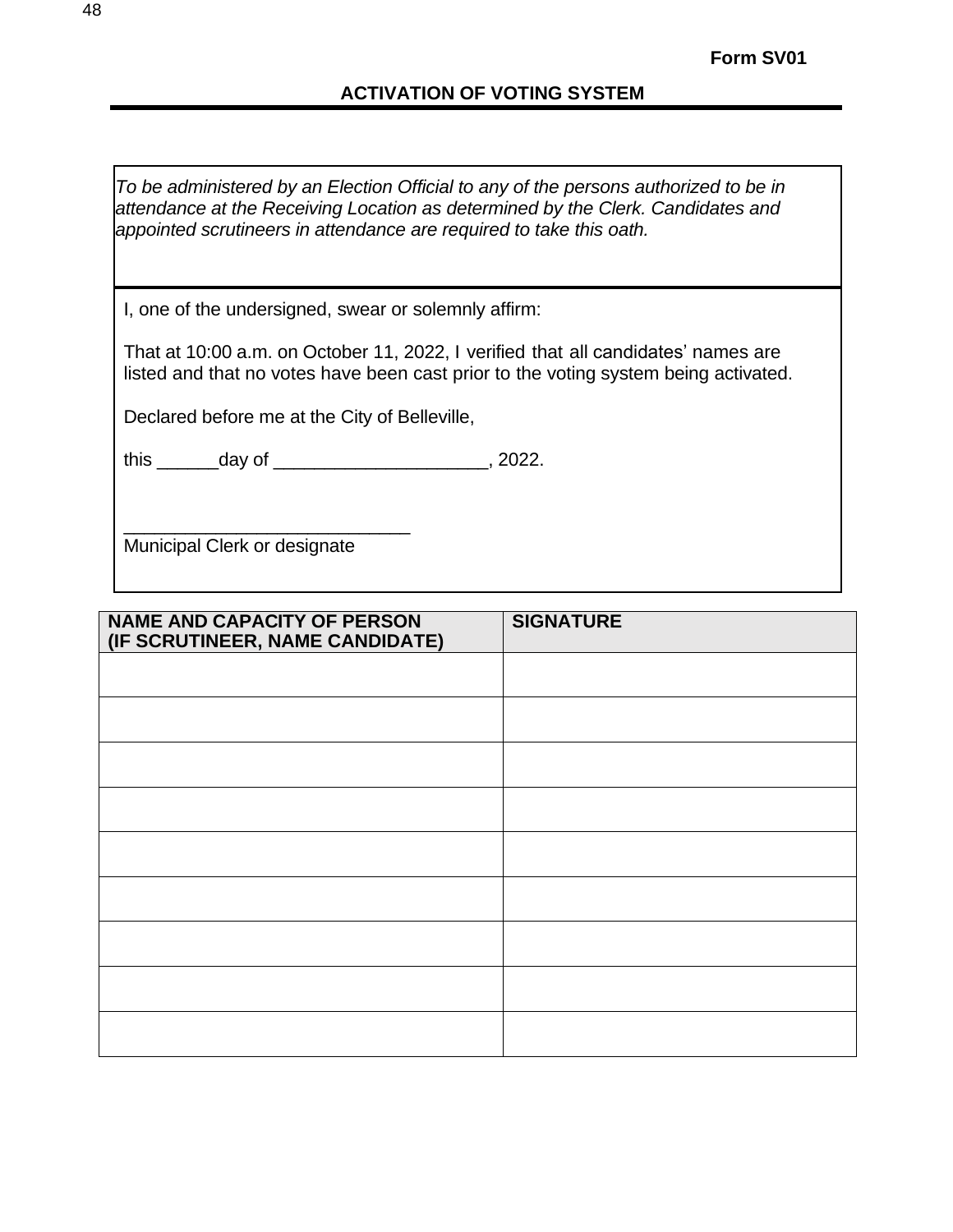# **Form SV02**

# **APPLICATION TO REPLACE STOLEN VOTER INFORMATION LETTER**

| Given Name(s):<br>Surname:                                                                                                                                                                                                                                   |                                                                                                                                                                                                  |                                                                                                                                                                                                                                                                                                            |  |
|--------------------------------------------------------------------------------------------------------------------------------------------------------------------------------------------------------------------------------------------------------------|--------------------------------------------------------------------------------------------------------------------------------------------------------------------------------------------------|------------------------------------------------------------------------------------------------------------------------------------------------------------------------------------------------------------------------------------------------------------------------------------------------------------|--|
| Qualifying Address (Street No & Name):                                                                                                                                                                                                                       | Postal Code:<br>City:                                                                                                                                                                            |                                                                                                                                                                                                                                                                                                            |  |
| Mailing Address (if different):                                                                                                                                                                                                                              |                                                                                                                                                                                                  |                                                                                                                                                                                                                                                                                                            |  |
| Tel Number:<br>Roll Number:                                                                                                                                                                                                                                  |                                                                                                                                                                                                  |                                                                                                                                                                                                                                                                                                            |  |
| being the above named individual and having provided proof of identity and<br>residence as prescribed in O. Reg. 304/13 to the Election Official, do hereby make the following<br>declaration AND provide the required information to the Election Official: |                                                                                                                                                                                                  |                                                                                                                                                                                                                                                                                                            |  |
| That I am an eligible elector for the municipality and that I am on the Voters' List or have<br>1.<br>made an application to be included on the Voter's List;                                                                                                |                                                                                                                                                                                                  |                                                                                                                                                                                                                                                                                                            |  |
| 2.<br>imposter has voted.                                                                                                                                                                                                                                    | That I have not received by mail a Voter Information Letter from the municipality and an                                                                                                         |                                                                                                                                                                                                                                                                                                            |  |
|                                                                                                                                                                                                                                                              | or (check applicable box)                                                                                                                                                                        |                                                                                                                                                                                                                                                                                                            |  |
| That I have lost or misplaced the Voter Information Letter provided by the municipality and<br>unable to locate the said Voter Information Letter for the purpose of voting by telephone and<br>that an imposter has voted.                                  |                                                                                                                                                                                                  |                                                                                                                                                                                                                                                                                                            |  |
|                                                                                                                                                                                                                                                              | or (check applicable box)                                                                                                                                                                        |                                                                                                                                                                                                                                                                                                            |  |
| That I am in possession of the Voter Information Letter provided by the municipality and that<br>an imposter has voted.                                                                                                                                      |                                                                                                                                                                                                  |                                                                                                                                                                                                                                                                                                            |  |
| 3.                                                                                                                                                                                                                                                           | That I have not voted or have not personally used the Voter Information Letter to vote nor have I<br>provided and given my Voter Information Letter to another person for the purpose of voting. |                                                                                                                                                                                                                                                                                                            |  |
| 4.<br>Letter to vote in my name.                                                                                                                                                                                                                             | That I have no knowledge, direct or indirect, as to who has used my Voter Information                                                                                                            |                                                                                                                                                                                                                                                                                                            |  |
|                                                                                                                                                                                                                                                              | or (check applicable box)                                                                                                                                                                        |                                                                                                                                                                                                                                                                                                            |  |
| Police for further investigation and prosecution.                                                                                                                                                                                                            | I have personal knowledge of who has used my Voter Information Letter to vote and I have<br>provided such information to the Election Official for the purpose of providing the same to the      |                                                                                                                                                                                                                                                                                                            |  |
| 5.<br>tampering or fraud.                                                                                                                                                                                                                                    |                                                                                                                                                                                                  | That I have answered all questions of the Election Official truthfully and to the best of my<br>knowledge and further understand that the Police may be communicating with me for the purpose of<br>furthering this investigation and prosecution of the imposter(s) of corrupt election practices or mail |  |
| 6.                                                                                                                                                                                                                                                           | issuance, that I will be required to vote only at the Help Centre in the municipality.                                                                                                           | That should a new Voter Information Letter be issued by an Election Official that, as a condition to re-                                                                                                                                                                                                   |  |
| 7.                                                                                                                                                                                                                                                           | that I will communicate such information with the Election Official and the Police.                                                                                                              | That I further agree that should I obtain additional information as to who has voted on my behalf                                                                                                                                                                                                          |  |
|                                                                                                                                                                                                                                                              |                                                                                                                                                                                                  |                                                                                                                                                                                                                                                                                                            |  |